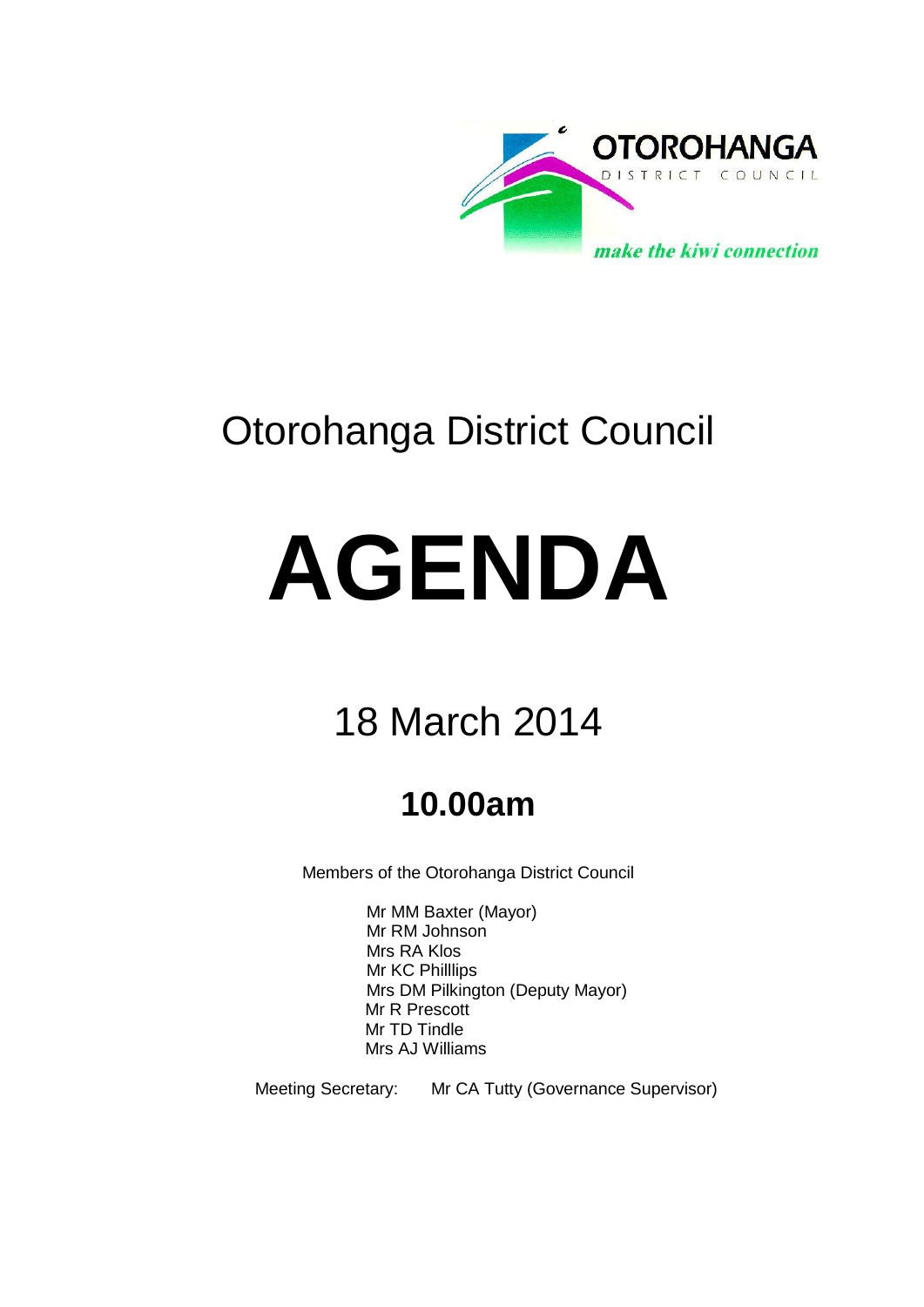# **OTOROHANGA DISTRICT COUNCIL**

18 March 2014

Notice is hereby given that an ordinary meeting of the Otorohanga District Council will be held in the Council Chambers, Maniapoto St, Otorohanga on Tuesday 18 March 2014 commencing at 10.00am.

11 March 2014

# **DC Clibbery CHIEF EXECUTIVE**



# *11.00am Stock Movement Bylaw 2014 Submissions Estimates Workshop to follow on from Council meeting*

# **ORDER OF BUSINESS:**

| <b>ITEM</b>           | <b>PRECIS</b>                                                         | <b>PAGE</b> |
|-----------------------|-----------------------------------------------------------------------|-------------|
| <b>PRESENT</b>        |                                                                       | 1           |
| IN ATTENDANCE         |                                                                       | 1           |
| <b>APOLOGIES</b>      |                                                                       | 1           |
| <b>OPENING PRAYER</b> |                                                                       | 1           |
|                       | <b>ITEMS TO BE CONSIDERED IN GENERAL BUSINESS</b>                     | 1           |
|                       | CONFIRMATION OF MINUTES - 18 FEBRUARY 2014                            | 1           |
| <b>REPORTS</b>        |                                                                       | 1           |
| Item 51               | KAWHIA COMMUNITY BOARD MINUTES - 24 JANUARY 2014                      | 1           |
| Item 52               | OTOROHANGA COMMUNITY BOARD MINUTES - 13 FEBRUARY 2014                 | 2           |
| Item 53               | ELECTRONIC DOCUMENT PROVISION                                         | 3           |
| Item 54               | RPS – DELEGATED AUTHORITY TO ENVIRONMENTAL SERVICES<br><b>MANAGER</b> | 6           |
| Item 55               | MAKING OF STOCK MOVEMENT BYLAW 2014                                   | 9           |
| Item 56               | PSYCHOACTIVE SUBSTANCES ACT LOCAL POLICY                              | 20          |
| Item 57               | LASS STATEMENT OF INTENT FOR 2014-2015                                | 22          |
| Item 58               | ODC MATTERS REFERRED FROM 18 FEBRUARY 2014                            | 39          |
| <b>GENERAL</b>        |                                                                       | 39          |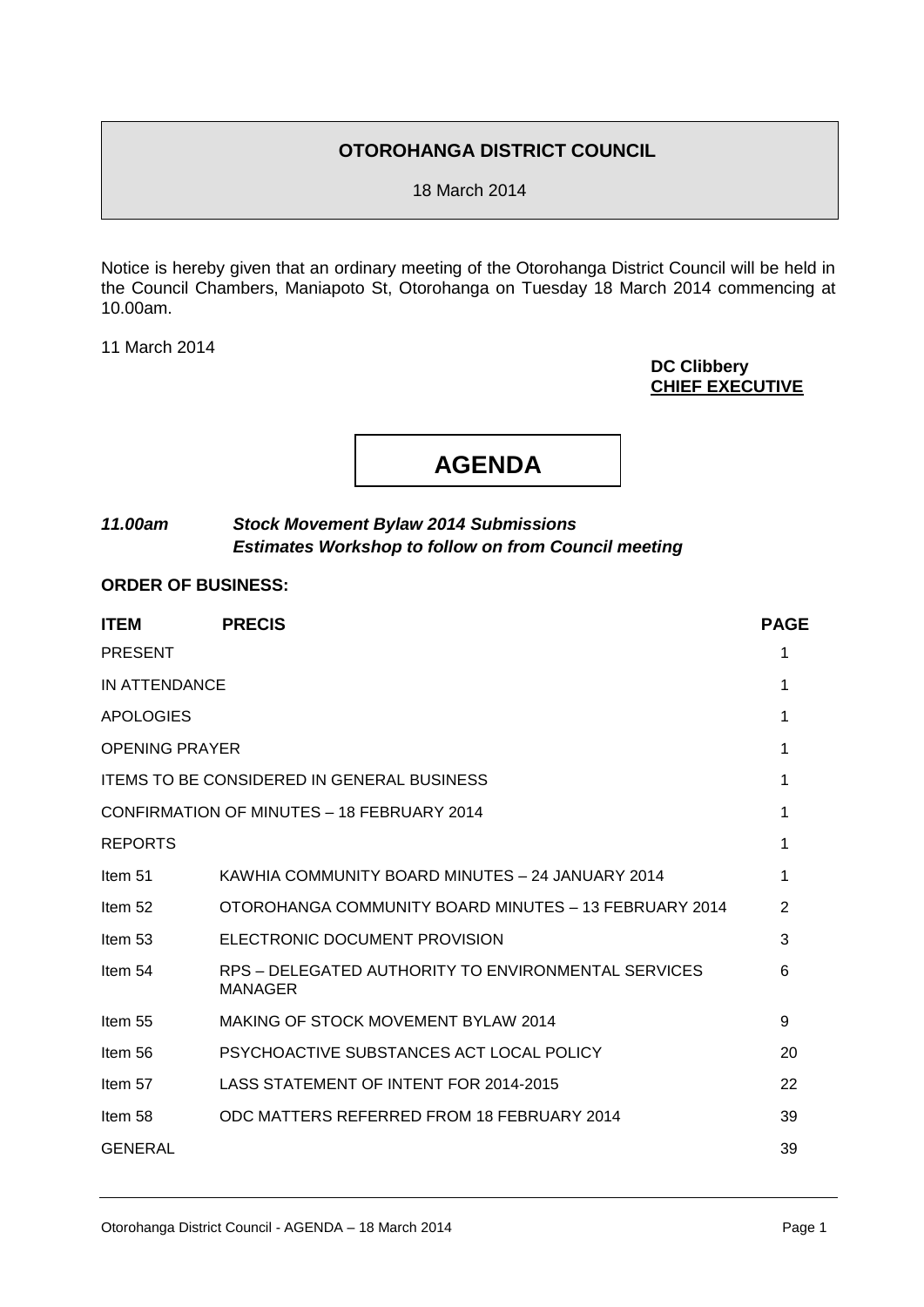**PRESENT**

**IN ATTENDANCE**

**APOLOGIES**

**OPENING PRAYER**

**ITEMS TO BE CONSIDERED IN GENERAL BUSINESS**

**CONFIRMATION OF MINUTES – 18 FEBRUARY 2014**

**REPORTS**

| Item 51 | <b>KAWHIA COMMUNITY BOARD MINUTES FOR 24 JANUARY</b><br>2014                       |
|---------|------------------------------------------------------------------------------------|
| To:     | <b>His Worship the Mayor and Councillors</b><br><b>Otorohanga District Council</b> |
| From:   | <b>Governance Supervisor</b>                                                       |
| Date:   | <b>18 March 2014</b>                                                               |
|         |                                                                                    |

# **Executive Summary**

Minutes of the meeting of the Kawhia Community Board held on 24 January 2014 as circulated.

# **Staff Recommendation**

It is recommended that:

The minutes of the meeting of the Kawhia Community Board held on 24 January 2014 be received.

**CA Tutty GOVERNANCE SUPERVISOR**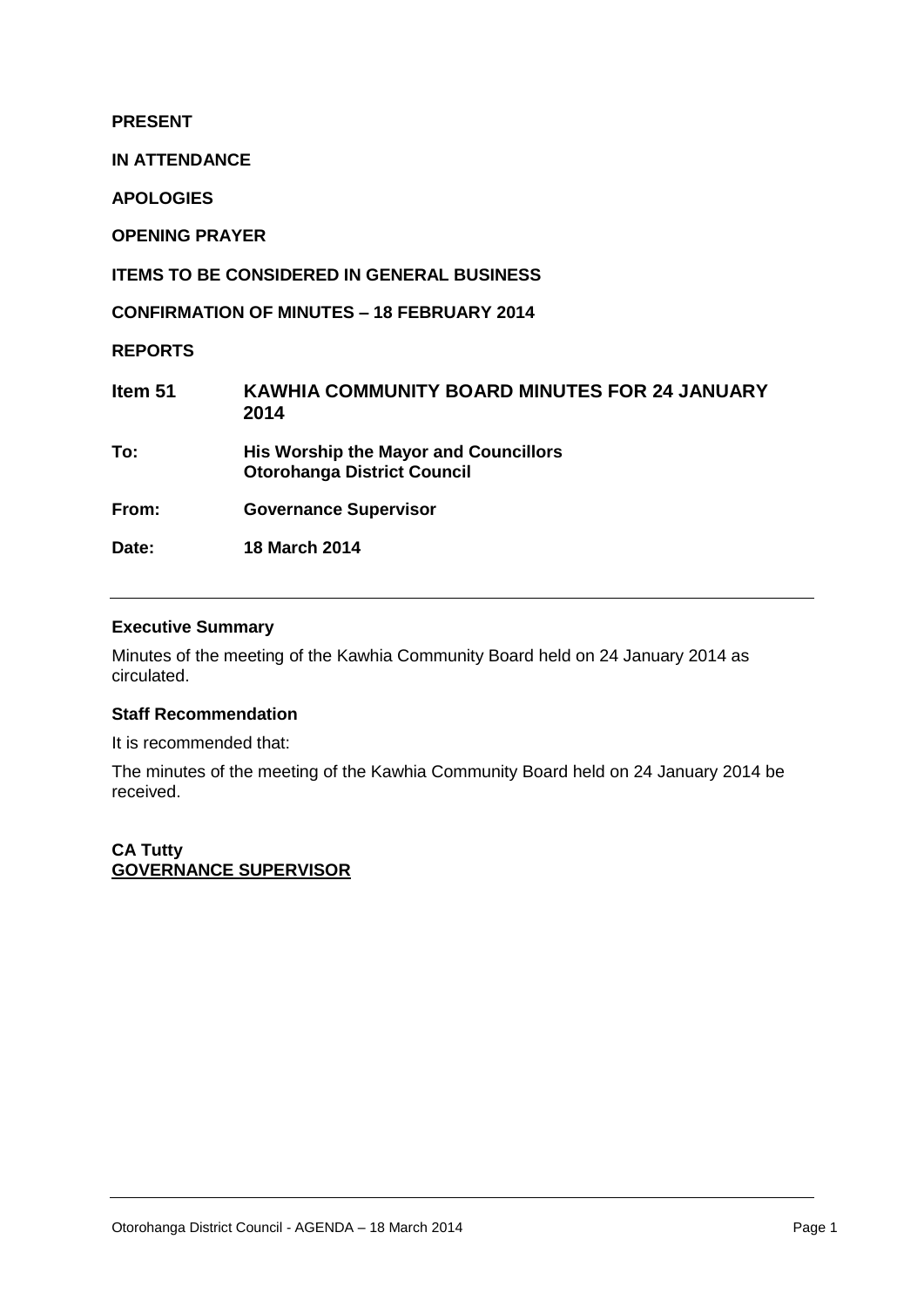| Item 52 | <b>OTOROHANGA COMMUNITY BOARD MINUTES 13 FEBRUARY</b><br>2014                      |
|---------|------------------------------------------------------------------------------------|
| To:     | <b>His Worship the Mayor and Councillors</b><br><b>Otorohanga District Council</b> |
| From:   | <b>Governance Supervisor</b>                                                       |
| Date:   | <b>18 March 2014</b>                                                               |

# **Executive Summary**

Minutes of the meeting of the Otorohanga Community Board held on 13 February 2014 as circulated.

# **Staff Recommendation**

It is recommended that:

The minutes of the meeting of the Otorohanga Community Board held on 13 February 2014 be received.

# **CA Tutty GOVERNANCE SUPERVISOR**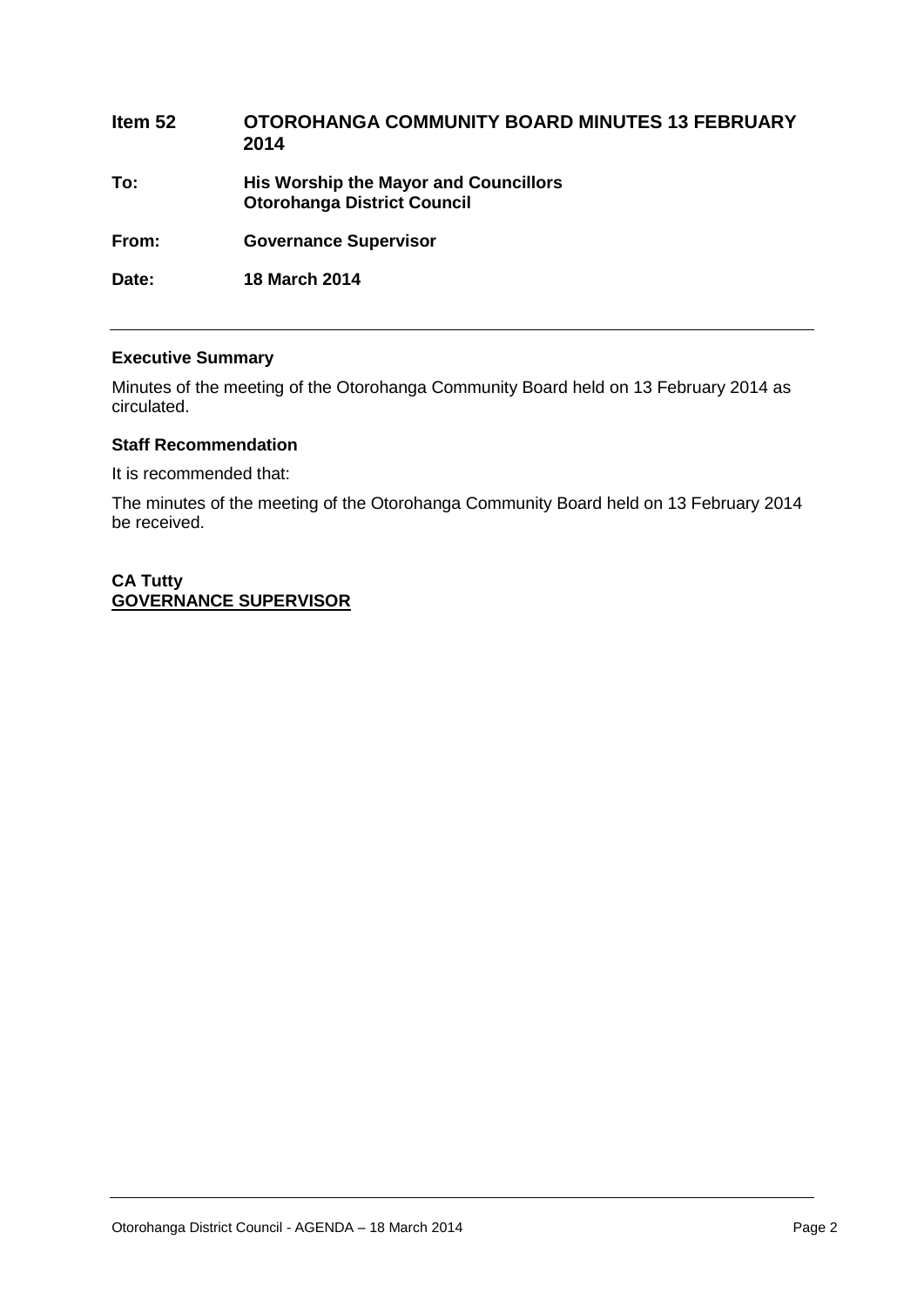# **Item 53 ELECTRONIC DOCUMENT PROVISION**

**To: His Worship the Mayor and Councillors Otorohanga District Council**

**From: Chief Executive**

**Date: 18 March 2014**

# **Relevant Community Outcomes**

- Foster and involved and engaged community
- Ensure services and facilities meet the needs of the Community

# **Executive Summary**

It is proposed that Council moves to a system of electronic provision of meeting documents for Councillors.

# **Staff Recommendation**

It is recommended that:

iPads and an associated document distribution system are obtained in Council's 2014/15 financial year for the use of Councillors, Council's three senior managers and the Governance Supervisor, to view documents in meeting situations.

# **Report Discussion**

The provision of meeting documents to elected members in electronic rather than paper form is becoming increasingly common. Many councils have already made the change, and others are considering it.

The primary factor driving this change is believed to be one of economics, particularly for larger councils that have frequent meetings of both elected bodies and their sub-committees, with relatively lengthy order papers. As discussed later in this report this factors is not so significant for this council, and it is instead issues of administrative efficiency and (perhaps most importantly) timeliness of document provision that that are considered the motiving factors for ODC to consider such a change.

# **Form of Electronic Document Provision**

Consideration of the options available and the direction that has been taken by other councils suggests that electronic documents would be best provided to elected members through the use of iPad tablet computer devices that could connect via the internet to a document distribution system ('Drop Box') at Council from which copies of documents could be down loaded, probably in PDF format.

The tablets would be leant to Councillors on a fully council funded basis for the term of their office with a limited standard IT setup that is focused on document receipt only, without provision of many other applications.

It is envisaged that the iPads would be provided with detachable keypads that aid efficient note taking etc, should a Councillor wish to do so.

Such a strategy of a council-owned common hardware platform for all Councillors would be simpler than having a scheme that allowed (and subsidised) Councillors use of devices that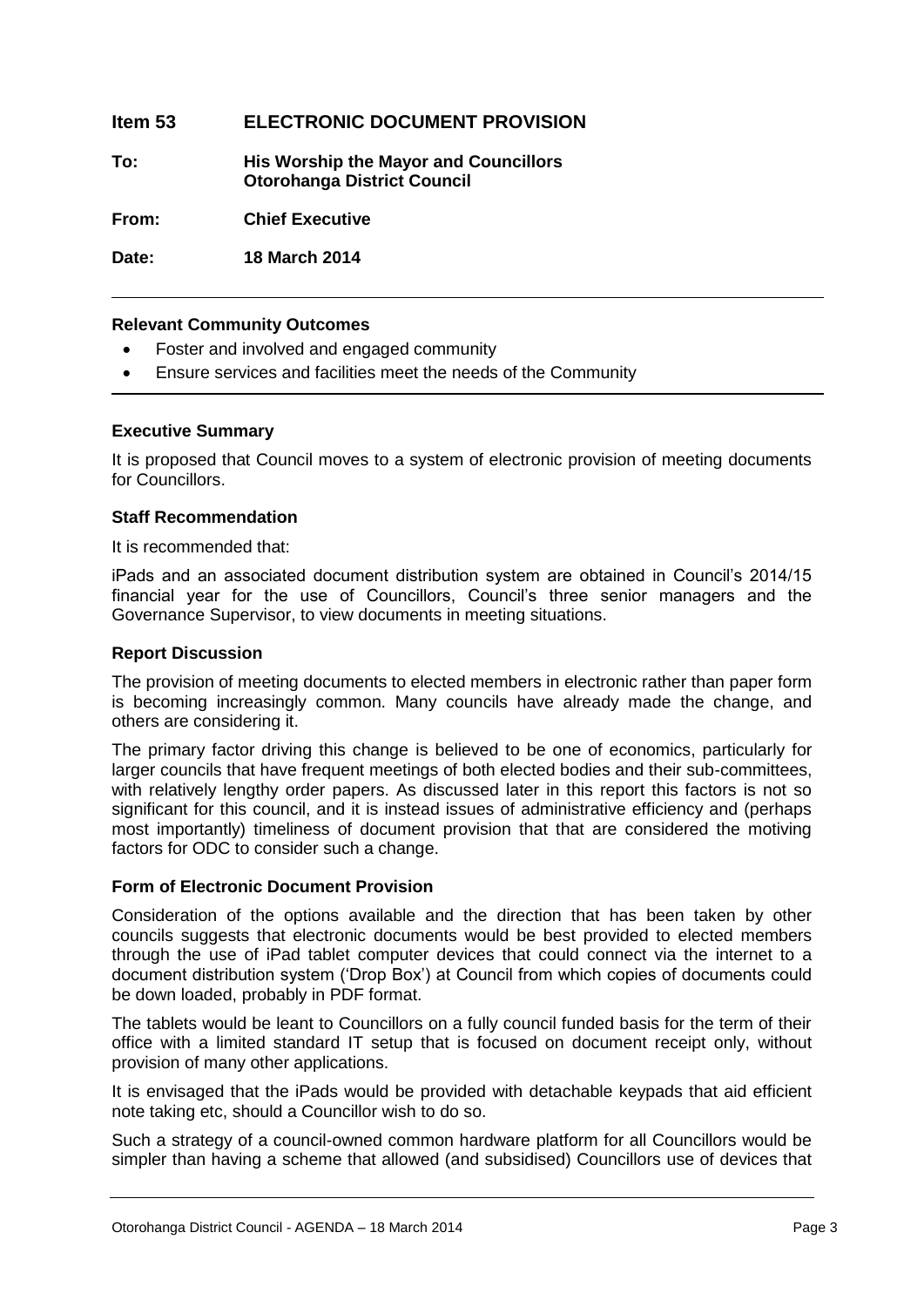they owned, because of the variations that may occur between devices and associated differences in support requirements.

It is however not considered out of the question that particular Councillors could, if they wished, make use of devices of their own that were deemed to be appropriate by Council's IT staff, with a fixed subsidy (set at or below the cost of council owned tablets) being paid.

The decision on whether such a 'bring your own device' approach would be permitted is however considered a secondary one.

Regardless of the form of hardware platform that was decided upon some initial training (probably between 1 and 2 hours) would be required to instruct Councillors in the use of those devices for council meetings.

It is not envisaged that council would supply and devices other than tablet computers. If a Councillor wished for example to have a printer, the cost of ownership and operation would fully lie with the Councillor.

# **Cost Issues**

The cost for printing the material that is typically presented at a council or community board meetings is modest, typically less than \$2 per person per meeting. Mail costs are also small, and as such the likely cost of providing these documents to all Councillors and senior staff (including associated staff time) is unlikely to significantly exceed \$100 per meeting.

Based on current meeting frequencies the total cost additional associated with providing paper meeting documents to Councillors and senior staff may therefore be in the order of \$3,000 per annum.

This is only a very small portion of the overall cost associated with meeting documentation, with much larger amounts spent on report preparation and the taking, review and presentation of minutes.

An iPad costs around \$800 per device, and if assumed to have a functional life of 5 years, with minimal other device operating costs, might have an annualised cost of \$160 per year. This, multiplied by the number of such devices, gives an annualised cost of approximately \$2000.

The estimated digital distribution costs' of all these documents using a Dropbox is \$1,400 a year. To this must be added the licensing fee for the document handling software of \$300 per year.

As such the estimated total annual cost of electronic document distribution is in the order of \$3,700 per annum.

Because of the rough assumptions made in arriving at these figures, it is suggested that the similar estimated annual costs of \$3,000 and \$3,700 for paper and electronic document distribution respectively indicate that for practical purposes the choice between the options is cost-neutral.

The total cost for the introduction of electronic document provision in the first year (which includes the initial purchase of the devices, software and training) is estimated to be in the order of \$12,000, which would need to be included in budget estimates for the 2014/15 financial year.

# **Other Issues**

As indicated previously, it is considered that the justification for a change to electronic document provision arises from issues other than cost, which include: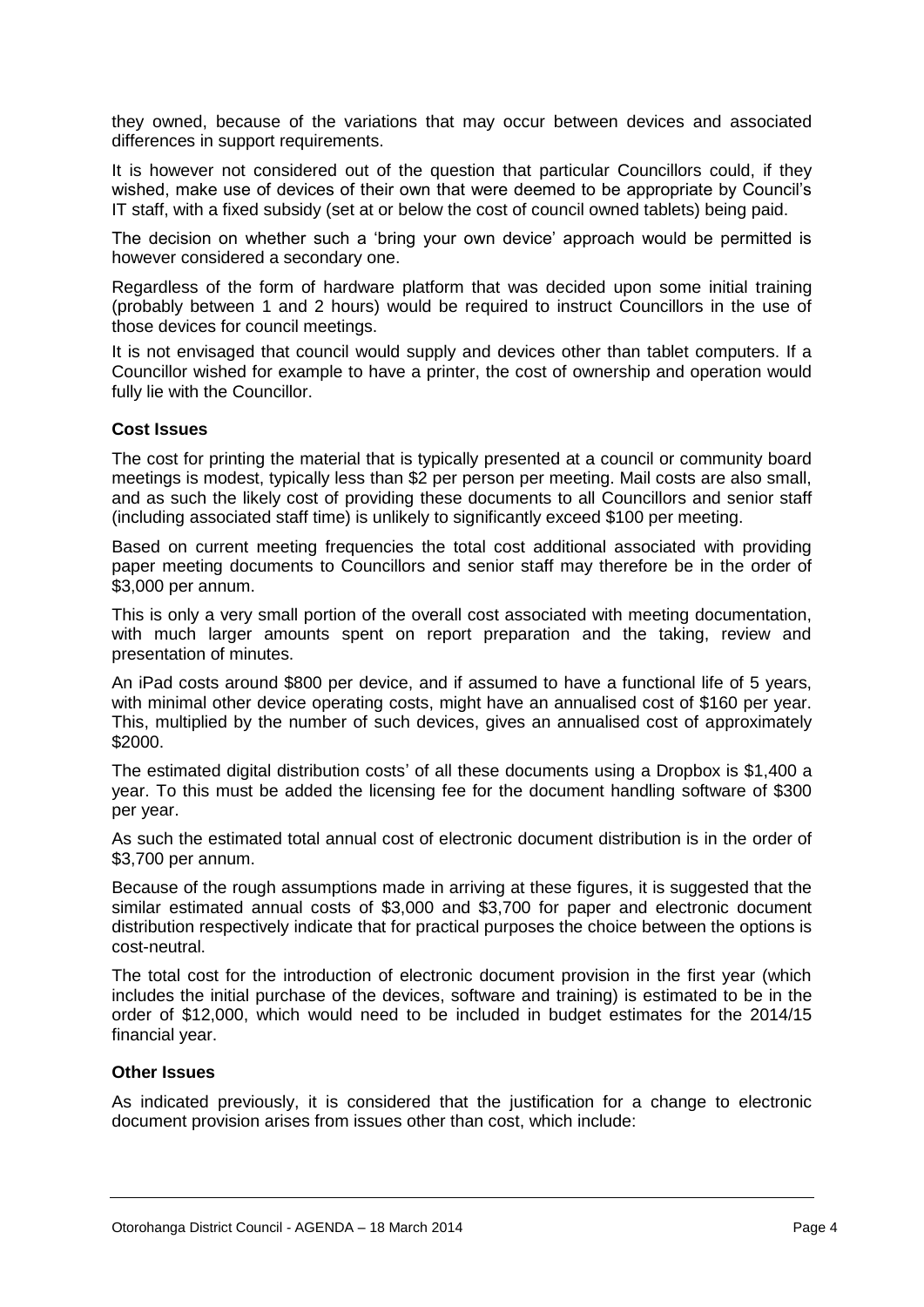# **Timeliness of Document Provision**

For some rural Councillors living in more remote areas the delays associated with postal delivery of meeting agendas (which can amount to 3 days or more) are sometimes problematic.

Use of an electronic system should significantly reduce the frequency of occasions when agendas are only received shortly before a meeting.

# **Administrative Simplicity**

Though it may not be significantly more costly than use of an electronic distribution system, the preparation and postage of paper documents does create additional administrative steps that are not desirable. The ability for documents to be placed straight into a 'dropbox' with a few keystrokes after compilation would clearly be advantageous.

# **Compatibility with Other Organisations**

Many of the other significant entities with which Councillors may deal have moved to electronic document distribution, and this is sometimes reflected in the size of meeting documents, which often include substantial attachments which it is suspected might not have been so readily distributed if they had to be printed.

To attend the meetings of these entities whilst reliant on paper copies of documents often requires the printing of several hundred pages, of which a substantial proportion may have limited relevance to the discussion that actually occurs.

In such circumstances the ability to access electronic copies of documents at such meetings has definite advantages.

# **Potential Extension to Community Boards**

At this stage it is proposed that devices for electronic document distribution are only made available to Councillors, because of the greater volumes of documents that they receive.

Depending on the success of this, provision of devices might in the future be extended to Community Board members. It should however be immediately practical for a Community Board member who owns a suitable device to make use of this to access a relevant area within the 'Drop Box'.

# **Continuing Need for Paper Copies**

It should however be noted that even if Councillors and Community Board members were move to a paperless document system, there will still probably be a continuing need for the printing of paper copies of agendas and minutes if council continues with its existing practice of routinely providing such documents to any parties who request them.

Whilst this would be a rather unsatisfactory duplication of effort, it is suspected that some of the relatively few parties who currently receive copies of these documents might not be comfortable with this service being replaced with some forms of electronic access.

# **Dave Clibbery CHIEF EXECUTIVE**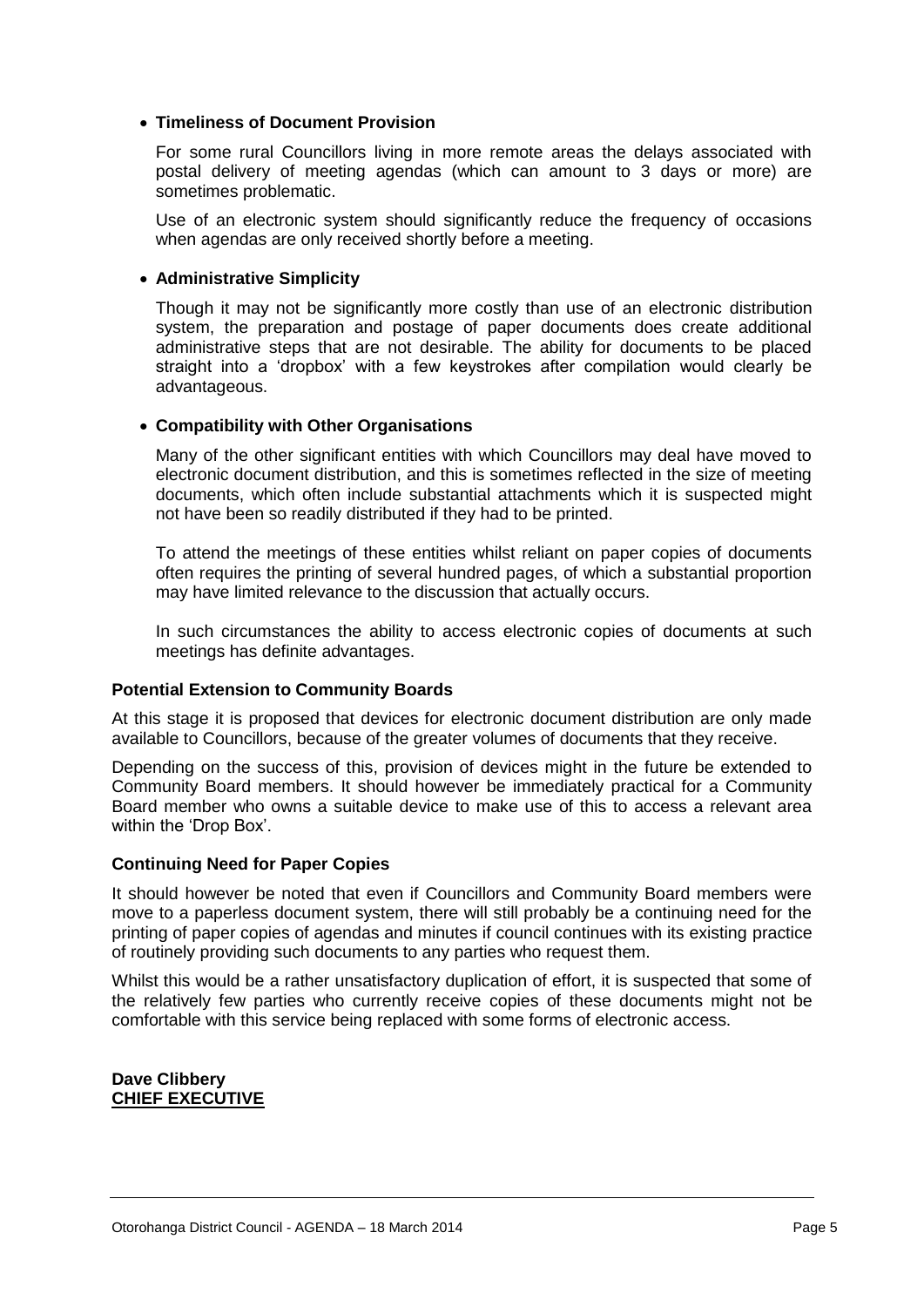# **Item 54 REGIONAL POLICY STATEMENT – DELEGATED AUTHORITY TO ENVIRONMENTAL SERVICES MANAGER**

**To: Mayor and Councillors Otorohanga District Council**

**From: ENVIRONMENTAL SERVICES MANAGER**

**Date: 18 March 2014**

# **Relevant Community Outcomes**

- Manage the natural and physical environment in a sustainable manner
- Foster an involved and engaged Community

# **Executive Summary**

Following mediation a number of appeals against the Waikato Regional Council, Regional Policy Statement (RPS) have been resolved. Consent documents confirming these policy decisions will shortly be circulated for signing. A resolution is required in order to grant delegated authority to the Environmental Services Manager to sign the memorandums on behalf of Council.

# **Staff Recommendation**

It is recommended that:

The Environmental Services Manager is granted delegated authority to sign consent memorandums relating to the Waikato Regional Policy Statement on behalf of the Otorohanga District Council.

# **Report Discussion**

A number of appeals against the Waikato Regional Council, Regional Policy Statement (RPS) have been resolved. Consent documents confirming these policy matters will shortly be circulated for signing. A resolution is required in order to grant delegated authority to the Environmental Services Manager to sign on behalf of Council.

# **REPORT**

The Proposed Waikato Regional Policy Statement was publically notified in August 2010. This document caused such concern amongst District Councils in the region that several Councils including Otorohanga agreed make a joint representation against those matters in the RPS which they felt had the potential to place undue restrictions on ratepayers and the operation of Council functions. A Regional Policy Statement is a very high level planning document, sitting only below the Resource Management Act and National Policy Statements. Lower level planning documents such as District Plans are required to give effect to matters contained in a RPS.

The Joint Working Party (JWP) which included Waitomo, Otorohanga, South Waikato, Matamata-Piako, Hauraki and Thames Coromandel District Council made an extensive submission on the RPS. The JWP engaged Auckland barrister Simon Berry to represent the Councils at the Hearings which ran from mid-February to June 2012. Following deliberations by the commissioners a Decisions version of the RPS was released in November 2012.

Upon reviewing the changes contained in the decision version of the RPS the JWP was satisfied that their representation had resulted in substantive amendments to the policy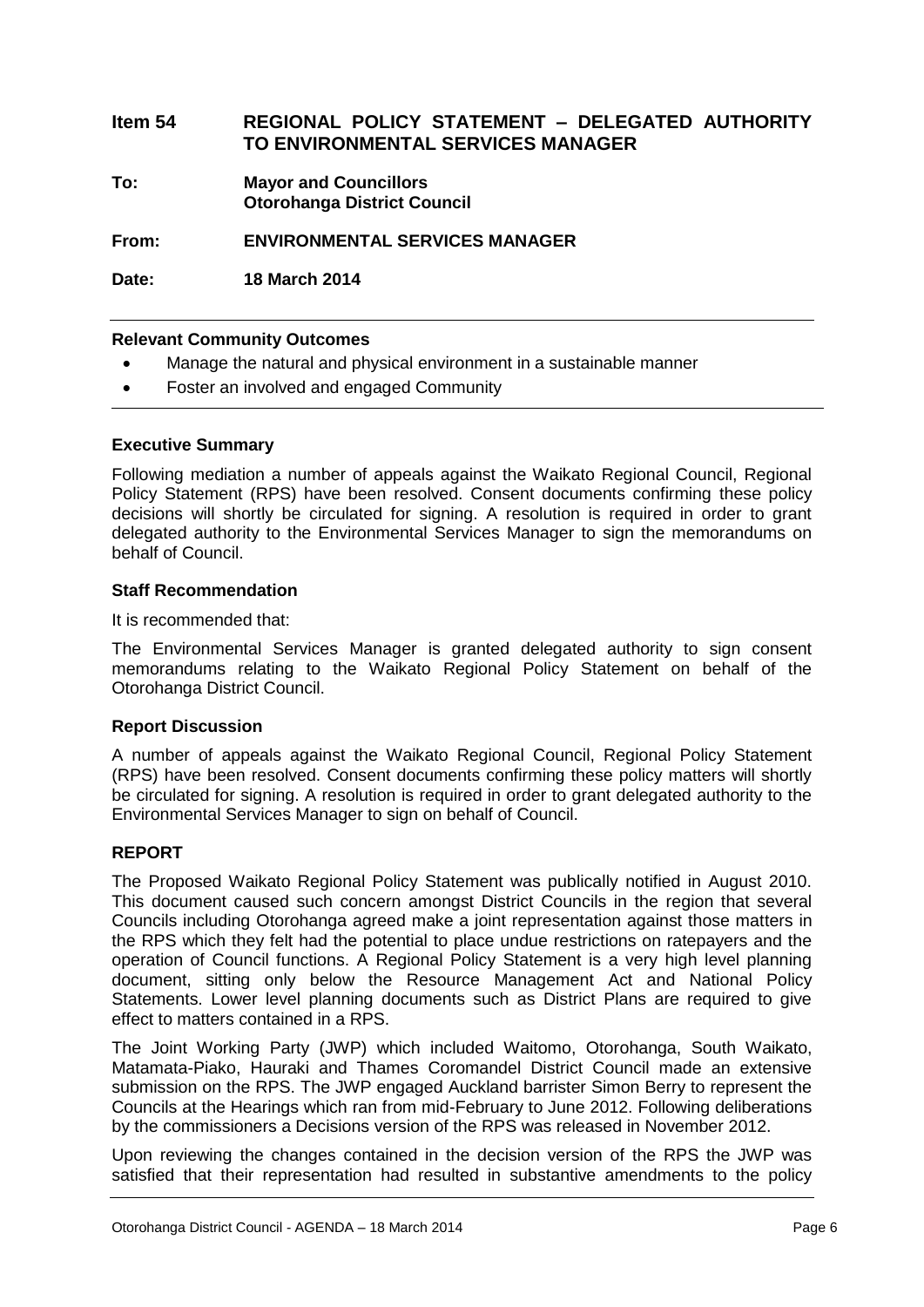document and that the resources and cost of further appeal would not produce any additional demonstrable benefits for the member Councils. However all agreed that it was important that the 'wins' achieved through the submission process were to be protected from watering down or deletion in the negotiations that occur as parties attempt to mediate and resolve appeal points. The JWP monitored all the appeals lodged on the decision version of the RPS and joined those appeals in which one or all Councils had an interest as a s274 party. This meant the Councils retained an active involvement in the negotiations and final wording of the policy document.

The final draft of several appeals has now been agreed upon and the consent documents are being prepared for signing and lodging with the Environment Court. The Environmental Services Manager has been Councils representative on the staff technical group supporting the JWP so it is appropriate that he be authorised to sign the consent documents on Councils behalf.

# **SUMMARY OF APPEALS**

The following appeals have been resolved, with consent documents either currently being or shortly to be circulated (the JWP are not involved in all the topics with consent documents being circulated below).

- 1. ENV-2013-313-000016: Air topic consent documents to be circulated
- 2. ENV-2013-313-000028: Geothermal topic consent documents to be circulated
- 3. ENV-2013-313-000029: Heritage topic consent documents to be circulated
- 4. ENV-2013-313-000036: Soil contamination topic consent documents to be circulated
- 5. ENV-2013-313-000015: Integrated approach topic consent documents to be circulated
- 6. ENV-2013-313-000019: Access to minerals topic consent documents to be circulated
- 7. ENV-2013-313-000024: Coastal topic consent documents to be circulated
- 8. ENV-2013-313-000033: Natural hazards topic consent documents to be circulated
- 9. ENV-2013-313-000035: High class soils consent documents to be circulated
- 10. ENV-2013-313-000034: Soil values topic consent documents to be circulated
- 11. ENV-2013-313-000032: Natural character topic consent documents to be circulated
- 12. ENV-2013-313-000014: Energy topic consent documents to be circulated
- 13. ENV-2013-313-000030: Indigenous biodiversity topic EDS only outstanding appeal on Maui Dolphins – does not involve us, consent documents to be circulated
- 14. ENV-2013-313-000023: Development principles topic consent documents to be circulated
- 15. ENV-2013-313-000021: Future Proof land use pattern topic JWP not involved in this appeal

The following appeals have not been resolved but there is currently no action as the JWP have provided a response and are waiting for the next reporting memorandum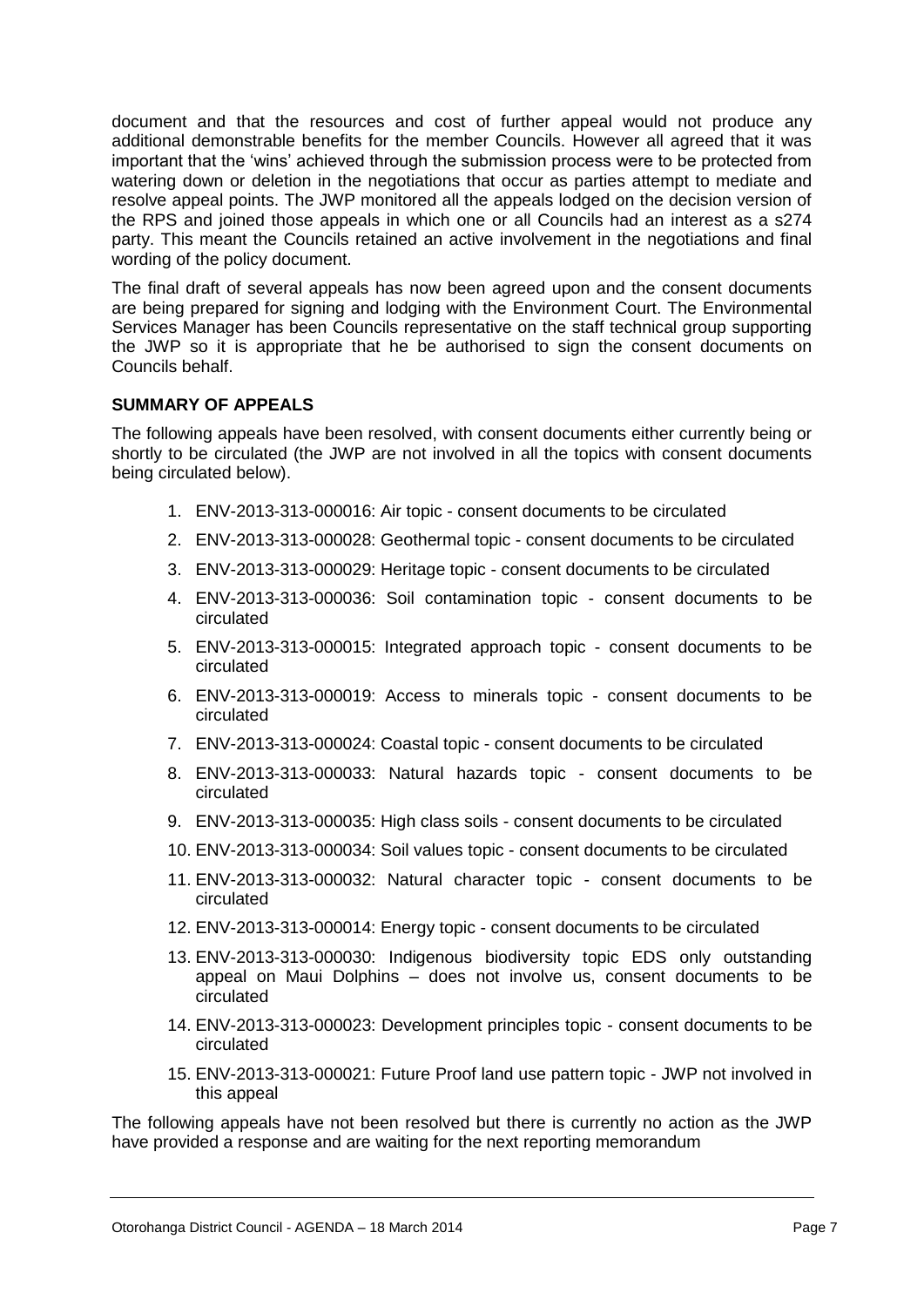- 16. ENV-2013-313-000013: Industry recognition topic Industry Recognition have provided our response, waiting on a further reporting memo from WRC on 14 March and/or consent documents on resolved appeals
- 17. ENV-2013-313-000017: Planned and co-ordinated development topic NTC (regarding 6.6(a), policy 6.1 and 6.6.1(a)(ii)(aa)), HCC (regarding 6.1.1.7(j)), NZTA (regarding Policy 6.3 and definition). JWP had an interest in the NZTA appeal regarding 6.3 and definition, we have provided a latest response to WRC, waiting for the reporting memo of 14 March to see where this lands.
- 18. ENV-2013-313-000018: Significant infrastructure topic JWP not involved in these appeal points remaining under this
- 19. ENV-2013-313-000022: Commercial hierarchy topic further reporting date of 16 February given, JWP not involved in these appeal points under this topic

The following appeals have not been resolved and the JWP have varying levels of interest as specified below:

- 20. ENV-2013-313-000020: Growth strategies (non-Future Proof) topic the only appeal outstanding is the National Trading Company The JWP didn't join the National Trading Company appeal as a 274 party, so we shouldn't have to take part in any hearing.
- 21. ENV-2013-313-000025: Fresh water bodies topic; and ENV-2013-313-000026: High values fresh water bodies topic EDS (policy 8.2 and method 8.4.3) and Watercare (8.2 and related methods) JWP not involved in these specific appeal points under this topic
- 22. ENV-2013-313-000027: Water allocation topic EDS (objective 3.14(a) and method 8.6.1(da) and Fonterra (policy 8.6 and method 8.6.1) JWP not involved in these specific appeal points under this topic.
- 23. ENV-2013-313-000031: Landscapes topic Fonterra (policy 12.4(e), policy 12.1, 12 B criteria), EDS (policy 12.1 and method 12.1.1). The JWP have responded re landscapes, some matters are resolved.

# **AR Loe ENVIRONMENTAL SERVICES MANAGER**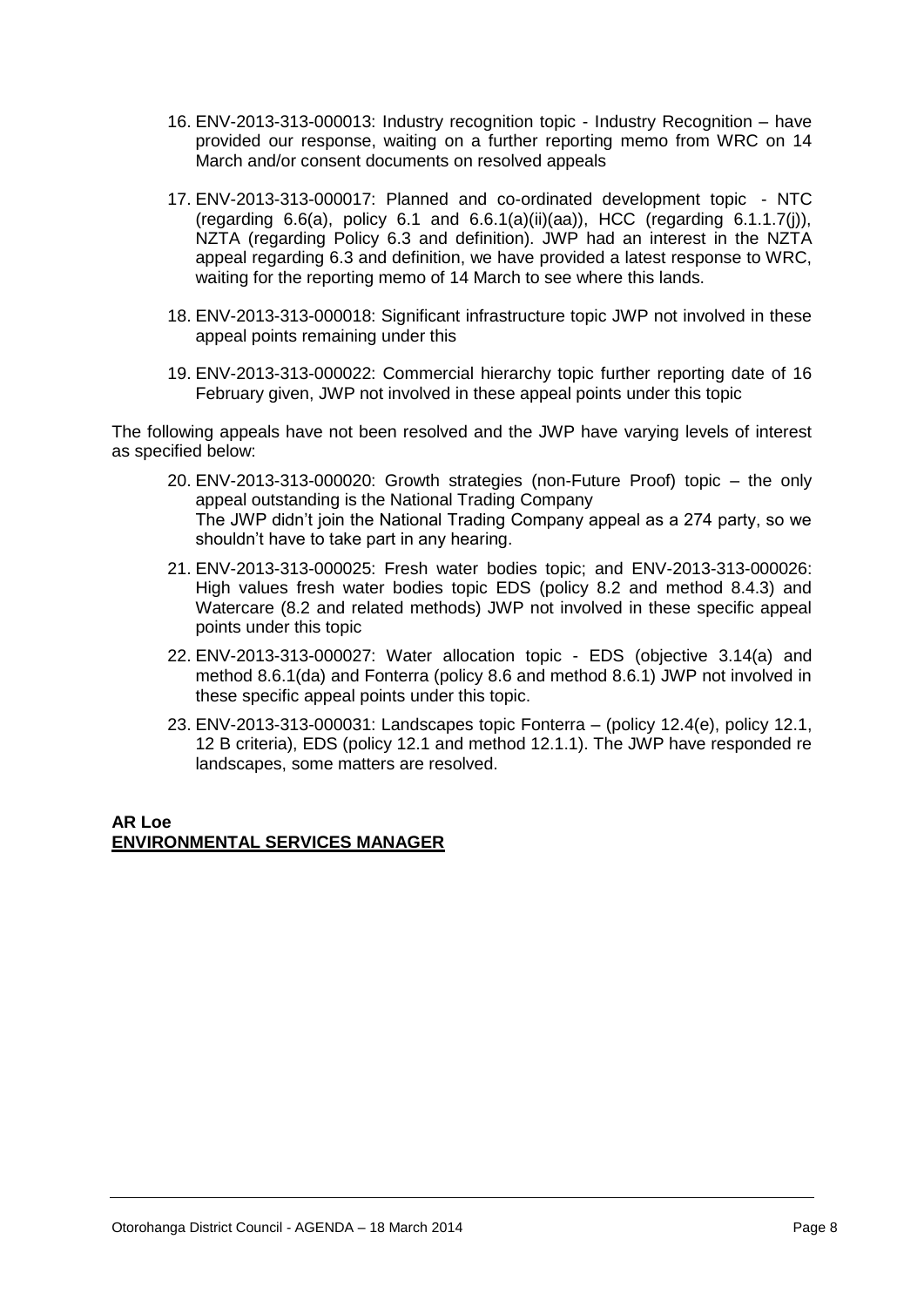# **Item 55 MAKING OF STOCK MOVEMENT BYLAW 2014**

**To: His Worship the Mayor & Councillors Otorohanga District Council**

**From: Engineering Manager**

**Date: 18 March 2014**

# **Relevant Community Outcomes**

- The Otorohanga District is a safe place to live
- Ensure services and facilities meet the needs of the Community

# **Executive Summary**

It is proposed to make the Otorohanga District Stock Movement Bylaw 2014 largely in accordance with the previous Statement of Proposal, with the only exception being a change to permit temporary 'high impact' stock crossings following a significant change of land ownership or use until an underpass is installed.

# **Staff Recommendation**

It is recommended that:

- 1. The Otorohanga District Stock Movement Bylaw 2014 is made in accordance with the Statement of Proposal, except that:
	- a). A change is made to Clause 4 of Appendix 2 of the Third Schedule of the Proposed Bylaw, as described in this report.
	- b). If legal advice indicates it to be required, changes are made to the Penalties provisions of the Bylaw to give effect to the highest level of penalties that are legitimately applicable.
- 2. That should the applicable penalties in respect of 1 b). above be significantly lower than initially proposed, that Council staff adopt a stronger approach to enforcement of the Bylaw, particularly in relation to underpass requirements, as outlined in this report.
- 3. The new Bylaw shall come into effect on 1 April 2014.
- 4. That upon making the new Bylaw, the Otorohanga District Stock Movement Bylaw 2006 is revoked.

# **Report Discussion**

At its meeting on 19 November 2013 Council resolved to invite submissions on a proposal to make a new Stock Movement Bylaw in response to a need to review the existing Otorohanga District Stock Movement Bylaw 2006.

A proposal to make such a new Bylaw was notified for public submissions on 26 November 2013 with the period for submissions closing on 6 January 2014. This closing date was subsequently revised to 17 January 2014 in recognition of the fact that the statutory closure over the Christmas/New Year period made the submission period less than that required by the Local Government Act.

Only relatively minor changes to the existing bylaw were proposed, the most significant of these being an increase of penalties and a prohibition of 'at grade' (across road) cattle crossings with assessment indexes above 30,000.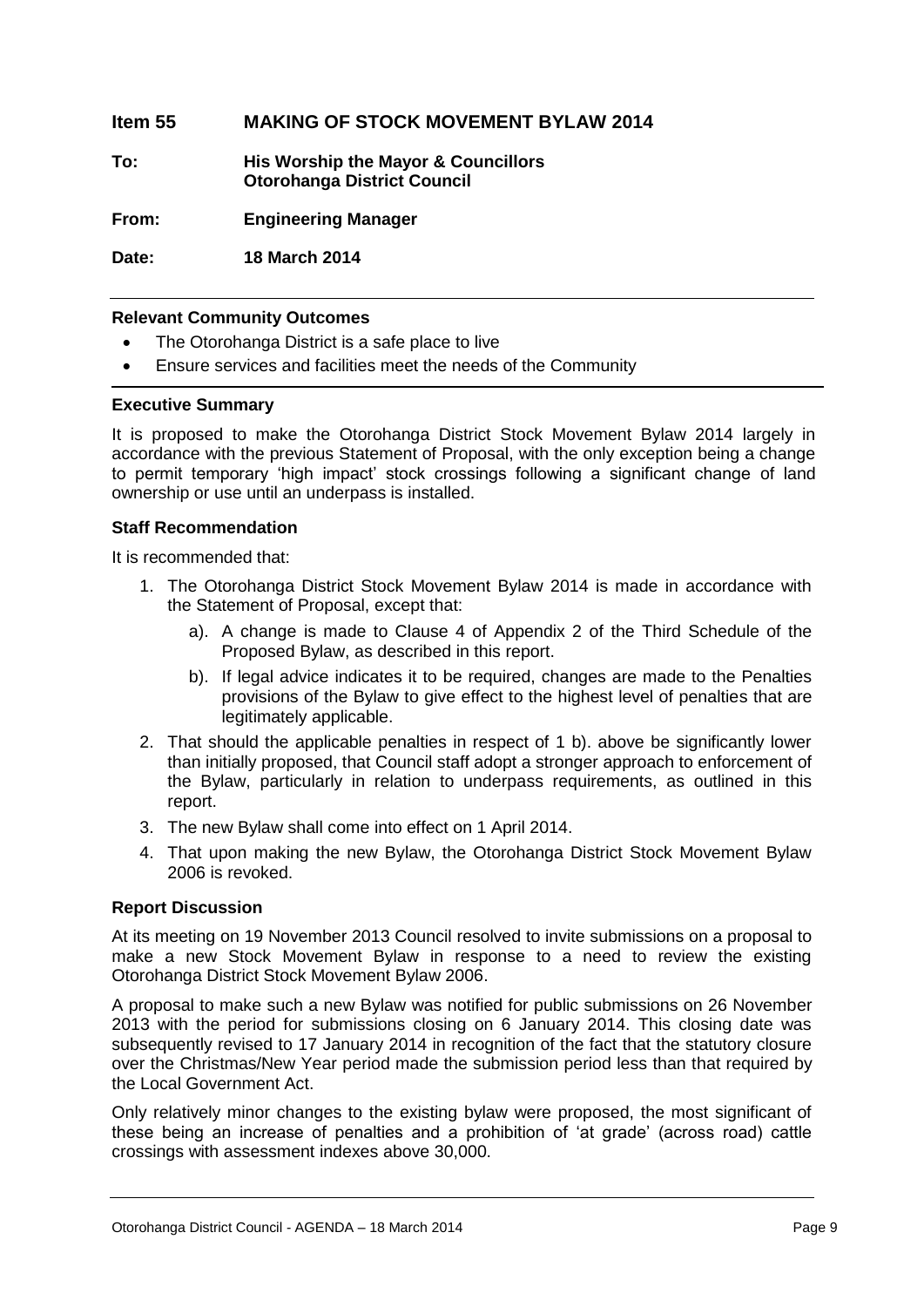# **Submissions**

Two Submissions on the proposed bylaw have been received, from Meadowview Farm and Federated Farmers. The submissions are attached. Federated Farmers have indicated that they wish to attend the meeting and speak to their submission. Meadowview Farm have indicated that they will attend but do not wish to speak.

The submission of Meadowview Farm makes some comments in respect of the particular circumstance of their farm in respect of the bylaw, but does not suggest any particular changes to the bylaw.

The key points raised in the Federated Farmers submission are listed below.

# **Federated Farmers Submission**

The submission makes a number of points that are may warrant discussion:

# **Increased Penalties**

A desire is expressed that Council will not be 'heavy handed' in making recourse to the increased bylaw penalties, but also recognises that Council has previously attempted to resolve relevant matters through informal contact.

It has certainly not been the intention of Council staff to change the way in which these matters are approached, with the exception of those very few instances where there has been persistent non-compliance, where firmer action is perhaps overdue.

# **Issues Regarding Leased Land**

It is recognised that in this case the different ownership of land may make underpass installation more complex. It is however considered that where leasing of land takes place the key issues being addressed by the bylaw (road traffic safety, nuisance and potential damage to the road) are exactly the same as when the land is owned, and it is extremely difficult to justify having different provisions under the bylaw for the two scenarios.

Where a lease of land occurs it is presumed that it benefits both the lessor and the lessee and both parties therefore should have incentives to do what is necessary to make the lease possible, including the installation of an underpass if that is required.

That the bylaw makes no distinction between owned and leased land is not new, and has been in place since it was introduced in 2007.

# **Prohibition of 'High Impact' Stock Crossings**

Federated farmers have also raised the possibility of there being some form of short term interim permit to address situations where development of a farm may require a stock crossing activity that exceeds the 30,000 index value.

This was considered a reasonable request.

Under the proposed bylaw no stock crossing permit would be issued where the assessment index (the product of stock and traffic numbers and crossing use frequency) exceeds 30,000.

An example of where this could be unreasonably limiting is where a farmer purchases land which creates a new situation where the 30,000 index would be exceeded, since there would then almost certainly be some delay (a few months at least) from the time that the land is purchased until an underpass can be installed. The inability for stock to cross the road over this period could have a significant negative impact on the farm operation.

Whilst it might be possible for some form of agreement to be made between the land seller and buyer that enabled an underpass to be installed prior to the final transfer of the land, this is probably undesirably complex.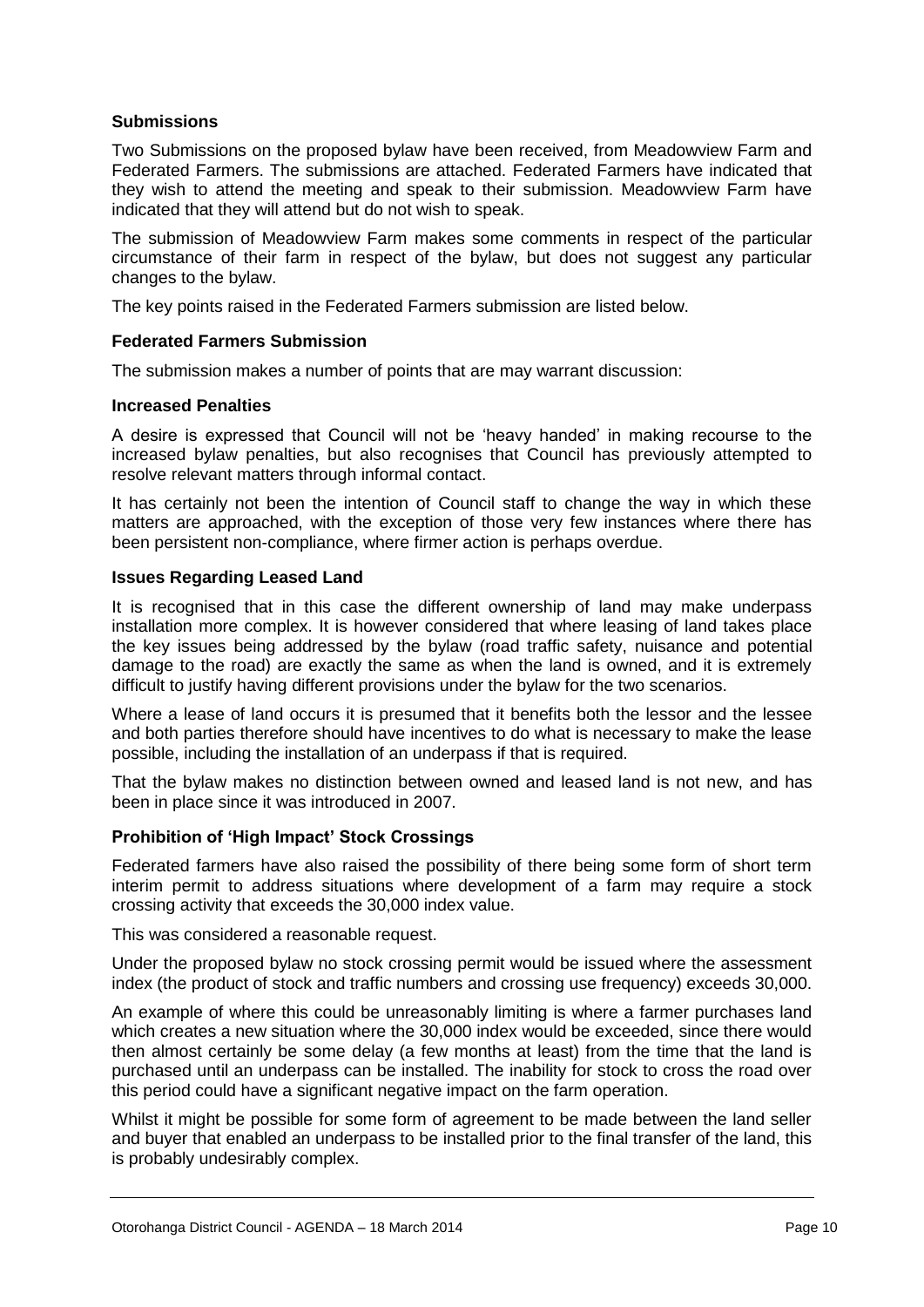It therefore appeared that a change to Clause 4 of Appendix 2 of the Third Schedule of the Bylaw could be made, replacing the current clause (below in italics):

*4). If a first application for a permit for a new crossing activity is made (or was made under the Otorohanga District Council Stock Movement Bylaw 2006) after the date calculated for underpass installation in respect of that activity has either already been passed, or if the calculated date for underpass installation is less than eighteen months after the date on which the crossing permit becomes effective, then a period of two years from the date of this first application will be provided for installation of an underpass, if the Assessment Index for that crossing activity is equal to or above 10,000 but less than 30,000. If the Assessment Index is 30,000 or above an underpass will be required immediately.*

With the following, with the revised words underlined:

4). *If a first application for a permit for a new crossing activity is made (or was made under the Otorohanga District Council Stock Movement Bylaw 2006) after the date calculated for underpass installation in respect of that activity has either already been passed, or if the calculated date for underpass installation is less than eighteen months after the date on which the crossing permit becomes effective, then a period of two years from the date of this first application will be provided for installation of an underpass, if the Assessment Index for that crossing activity is equal to or above 10,000 but less than 30,000. If the Assessment Index is 30,000 or above an underpass will be required immediately, except where the need for the crossing activity has, to the satisfaction of Council's Engineering Manager, arisen from changes in land ownership or control that have occurred within the past 6 months, in which case a period of six months from the date of this first application will be provided for installation of an underpass.*

It is suggested that this revision, whilst intended to provide a greater degree of flexibility, will need to be effectively enforced, and that the six month period for installation of the underpass strictly applied. It would be most unsatisfactory to have large volume stock crossings on the district's busiest roads for anything other than a very short period, and an extremely high and consistent level of compliance with other 'at grade' stock crossing requirements (traffic warning, stock control, road cleaning etc.) would be expected.

It is also stressed that the short-term use of 'at grade' stock crossings with index numbers above 30,000 would only be permitted where a significant change of land ownership or use (i.e. leasing) has taken place that necessitates such a crossing.

Where such a change has not occurred it will be assumed that the farmer has had an adequate opportunity for advance installation of an underpass for such 'high impact' situations.

# **Legitimacy of Increased Penalties**

Subsequent to the closing of submissions, an issue has been raised in respect of whether the proposed increased penalties are legitimate. This issue is based on the fact that for a bylaw of non-specific type made under the Local Government Act, penalties of up to \$20,000 are applicable for a breach, whilst under the Land Transport Act and associated regulations a bylaw that addresses the matters covered by this Bylaw can only have a much lower level of penalties, of \$1,000 or less.

In the preamble to the proposed Bylaw (as there was in previous ODC Bylaws of this type) there is reference to the Bylaw being made under provisions of both the Land Transport Act and the Local Government Act, and a question therefore arises as to which of these Acts takes precedence in respect of limits on penalties.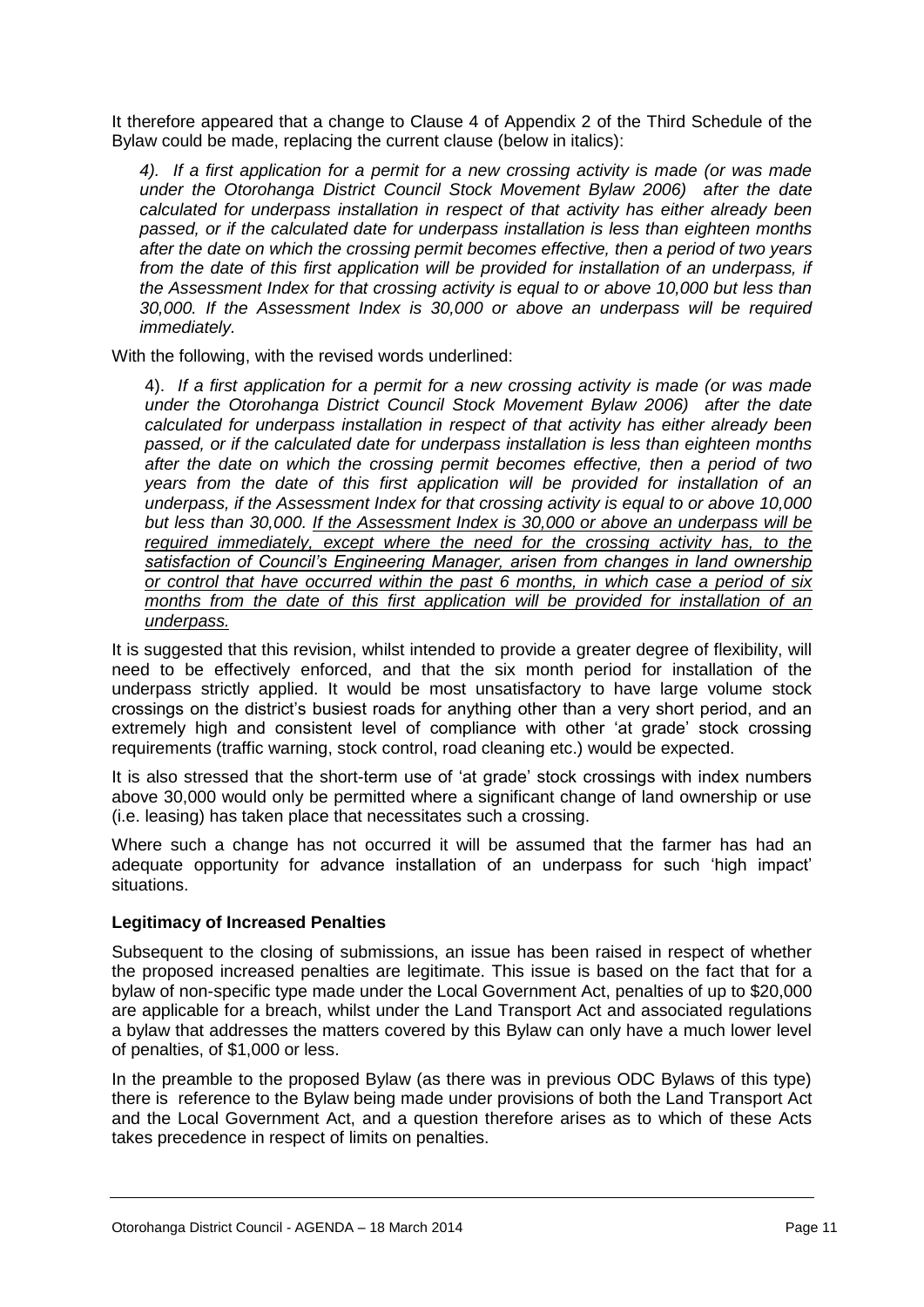It is helpful that this issue has been raised before any final decisions have been made on the form of the Bylaw, as it would have been most unsatisfactory to have made the Bylaw, only to have potentially later found that some provisions were not legitimate. A legal opinion on whether this is the case is currently being obtained, but at the time of writing this report has not yet been received.

The possibility that the proposed higher levels of penalty may not be applicable does however raise some broader issues in respect how the intent of the changes to the bylaw can be given effect.

There is also considered to be a relevance of penalty provisions to the suggested temporary permitting of 'high impact' stock crossings, ie those with an assessment index of over 30,000.

From previous discussions of Council it is believed that there is already a degree of unease with the prospect that frequent crossings of large numbers of stock across the busiest roads in the District – such as Ouruwhero Road for example – might continue to be allowed to occur as of right, even if this right was for a limited period.

To do so without strong incentives to ensure that this limited period was not exceeded does not seem appropriate.

Council's approach to regulatory enforcement is generally to use the potential application of penalties to motivate compliance, without going to the stage of enforcing the penalties. The reference to significant financial penalties is generally helpful in making this approach effective.

In the case of underpass installation, where the cost to the landowner of achieving compliance are high, there is clearly a need for corresponding strong incentives to motivate this compliance.

As such if it is that the financial penalties for non-compliance are to remain low, then the only remaining approach to make enforcement effective would appear to be more ready recourse to prosecutions. It is suggested that Council should consider its willingness to have staff take a stronger approach to enforcement (unfortunately with associated greater costs to ratepayers) in respect of underpass requirements where informal requests fail.

# **Suggested Revised Enforcement Process – Underpass Requirements**

It is suggested that an appropriate process for these requests from Council would be an initial written instruction when a stock crossing permit was issued, followed by a further written reminder approximately 3 months later (which would be the final reminder in respect of a stock crossing with an assessment index of 30,000 or more) and (for all other crossings where an underpass was required) a third written reminder approximately 12 months before the installation of the underpass was due.

Should the underpass not be completed by the due date the crossing permit would be immediately be cancelled and if unauthorised crossing continued a prosecution would be commenced without delay.

For any underpasses that are currently overdue it is suggested that a final written notice requiring the underpass within 6 months is given, with cancellation of the existing permit and prosecution from that date if the activity does not cease.

It is believed that if any case reached the stage where such a prosecution was promptly undertaken, this would send out a strong and effective message that compliance with the Bylaw is not optional.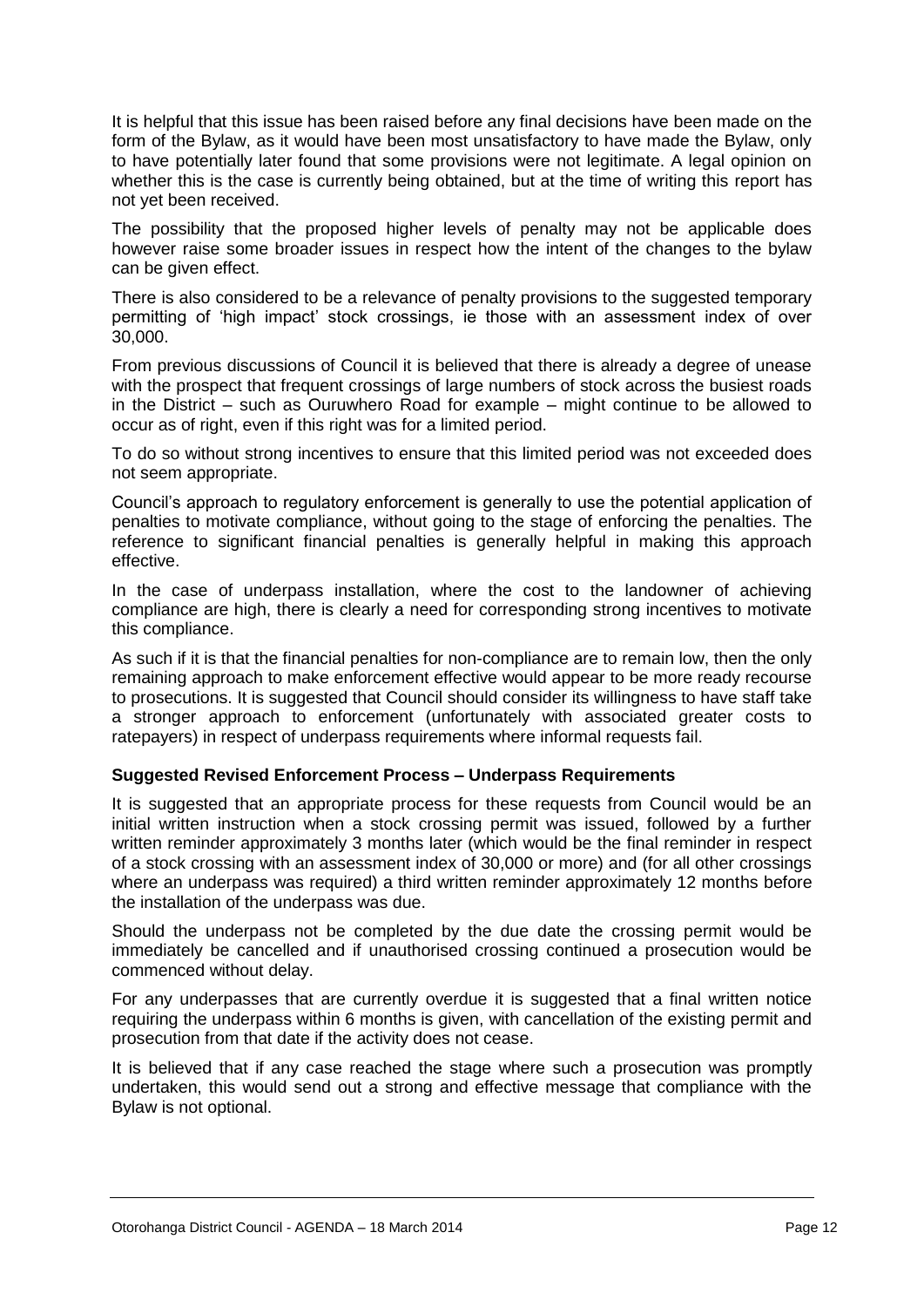# **Dave Clibbery ENGINEERING MANAGER**

**Attachments:** Submissions of Federated Farmers and Meadowview Farm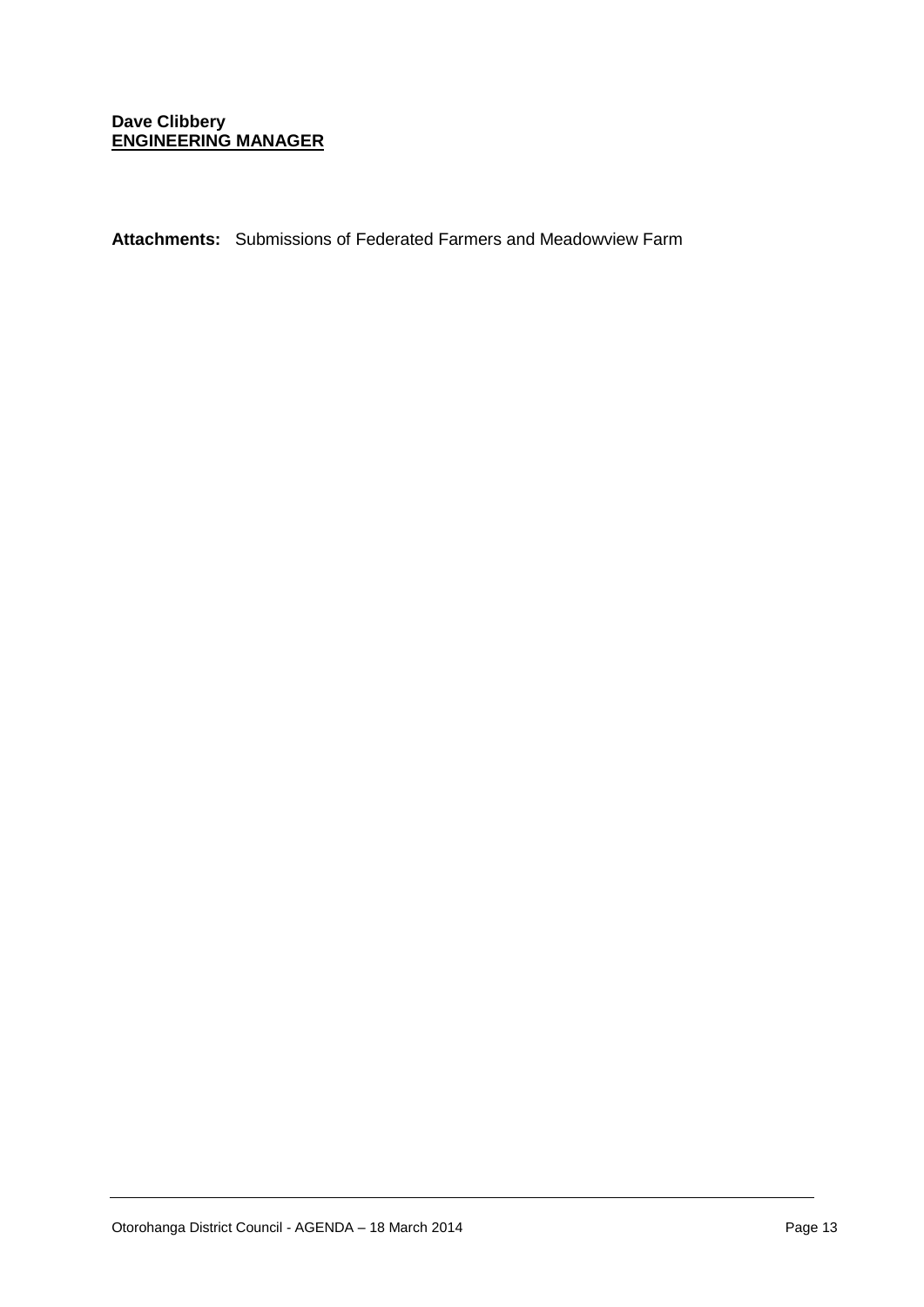



TELEPHONE 0800 327 646 | WEBSITE WWW.FEDFARM.ORG.NZ

| To:                    | <b>Otorohanga District Council</b>                                                                                                                                      |
|------------------------|-------------------------------------------------------------------------------------------------------------------------------------------------------------------------|
| From:                  | <b>Federated Farmers of New Zealand</b>                                                                                                                                 |
| On the: $\overline{ }$ | <b>Review of Otorohanga District Stock Movement Bylaw</b>                                                                                                               |
| Date∶                  | 17 January 2014                                                                                                                                                         |
| Contact:               | Sally Millar<br>Regional Policy Advisor                                                                                                                                 |
|                        | <b>Federated Farmers of New Zealand</b><br>P O Box 447<br>Hamilton<br>P: 07 838 2589<br>F: 078382960<br>smillar@fedfarm.org.nz<br>E:                                    |
|                        | Gary Voogt<br>Chair Otorohanga Branch Waikato Federated Farmers<br>27 McRae Road<br>RD <sub>2</sub><br>Otorohanga 3972<br>P: 07 873 0902<br>voogts@clear.net.nz<br>E: T |

Federated Farmers wishes to be heard in support of this submission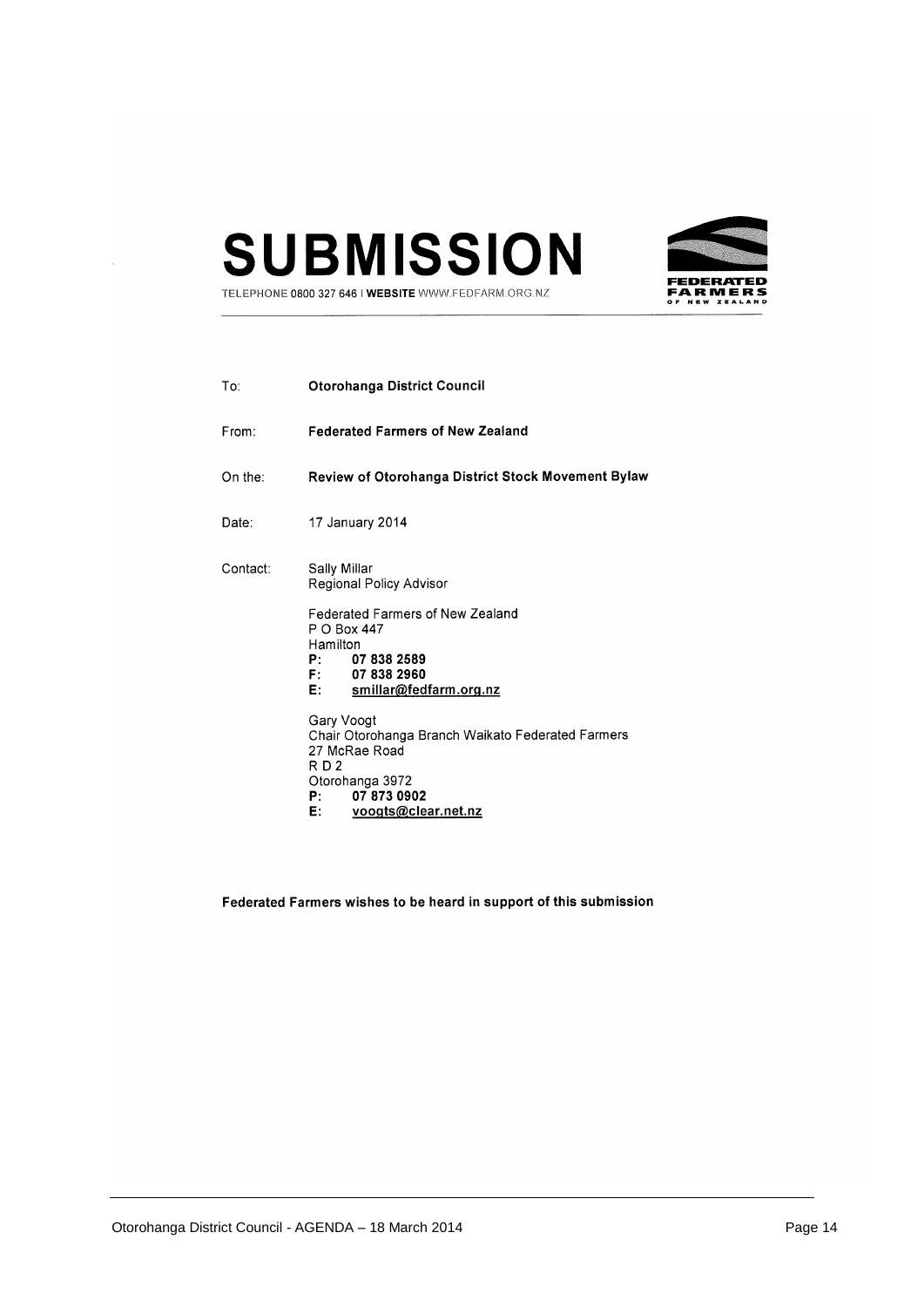# SUBMISSION TO OTOROHANGA DISTRICT COUNCIL ON: REVIEW OF OTOROHANGA DISTRICT STOCK MOVEMENT BYLAW

#### $\mathbf{1}$ **INTRODUCTION**

Federated Farmers is a not-for-profit primary sector policy and advocacy organisation that represents the majority of farming businesses in New Zealand. Federated Farmers has a long and proud history of representing the interests of New Zealand's farmers.

The Federation aims to add value to its members' farming business. Our key strategic outcomes include the need for New Zealand to provide an economic and social environment within which:

- Our members may operate their business in a fair and flexible commercial environment:
- Our members' families and their staff have access to services essential to the needs of the rural community; and
- Our members adopt responsible management and environmental practices.

Federated Farmers thanks the Otorohanga District Council for the opportunity to make this submission on the Review of the Otorohanga District Stock Movement Bylaw 2014 (the Bylaw).

This submission is representative of member views and reflects the fact that the movement of stock along and across roads in the Otorohanga District is a necessary part of maintaining the business viability of the farming enterprise.

#### $2.$ **BACKGROUND**

Federated Farmers wishes to express its disappointment at the lack of consultation with farmers or the Federation in the development and release of this draft. It is the membership of the Federation who are most significantly affected by the Bylaw in that they are the group within the community of whom compliance is required.

Federated Farmers acknowledges and accepts the need for controls with regard to stock movement on public roads. However we are of the opinion that controls must be restricted to issues of safety, road damage and reasonable expectations of the public to traffic flow. Further we believe that the economic costs of any controls imposed must be balanced with the benefits that can be achieved.

This review of the Bylaw proposes to amend 3 areas of the 2006 Bylaw being

• Increasing the penalties for non compliance

**Saily Millar**<br>REGIONAL POLICY ADVISOR Federated Farmers of New Zealand P O Box 447 Hamilton 07 858 2589 07 838 2960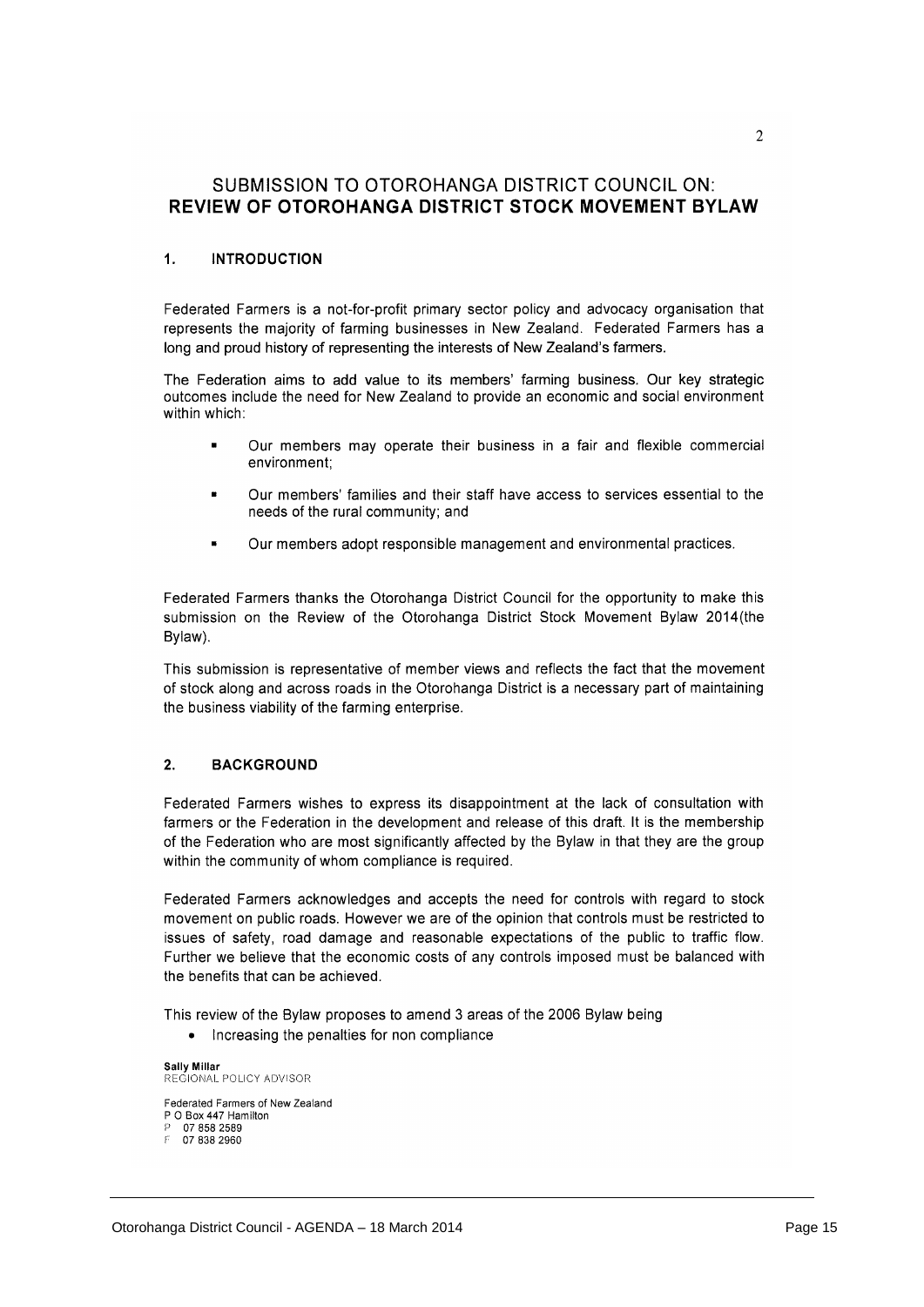- Strengthening the requirements for when an underpass is required
- Only allowing cattle from a TB free herd or accredited herd to driven in the District.

This submission will address each of these issues below. In the development of this submission Federated Farmers undertook a brief survey of its members that farm within the Otorohanga District on the proposed amendments to the Bylaw. Their responses to this survey are reflected in this submission.

#### **GENERAL COMMENTS**  $3.$

The feedback from our members, in particular those that drove stock along or cross roads within the Otorohanga District, is that the current Bylaw is pragmatic and appropriate. It is accepted that there needs to be controls for stock on roads not only for the safety of other road users and to prevent damage to the road infrastructure, but also to protect their stock from injury from motorists.

The Report to Council made by the Engineering Manager on 19 November (the Report) outlines the reasoning for proposing the changes to the Bylaw. Two key reasons are proffered for the amendments. Firstly, that the penalties are weak where there is gross or continued non compliance and secondly, it states there are three overdue underpass installations as required by the current Bylaw (of the 14 that were required when the current Bylaw was adopted in 2006).

Federated Farmers accepts that gross or blatant non compliance needs to be addressed by Council. However as the majority of farmers are complying with the Bylaw and the minor issues that arise are being readily dealt with by an informal approach by Council, we have concerns these farmers could be inappropriately penalised by the amendments that are directed at only a few. This is the primary concern of our members in relation to the amendments.

#### **INCREASING THE PENALTIES FOR NON COMPLIANCE**  $\boldsymbol{4}$ .

It is proposed to increase the penalties for non compliance. Currently the penalty is a fine not exceeding \$1000 and it is proposed to amend the clause to:

Every person committing any breach of the Bylaw shall be liable upon conviction to a fine not exceeding \$10,000.00, and where the breach is a continuing one, to a further fine not exceeding \$150.00 for every day on which the breach has continued.

Feedback from our members was mixed in regards to the increasing of the penalties. While there is recognition that Council needs to be able to have measures, including penalties, to ensure compliance of persistent offenders or those recalcitrant in upgrading their systems, the process needs to ensure that significant penalties are not imposed for minor infringements without providing an allowance of time for the farmer to remedy.

Sally Millar REGIONAL POLICY ADVISOR Federated Farmers of New Zealand P O Box 447 Hamilton 078582589 07 838 2960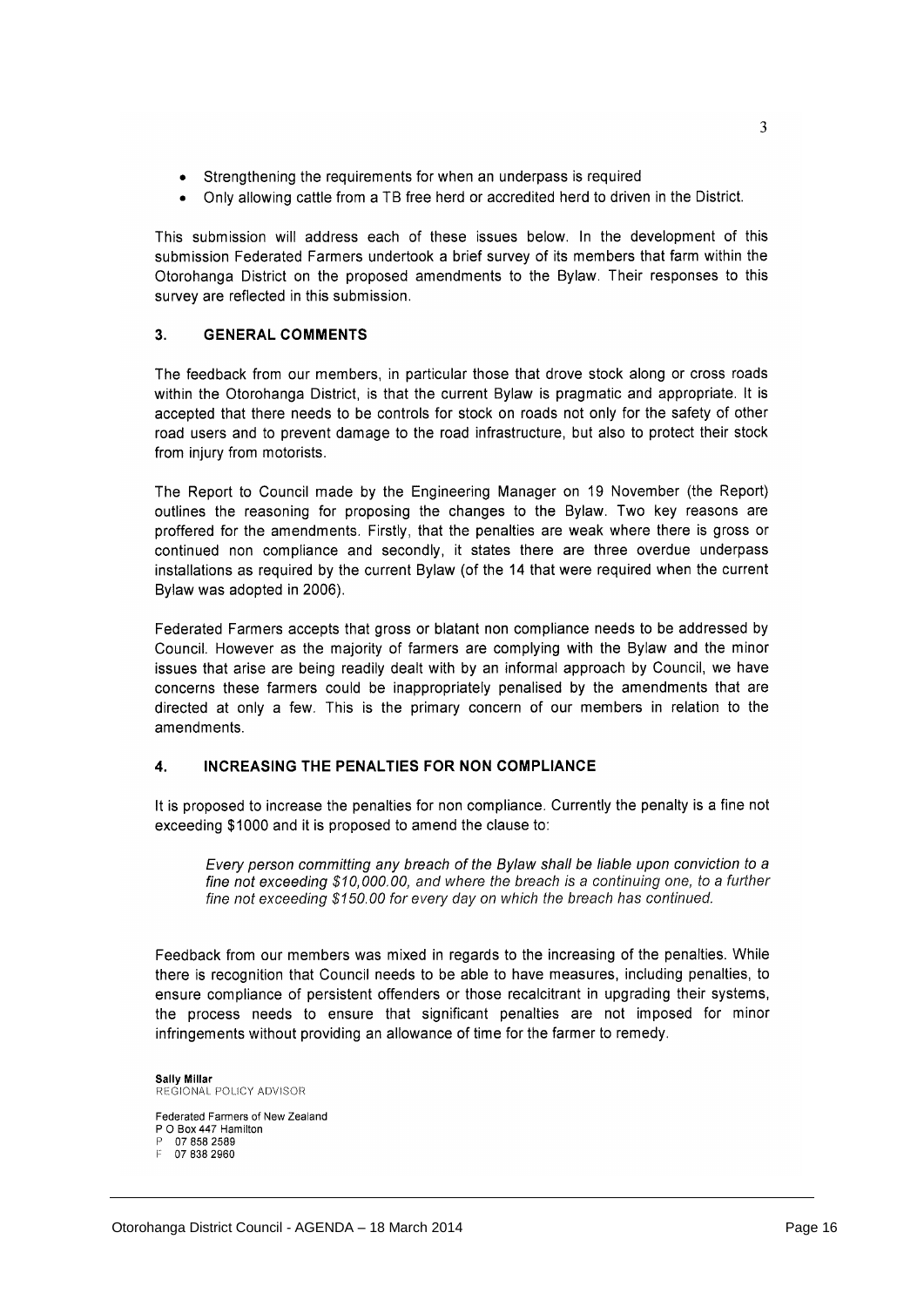The report to Council notes that "in most instances staff have been able to resolve issues through informal contact, making the farmers aware that Council has a Stock Movement Bylaw and sending them a copy. Very few warning letters have had to be sent..." Federated Farmers considers that this approach should continue in the first instance as we consider that working with farmers is more likely to get better and more durable outcomes.

This position is reinforced by our members who indicated that the increase in penalties is acceptable "providing enough notice is given" and "only if timeframes and agreements are broken".

Federated Farmers submits that if the proposed significant increase penalties is adopted, it needs to be balanced with an assurance in the Bylaw that Council will work with farmers in the first instance before imposing the penalties

#### 5. STRENGTHENING THE REQUIREMENTS FOR WHEN AN UNDERPASS IS **REQUIRED**

Our members who responded to the survey gave relatively strong support (68%) that an underpass should be required if over the assessment index. There was some concern however that where the assessment index was greater than 30,000 that the underpass would need to be installed immediately and that an application for a crossing permit would be declined in such cases.

One issue is where the block of land is leased rather than purchased. This will be an issue for any property where the threshold of 10,000 is reached and an underpass is required. Members have indicated that leasing a neighbouring block is reasonably common in the Otorohanga District where farmers are seeking to expand their operations. As the two pieces of land are not in the same legal ownership it can make it difficult, if not impossible, to enable an underpass to be constructed. Further for short and even medium term leases make the cost of an underpass uneconomic.

## Federated Farmers submits that there needs to be an exception made in regards to requiring underpasses on lease blocks where safe road crossings that meet all the other requirements for road crossings can be provided.

The other concern is that while we accept that underpasses should be required as soon as possible where the assessment index is over 30,000, we consider that there should be an option for an interim permit where appropriate. Most dairy farms change ownership on the 1 June and often calving occurs around a month later. This is a relatively short timeframe to have an underpass planned and installed as the farmer will be required to obtain the appropriate consents, engage contractors and have a suitable weather window to install.

Federated Farmers submits that the Bylaw is amended to allow a short term interim permit in situations where the landowner is committed to install an underpass but is subject to constraints such as the consent process and weather conditions.

**Sally Millar** REGIONAL POLICY ADVISOR Federated Farmers of New Zealand P O Box 447 Hamilton

07 858 2589

07 838 2960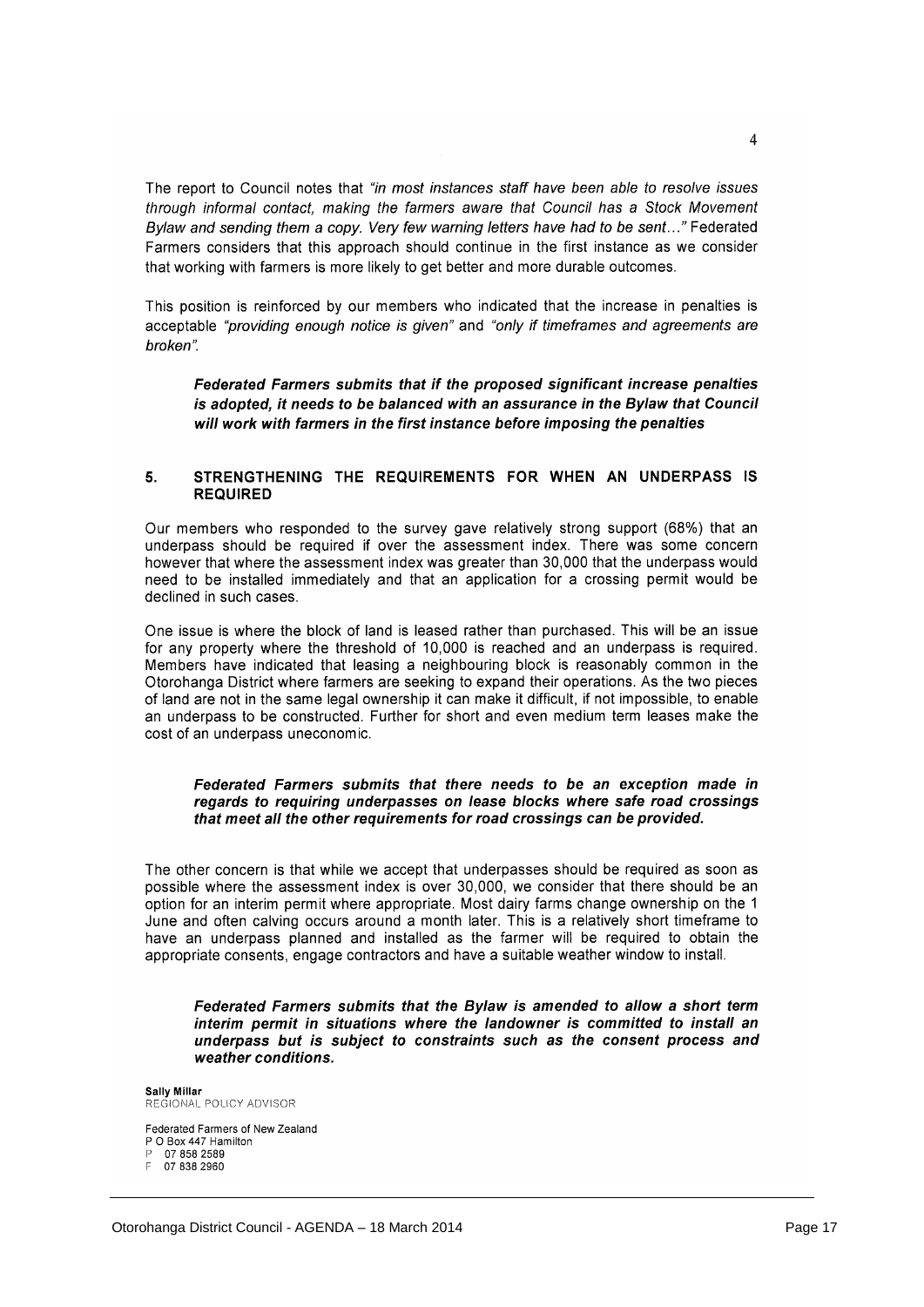#### ONLY ALLOWING CATTLE FROM A TB FREE HERD OR ACCREDITED HERD  $6.$ TO DRIVEN IN THE DISTRICT

Federated Farmers fully supports the amendment to clarify that only Tb Free or accredited herd can be driven on the roads in the Otorohanga District as a pragmatic measure to ensure there is no risk of the spread of Tb to other herds free of the disease in the District.

### Federated Farmers submits that it supports this provision only allowing Tb free herds being allowed to be moved on roads in the Otorohanga District being incorporated into the Bylaw.

Federated Farmers thanks Otorohanga District Council for the opportunity to make this submission.

Sally Millar<br>REGIONAL POLICY ADVISOR

Federated Farmers of New Zealand<br>P O Box 447 Hamilton<br>P 07 858 2589<br>F 07 838 2960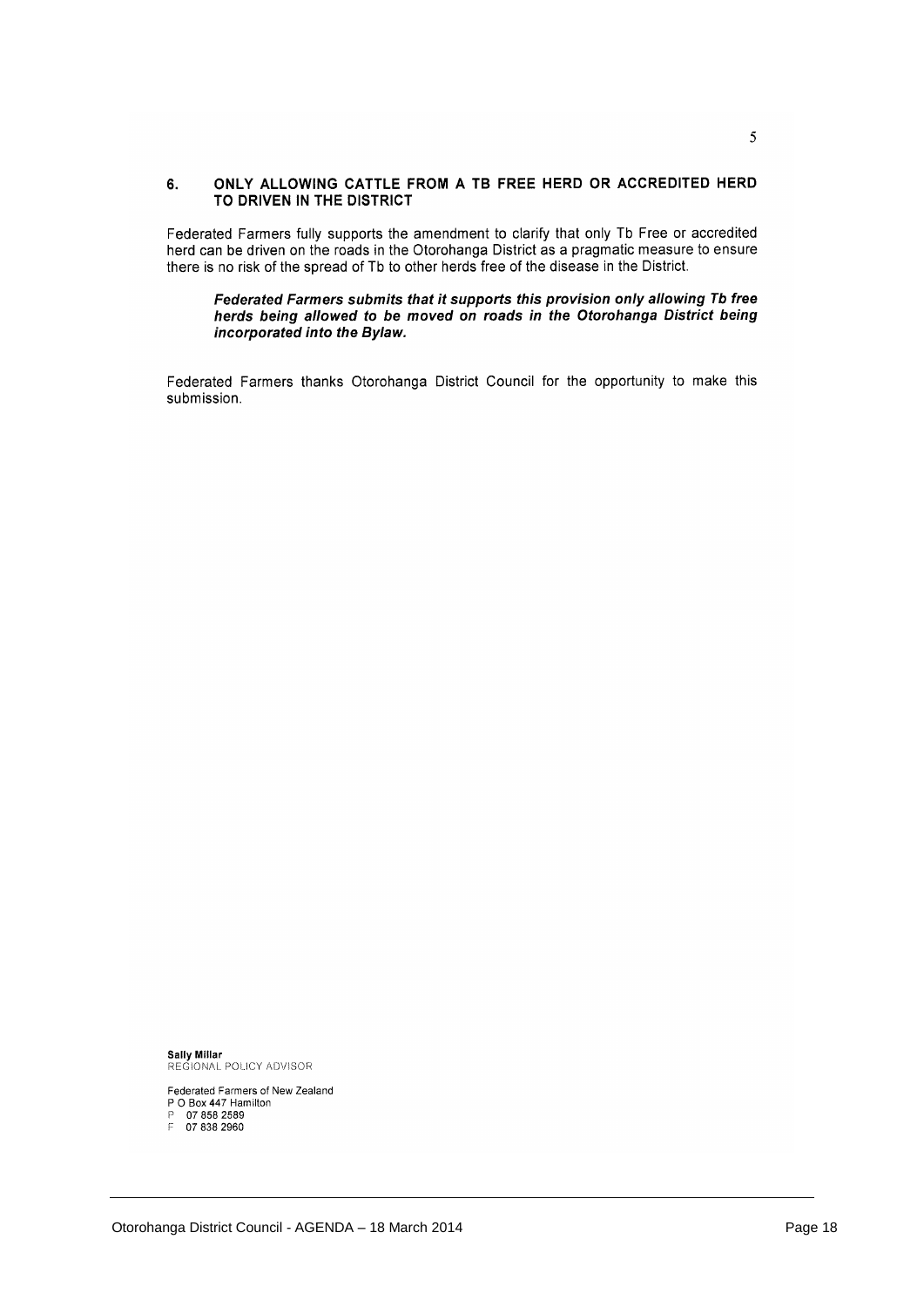Stuart Phillips 07)8236962

15 JAN 2014 Otorohanga District Council Stack Movement By Law  $2006$ Submission presented by Meadoulled Barm

Fønte

1 We have been crossing Rungratea Road since before wwII with no ill eppects the only thing to have change in this time is trafflic density (increased) + Faster, - Road has been sealed - cows Number slightly increased We have approx (40 acres) 17 ha which is 2do of our Parm accross the road 3 ha is Cropped in Maize Our Current permit allows 60 crossing per years If the current Crossing policy was to continue we would have to modify our Numbers to 25/30. Times p.a. which means we have a divest land to a neighbour or increase our Cropping Area. The Cost of an underpass a \$100,000 plus (estimated) becomes ecominically unviable, adding a Cost<br>of fb,000 perhectare to that land

There is no easy Soloution here? We cross roocow taking 3-4 minutes stopping maybe 3/4 vehicles. All Crossing are in daylight is 8 000 m + 3 30pm. No saft 1ssues most Xing done in the weekend

This Issue constitutes a Major decision for M/hèw Farm I thank you for your patience + would like to be present of when this issue is diseased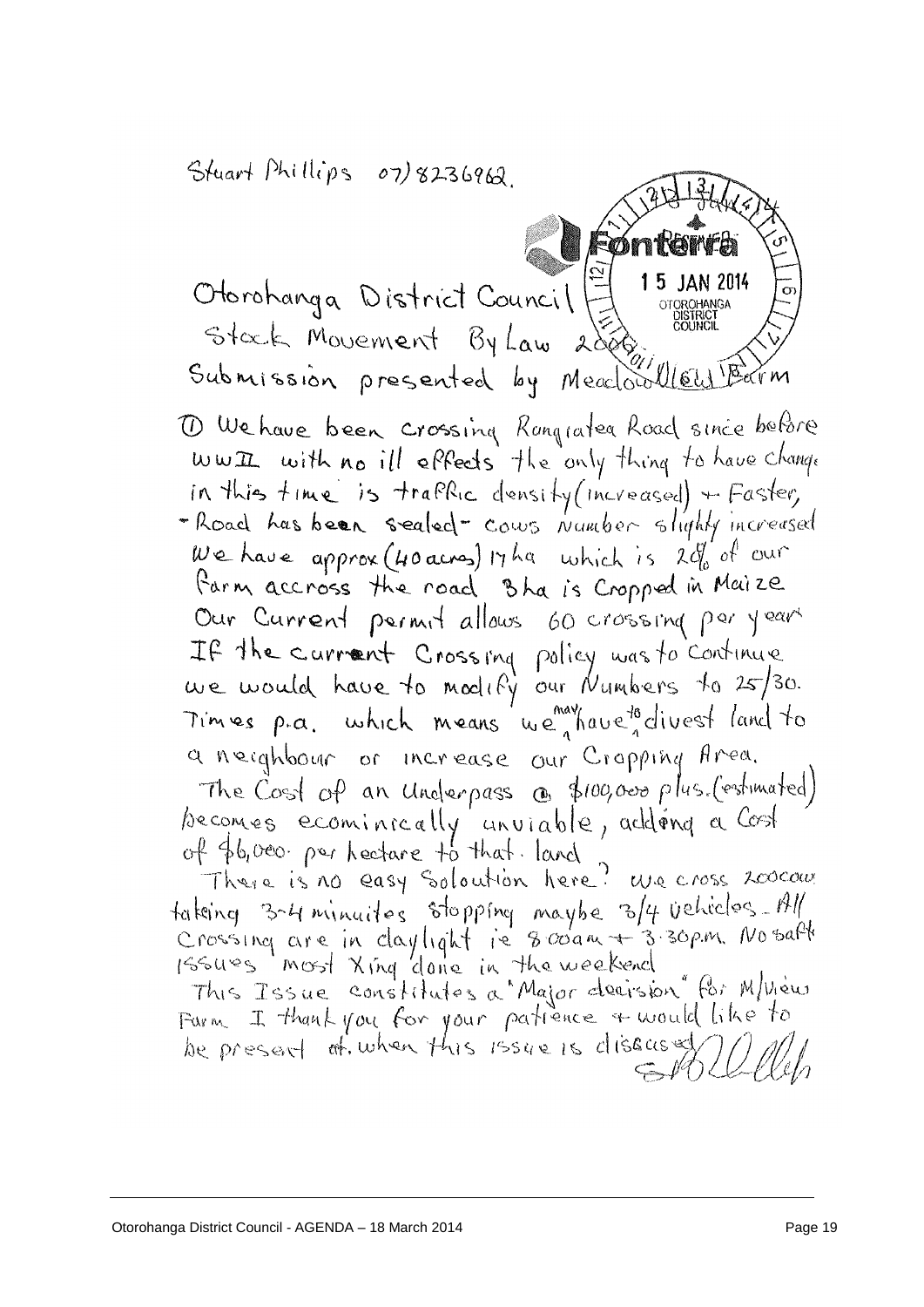# **Item 56 PSYCHOACTIVE SUBSTANCES ACT LOCAL POLICY**

**To: Mayor and Councillors Otorohanga District Council**

**From: Environmental Services Manager**

**Date: 18 March 2014**

# **Relevant Community Outcomes**

- The Otorohanga District is a safe place to live
- Ensure services and facilities meet the needs of the Community
- Foster an involved and engaged Community

# **Executive Summary**

A report on the local approved products policy provisions of the Psychoactive Substances Act.

# **Staff Recommendation**

It is recommended that:

- i) The report by the Environmental Services Manager be received and,
- ii) Council resolve not to adopt a local approved products policy.

# **Report Discussion**

The Psychoactive Substances Act (the Act) became law in July 2013. The purpose of this Act is to regulate the availability of psychoactive substances in New Zealand to protect the health of, and minimise harm to, individuals who use psychoactive substances. Psychoactive substances are commonly referred to as 'party pills or legal highs' and include artificial cannabis.

In a similar manner to the Sale and Supply of Alcohol Act (SSAA) this legislation makes provision for Council to adopt a local approved products policy. Unlike a local alcohol policy adopted under the SSAA which can mandate location, hours of operation and place discretionary conditions on licensed premises, a local approved products policy can only place controls on the location of those businesses licensed to sell psychoactive substances. Licences to sell psychoactive substances are issued by the Psychoactive Substances Regulatory Authority. This Authority is administered by the Ministry of Health.

While the adoption of a local approved products policy has been problematic for some larger urban authorities the absence of any businesses selling these products in Otorohanga District means that there is currently no need to formulate a local policy. This matter was discussed informally at a Council meeting several months ago and Councillors indicated that they did not see any value in starting the formal process to adopt and approve a local policy.

The Act clearly states that no Council is required to have a local approved products policy. Due to an increased level of media and institutional enquiry staff believe that Council should formally endorse the decision not to adopt a local policy and confirm the reason for this decision. This resolution will not stop Council from developing a policy at some time in the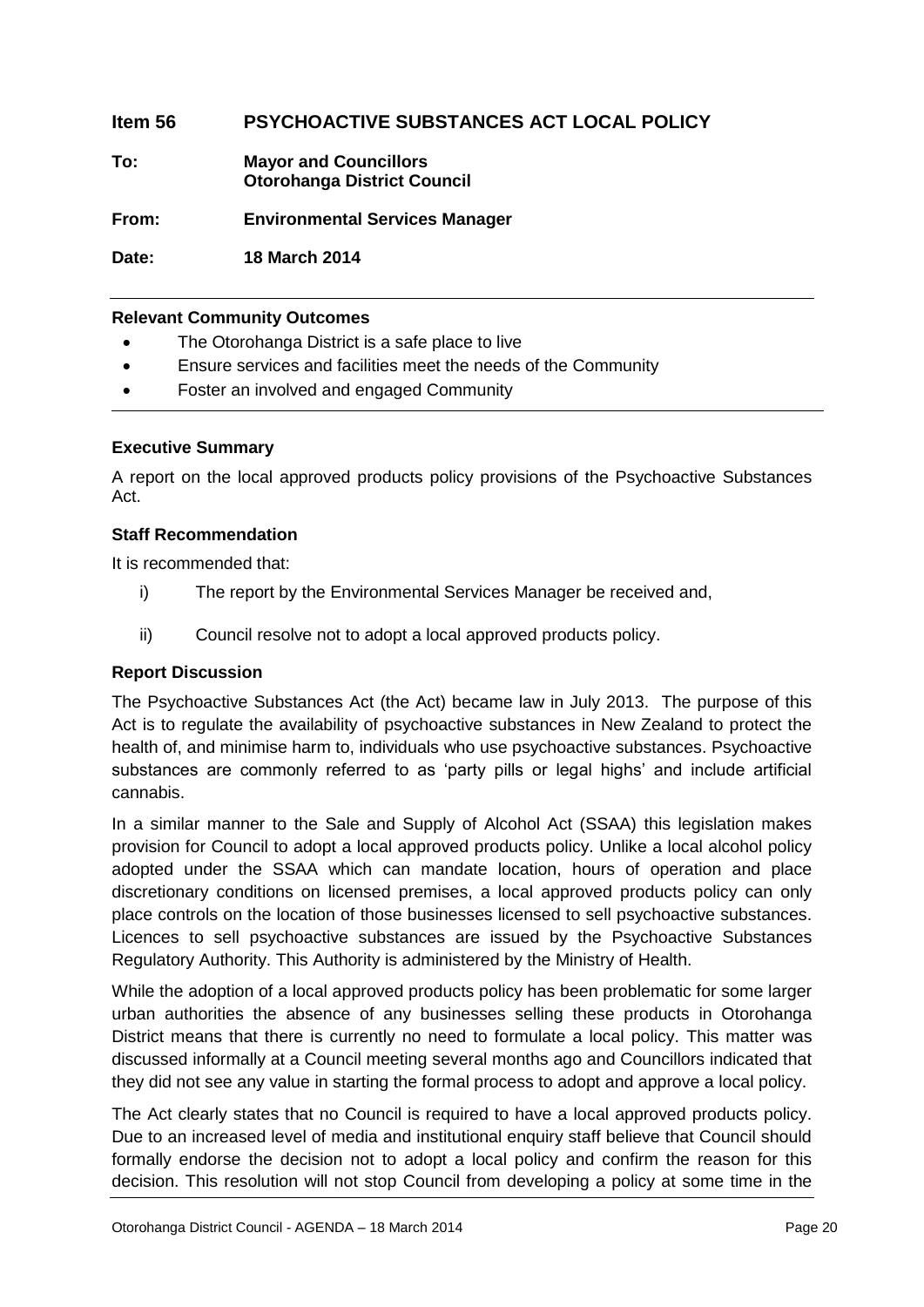future should the sale of psychoactive substances from a local business create problems for a local community.

# **AR Loe ENVIRONMENTAL SERVICES MANAGER**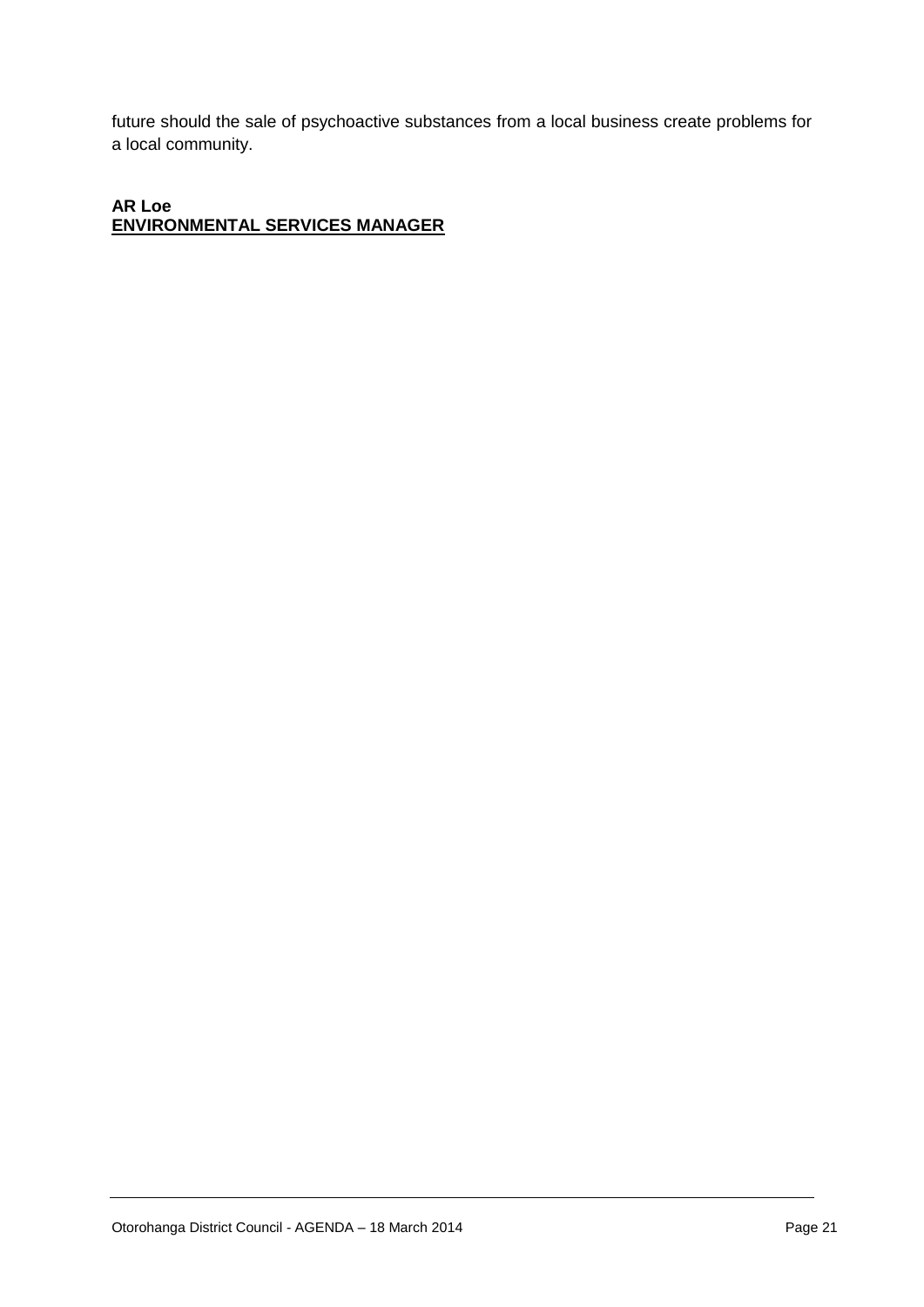# **Item 57 LASS STATEMENT OF INTENT FOR 2014-2015**

**To: His Worship the Mayor and Councillors Otorohanga District Council**

**From: Chief Executive**

**Date: 18 March 2014**

# **Relevant Community Outcomes**

Ensure services and facilities meet the needs of the Community

# **Executive Summary**

The Waikato Local Authority Shared Services Statement of Intent for 2014/15 is provided.

# **Staff Recommendation**

It is recommended that:

The report be received.

# **Report Discussion**

Attached under separate cover for members information is the Statement of Intent of the Waikato Local Authority Shared Services (LASS) for the 2014/15 year.

# **Dave Clibbery CHIEF EXECUTIVE**

**Attachments** – Statement of Intent for 2014-2015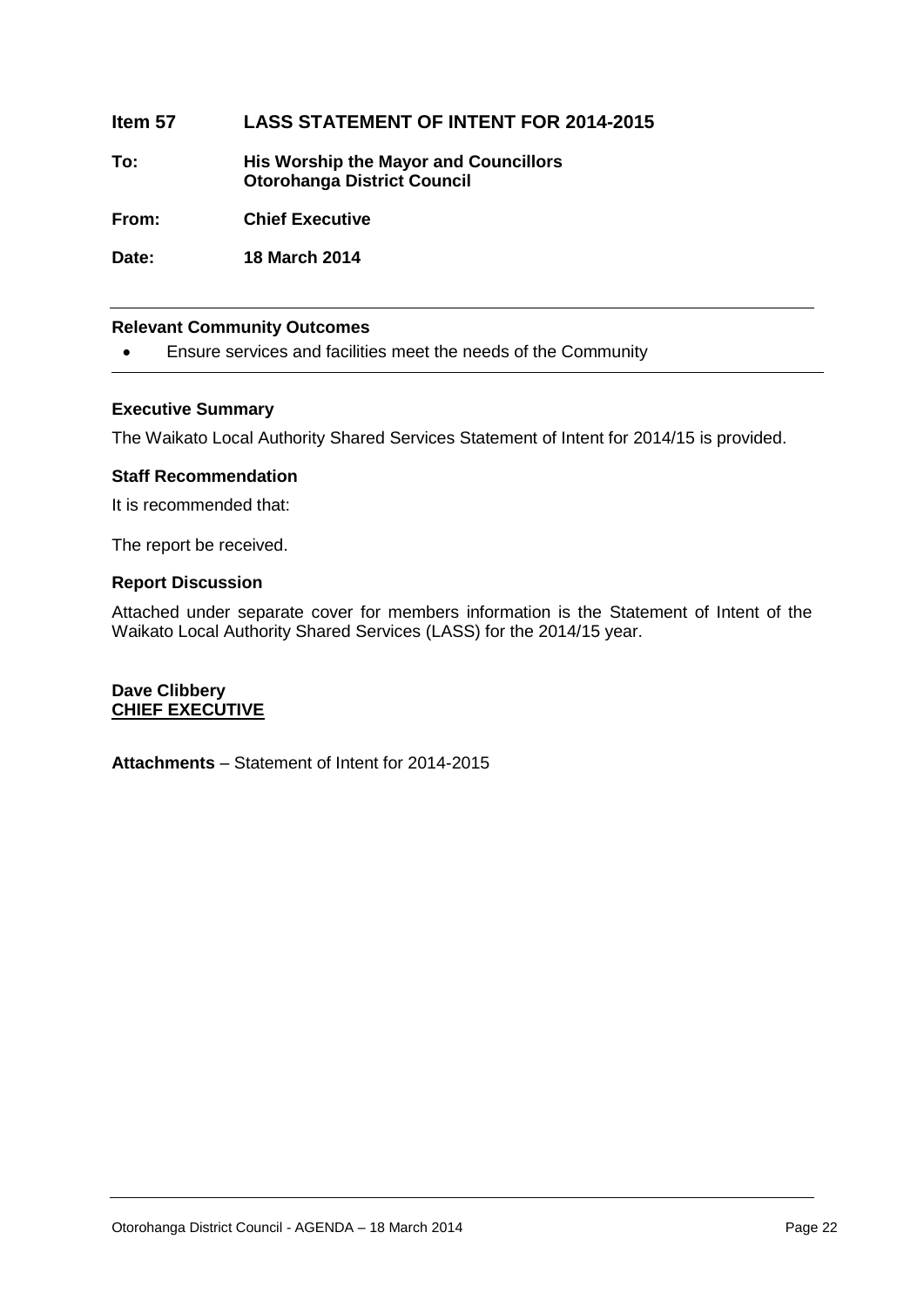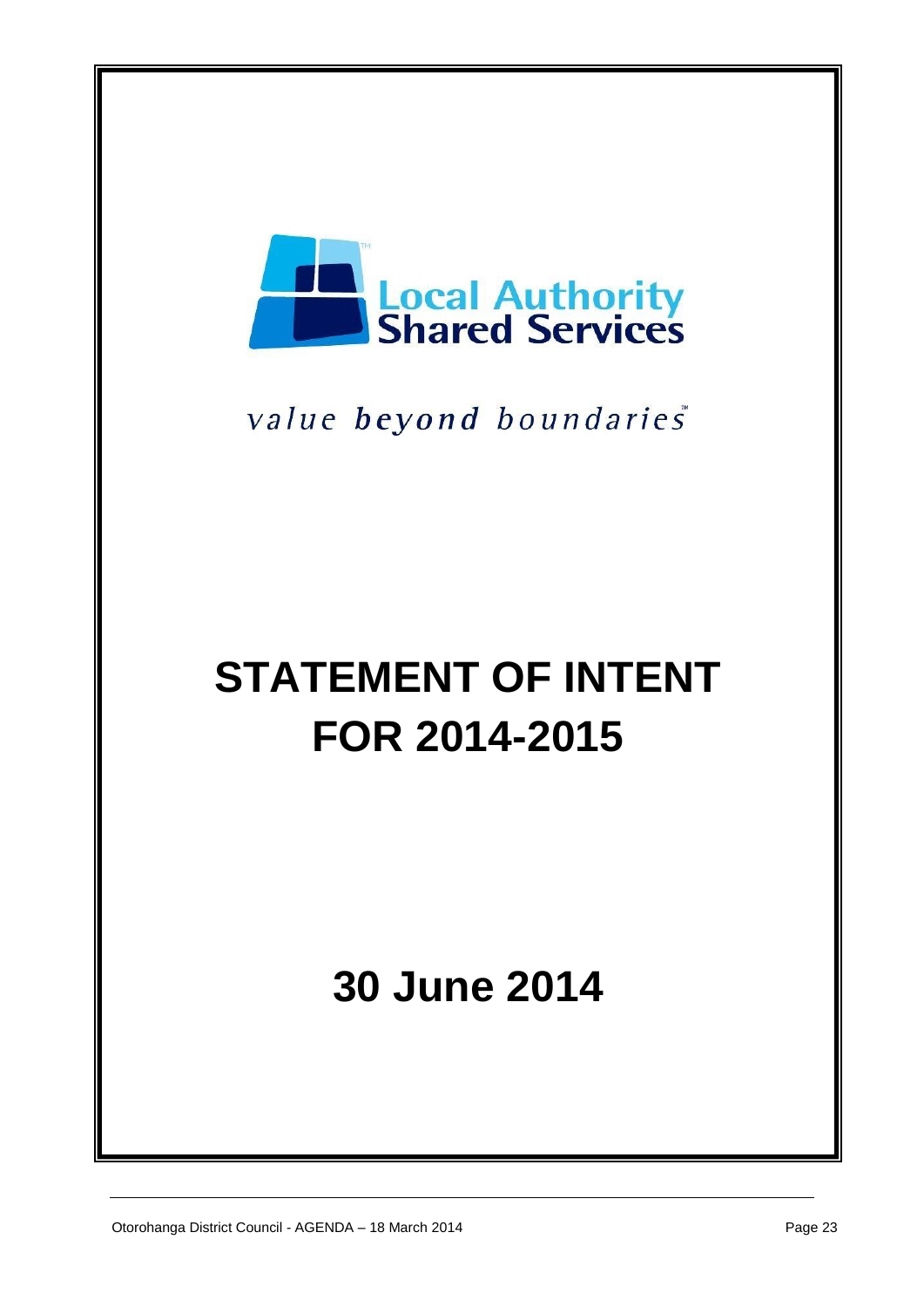# **Introduction**

This Statement of Intent is a public declaration of the activities and intentions of the Waikato's Council Controlled Organisation, Local Authority Shared Services Limited. The statement outlines the Directors' accountabilities to the shareholders for corporate performance, as is intended by Schedule 8 of the Local Government Act 2002.

# **Objectives of LASS**

In early to mid-2000 the relationship between local authorities within the Waikato Region continued to strengthen. As a result of this it was considered desirable to set up a structure under which shared services could operate to provide strategic or other advantages to the local authorities involved. Of the structures considered by Waikato local authorities the Local Authority Shared Services Limited (LASS) was chosen as it was considered the most appropriate mechanism to provide the Councils in the Waikato region with a vehicle to operate shared services.

LASS provides a mechanism for the development of new services which are available to be joined by any shareholder that so chooses. It also provides those Councils that wish to develop new services with a company structure under which they can develop and promote services to other local authorities and external parties.

The ability of LASS to contribute to a greater extent in terms of shared services and also at a strategic collaboration level has been the subject of discussion through the Waikato Mayoral Forum. As part of providing a mechanism for supporting shared services and collaborative opportunities in the region, LASS is also available as a support entity to assist working parties established by the Waikato Mayoral Forum.

New services that are intended to be initiated under the LASS umbrella will only be adopted where a business case shows that they provide sufficient benefit to the shareholders and that benefit exceeds the benefits associated with other proposals. Such benefits include, but are not limited to, greater strategic capacity, mitigation of risk, development of intellectual property, protection of Council data, improved levels of service and/or reduced cost. All such proposals will be presented to the shareholders for approval prior to implementation. Further approvals may be required at various phases throughout the development of a shared service or if material changes to the original proposal are thought desirable.

Shared services initiatives, such as those arising from internal investigations, may be proposed by LASS itself. Any such initiatives also require a business case and are subject to the same prioritization process as any other proposed initiative.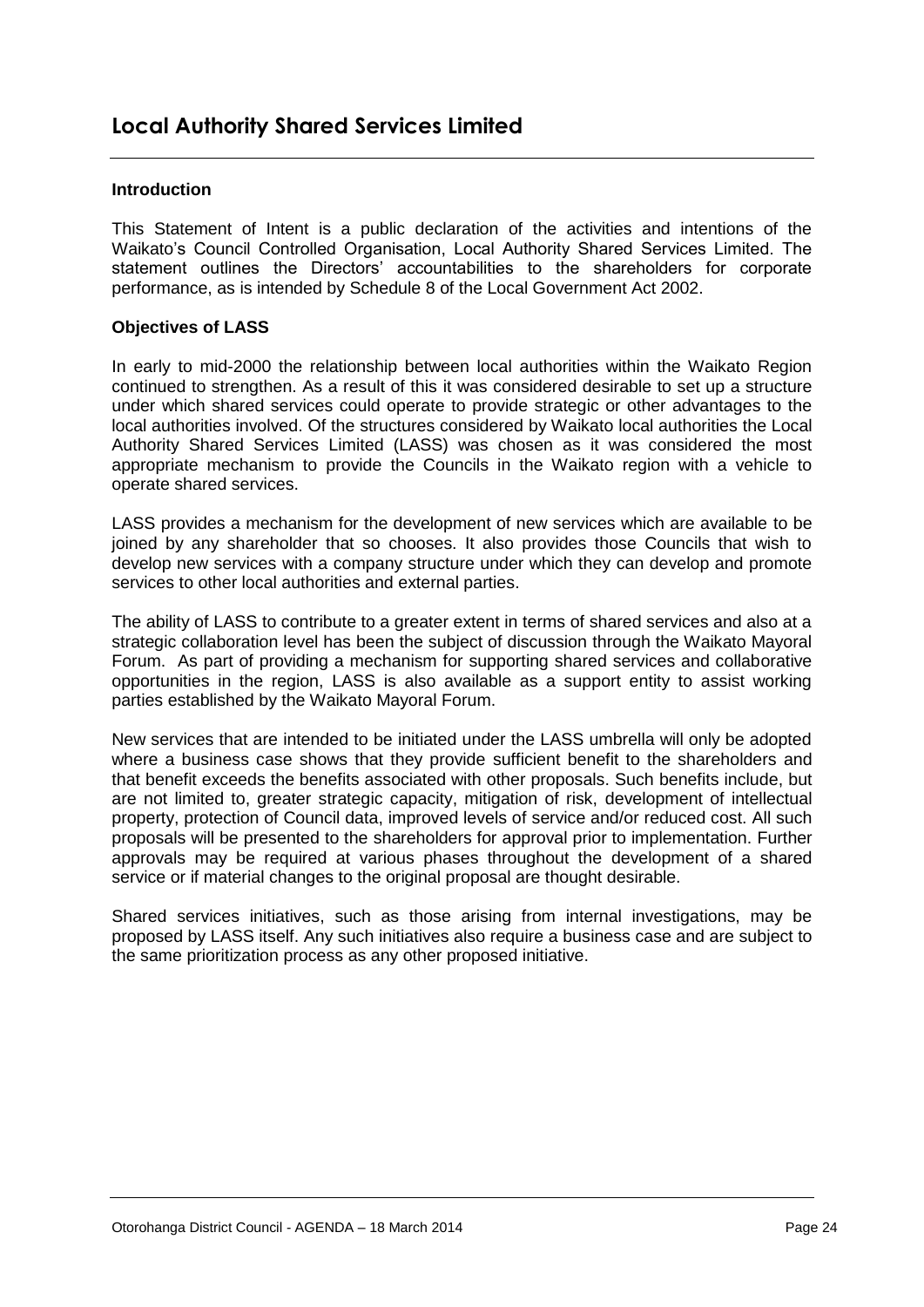# **Nature and Scope of Current Activities**

There are currently three major operations under the LASS umbrella, plus a support role for collaborative initiatives of the Waikato Mayoral Forum.

Firstly, the Shared Valuation Data Service (SVDS). This operational system is providing both timely and accurate valuation data to member Councils and shareholders. The SVDS has become the accepted valuation database in the region.

Secondly, the Waikato Regional Transportation Model (WRTM). This model became fully operational in February 2010. This Model, built within its budgeted cost, provides accurate information to Councils and external users for their transport modelling requirements. The WRTM is the only recognised strategic transport modelling resource in the Waikato Region.

Thirdly, LASS is a party to a joint contract between the company, shareholding Councils and AON Ltd for insurance brokerage services and various collective insurance policies. Other joint procurement contracts also exist.

Over the period that the company has been operating benefits have been delivered in the form of:

- Improved level and quality of service
- Co-ordinated approach to the provision of services
- Reductions in the cost of services
- Opportunity to develop new initiatives
- Opportunity for all Councils irrespective of location or size to benefit from joint initiatives
- Leverage provided from economy of scales resulting from a single entity representing Councils leveraging procurement opportunities.

The Waikato Mayoral Forum in 2012 enabled the creation of five working parties to investigate collaborative opportunities in the areas of governance, planning, two waters, roading and economic development. An additional work stream for bylaws and policies was created in 2013. Each working party is led by a Council CEO in conjunction with a group of Mayors/Chairperson from the Waikato Mayoral Forum. LASS is available as a support entity to assist these working parties.

Collective funding of \$100,000 in 2012/13 resulted in the scoping and defining of further project work during 2013/14, and additional funding proposals were presented to shareholding Councils for consideration as part of their 2013/14 Annual Plan process. This proposal also contained funding for the Waikato Plan project into 2014/15.

An additional range of shared service opportunities are being considered at the present time. For example, some opportunities in the area of procurement have been identified and the shareholders are looking to progress these opportunities. Further work is also under way to consider how information technology initiatives can be advanced collectively under LASS.

Based on feedback from shareholder Councils and the CEO Forum, the LASS Directors will continue to discuss their role in the development of business cases for shared services at future meetings. These investigations will include reporting to shareholders and the Waikato Mayoral Forum on the alternative mechanisms to develop shared services.

Directors are mindful of the current political environment, and see these investigations of possible shared services as a key focus of their role.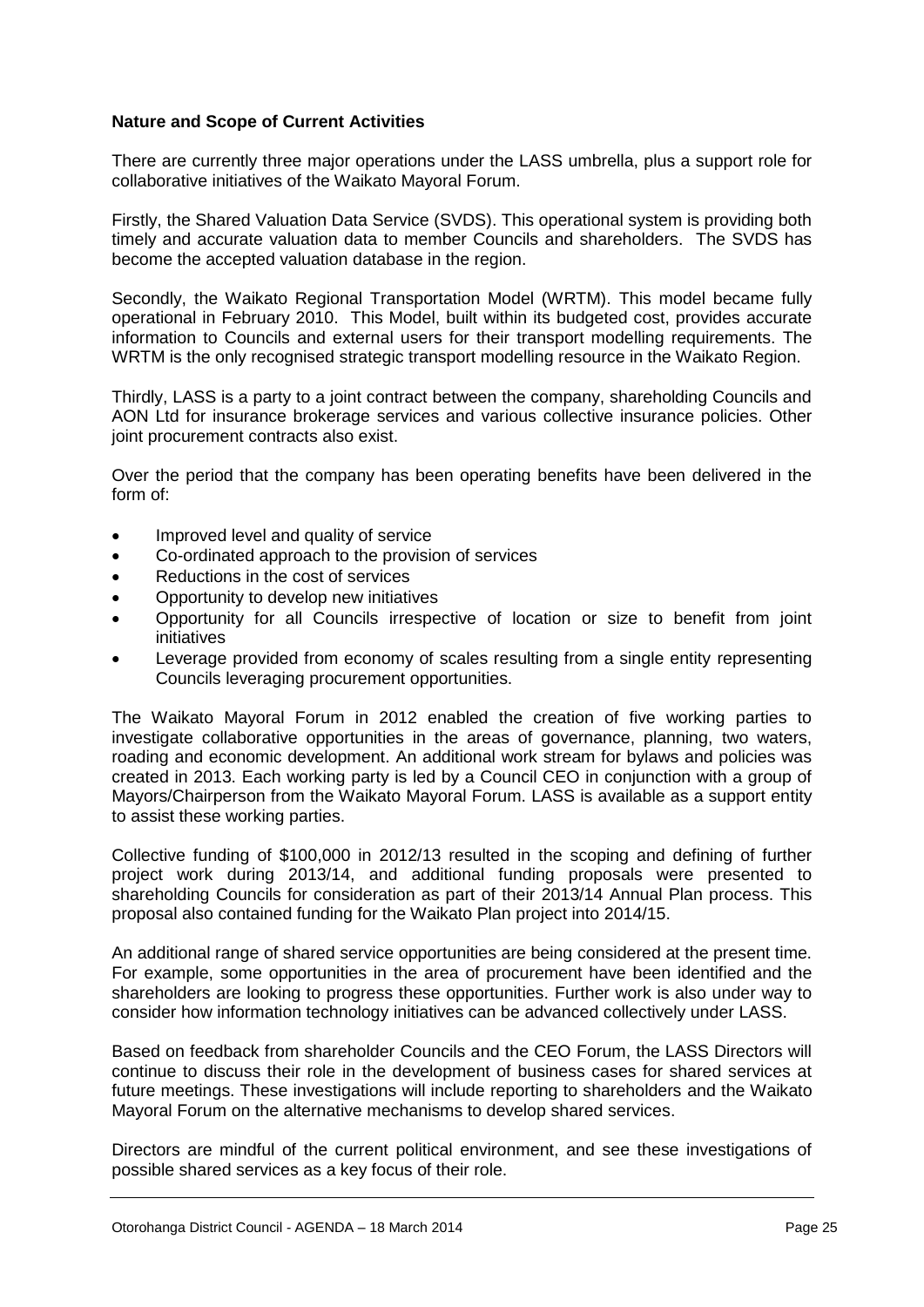# **Governance**

LASS shall have twelve Directors with each Director representing a shareholder Council.

Unless otherwise agreed by the appointing Councils each Director shall be a Chief Executive of a local authority. In addition the board may appoint up to three professional directors to supplement the Directors' expertise.

LASS will conduct itself in accordance with its constitution, its annual Statement of Intent agreed with shareholders, and provisions of the Local Government Act 2002.

# **Directors**

The current Directors are:

| <b>Director</b>          | <b>Position</b>                                                          | <b>Director Appointed By</b>                 |
|--------------------------|--------------------------------------------------------------------------|----------------------------------------------|
| Gavin Ion (Chair)        | Chief Executive, Waikato<br><b>District Council</b>                      | <b>Waikato District Council</b>              |
| <b>Geoffrey Williams</b> | Chief Executive, Rotorua<br><b>District Council</b>                      | Rotorua District Council                     |
| Chris Ryan               | <b>Chief Executive Officer,</b><br><b>Waitomo District Council</b>       | <b>Waitomo District Council</b>              |
| Vaughan Payne            | Chief Executive, Waikato<br><b>Regional Council</b>                      | <b>Waikato Regional Council</b>              |
| <b>Langley Cavers</b>    | Chief Executive, Hauraki District<br>Council                             | Hauraki District Council                     |
| <b>Barry Harris</b>      | Chief Executive, Hamilton City<br>Council                                | <b>Hamilton City Council</b>                 |
| David Hammond            | <b>Chief Executive, Thames-</b><br><b>Coromandel District Council</b>    | <b>Thames-Coromandel District</b><br>Council |
| <b>Garry Dyet</b>        | Chief Executive, Waipa District<br>Council                               | <b>Waipa District Council</b>                |
| Don McLeod               | Chief Executive Officer,<br>Matamata-Piako District Council              | Matamata-Piako District<br>Council           |
| <b>Rob Williams</b>      | Chief Executive Officer, Taupo<br><b>District Council</b>                | <b>Taupo District Council</b>                |
| Craig Hobbs              | <b>Chief Executive Officer, South</b><br><b>Waikato District Council</b> | South Waikato District<br>Council            |
| Dave Clibbery            | <b>Chief Executive Officer,</b><br>Otorohanga District Council           | Otorohanga District Council                  |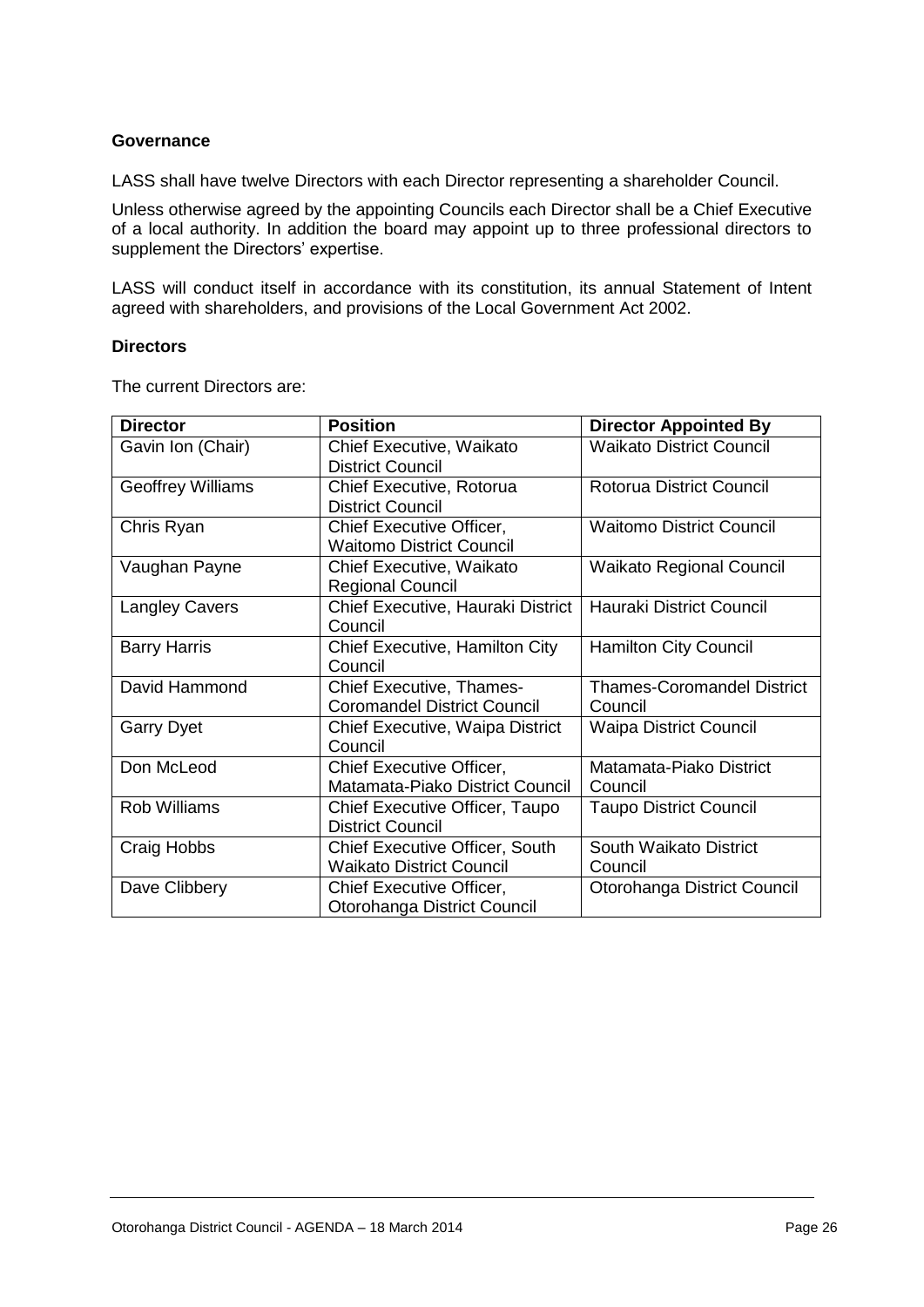# **Process for Future Developments**

- All new proposed shared services involving LASS will have a business case developed for presentation to the Directors and will only be adopted if they provide sufficient benefit to the shareholders, that benefit exceeds the benefits associated with other proposals and there are resources available to progress the initiative. If there are insufficient resources the initiative may be deferred and reconsidered at such time that resources can be made available.
- The company is looking to establish a prioritisation process that will assist in evaluating alternative shared service opportunities.

# **Activities for which the Board seeks Compensation:**

It is noted that other shared services may be developed during the year that this Statement of Intent is current. Any such services will only be delivered under the LASS umbrella after the Directors have considered each individual business case including the proposed budget and agreed that the proposed service meets the objectives of LASS.

Any ongoing activities to identify, develop and procure shared services will be budgeted for in advance, subject to the business case, and either funded and staffed by individual Councils without LASS involvement, or agreed by the Directors to be funded by the LASS or utilising LASS resources with consequent recovery from participating Councils.

Shareholders will continue to contribute to the operational costs of the LASS on an annual basis.

# **Performance Targets**

Performance targets relate to the level of services that are current or under development. It is envisaged that these targets will expand as new services are developed.

- 1. **Shareholder Survey:** The company will carry out an annual survey of shareholders to assist the Directors in developing improvements on behalf of the shareholders, and to receive a majority of shareholder approval on the service provided.
- 2. **Costs Control:** Administration expenditure shall not exceed that budgeted by more than 5% unless prior **approval** is obtained from the Directors.
- 3. **Cashflow:** The company maintains an overall positive cashflow position.
- 4. **Reporting:** The Board will provide a written report on the business operations and financial position of the LASS on a six monthly basis.
- 5. **Statutory Adherence:** There will be an annual report to directors that all statutory requirements of the LASS are being adhered to.
- 6. **SVDS Availability:** That SVDS is available to users at least 99% of normal working hours.
- 7. **SVDS Sales Data Delivery:** That at least 98%of agreed timelines are met for sale and property files that have been delivered to the FTP server for access to customers.
- 8. **SVDS Major Enhancement Development Hours:** All Capital enhancement development work is supported by a business case approved by the Advisory Group.
- 9. **WRTM:** That all required modelling reports are actioned within the required timeframe.
- 10. **WRTM:** That the base model adheres to "Screenline Validation Standards" as setout in the NZTA Economic Evaluation Manual as indicated by an external independent peer review.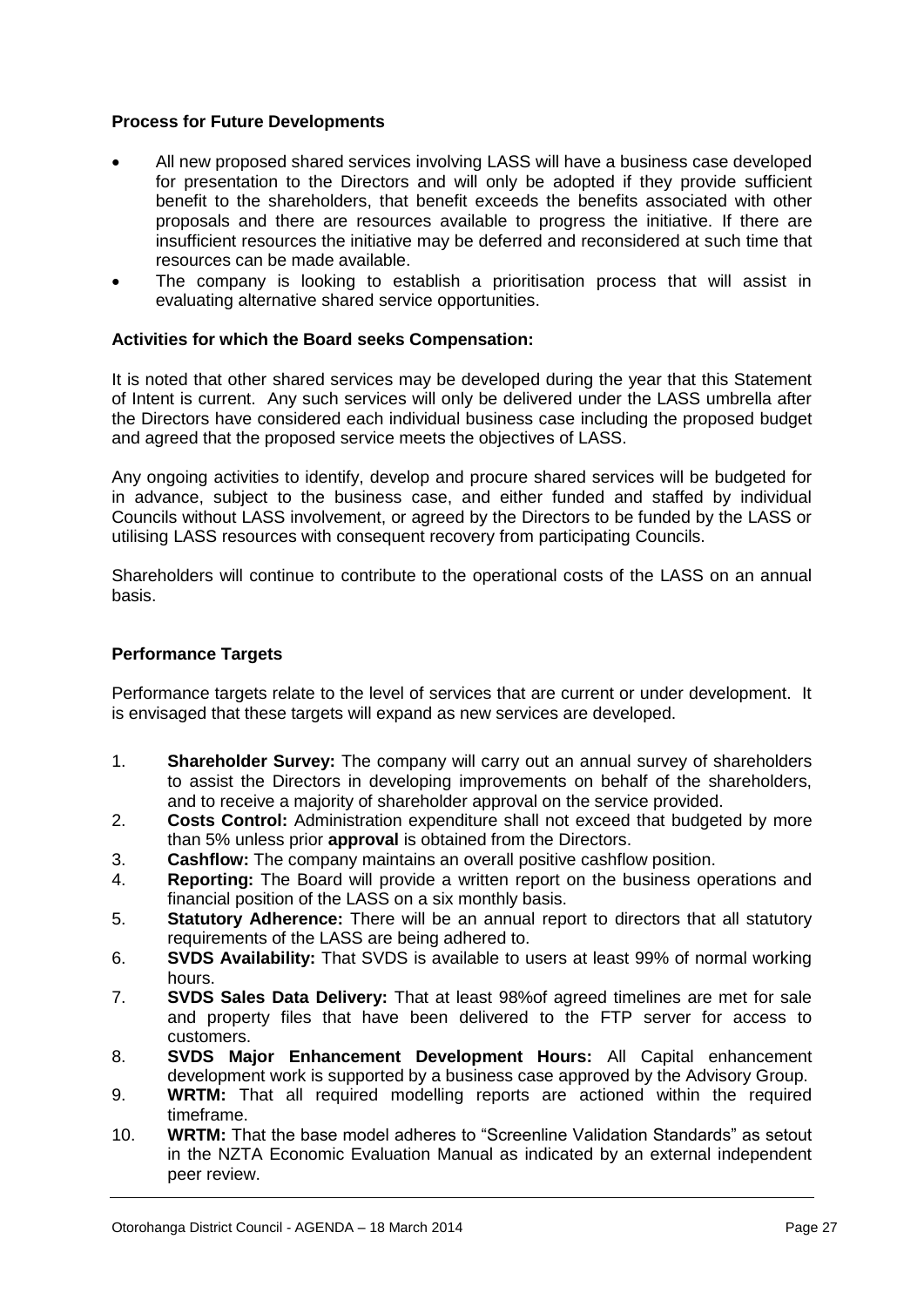- 11. **WRTM:** That a full report on progress of the model be provided to the LASS Board twice each year.
- 12. **Insurance:** The key performance indicators from appendix 4 of the brokerage contract are met.
- 13. **Joint Procurement:** That any joint procurement projects deliver as per project approved objectives.
- 14. **Advice to the Waikato Mayoral Forum:** In response to requests from shareholders, the Company will provide regular reports and updates to the Waikato Mayoral Forum regarding progress with shared service initiatives.

# **Policy Statement**

# Statement of Accounting Principles

Financial statements will be for a company wholly owned by local authorities within the Waikato Region in the proportion of one share per local authority. Financial statements will be prepared in accordance with the requirements of the Local Government Act 2002, which includes the requirement to comply with New Zealand generally accepted accounting practice (NZ GAAP).and the Financial Reporting Act 1993 and NZ Financial Reporting Standard No. 42.

# Specific Accounting Principles

The following particular principles which have a significant effect on measurement of financial position are to apply.

- Accounts Receivable are to be stated at their expected realisable value after writing off any known bad debts and providing for doubtful debts.
- Investments to be valued at the prevailing market value.
- Fixed assets to be recorded at cost, less accumulated depreciation.

# Intangible Assets

- Where intangible assets are purchased, such as intellectual property and computer software, these are to be capitalised and written off on a straight line basis over their expected life, but no greater than seven years.
- Depreciation / Amortisation is to be provided on a straight line basis on all assets other than land, and align with normal accepted depreciation for the types of services being developed.

# **Impairment Testing**

Assets with a finite life are reviewed annually for impairment whenever events or changes in circumstances indicate that the carrying amount may not be recoverable. An impairment loss is recognised for the amount by which the asset's carrying amount exceeds its recoverable amount. The recoverable amount is the higher of an asset's fair value less costs to sell and value in use.

# **Balance Sheet Ratios**

The Local government Act 2002 requires the SOI to include the projected ratio of shareholders funds to total assets within the Forecast Statement of Financial Position.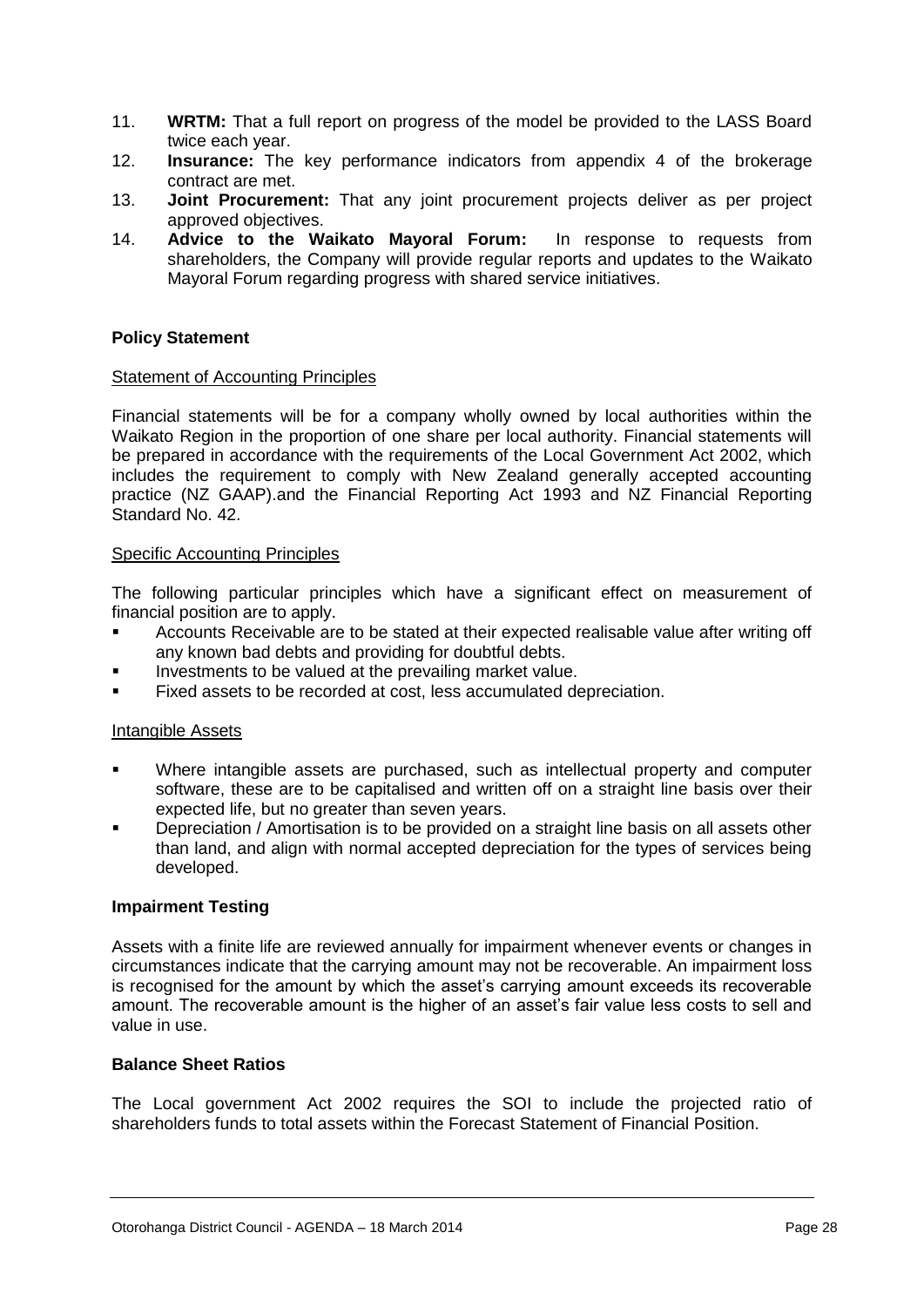The LASS is budgeted to have an accumulated shareholders fund of \$1,137,149 at 30 June 2015, which relates to 93.7% of total assets. The only liabilities of the LASS are trade creditors.

The Forecast Financial Statements for the years 2014-2016 are attached to this statement.

# **Procedures for the Purchase and acquisition of Shares**

The Board will give approval before LASS subscribes for, purchases or otherwise acquires shares in any company or other organisation, which is external to the group.

# **Inventories**

 It is not envisaged that the company will hold inventories, other than those that might relate to providing computer based services to a number of parties. They will be valued at net realisable value.

# **Taxation**

 Taxation will be provided as required against the company in line with the required legislation.

In accordance with the Public Audit Act 2001 and the Local Government Act 2002, the Auditor General will be responsible for the audit of the company's financial statements.

As the current shared services are on a cost recovery basis it is not envisaged that any dividends will be paid.

# **Value of Shareholder's Investment**

The Directors' estimate of the commercial value of the shareholders' investment in the LASS is equal to the shareholders equity in the company. Reassessment of the value of this shareholding shall be undertaken on or about 1 April each year.

# **Compensation**

Directors of the LASS will not receive any fees or expenses for work undertaken on behalf of the LASS.

As the basis of funding of LASS, payment will be sought from all local authorities that receive services from LASS

# **Information to be provided to Shareholders**

The company will deliver the following Statements to shareholders:

- Within two months of the end of the first half of the financial year Statement of Financial Performance, Statement of Changes in Equity Statement of Financial Position, Statement of Cashflows and Service Performance.
- Within three months of the end of the financial year the following audited statements: Statement of Financial Performance, Statement of Changes in Equity, Statement of Financial Position, Statement of Cashflows, Service Performance plus a summary of how the company has fared against its objectives and prospects for the next financial year, and a report on the company's medium to long-term plans.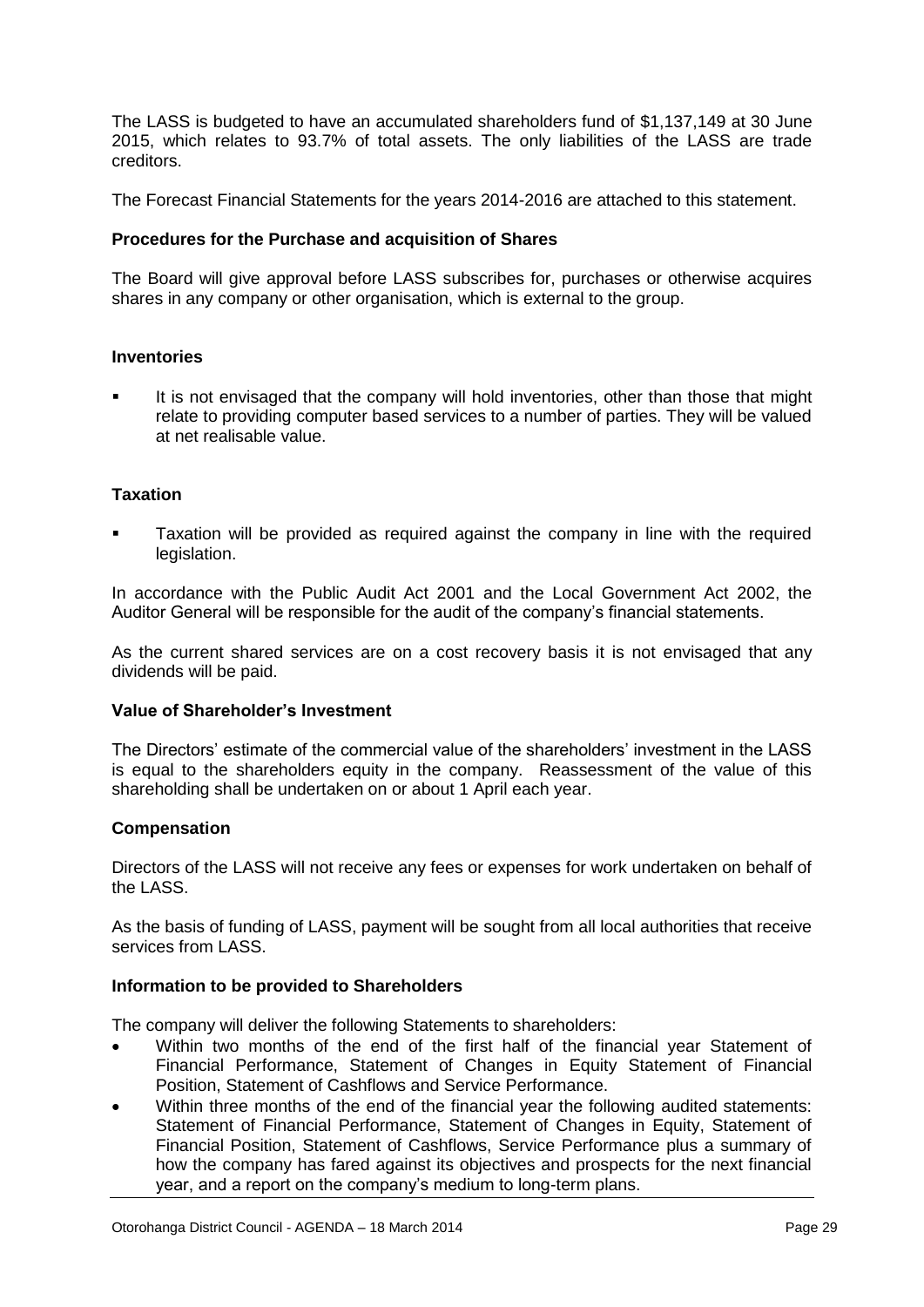# **Review of Statement of Intent**

The Directors shall approve by 1 March of each year a Draft Statement of Intent for the consideration of shareholders.

The Directors must then consider any comments on the Draft Statement of Intent that are made to it within two months of 1 March by the shareholders and deliver the completed Statement of Intent to the shareholders by 30 June.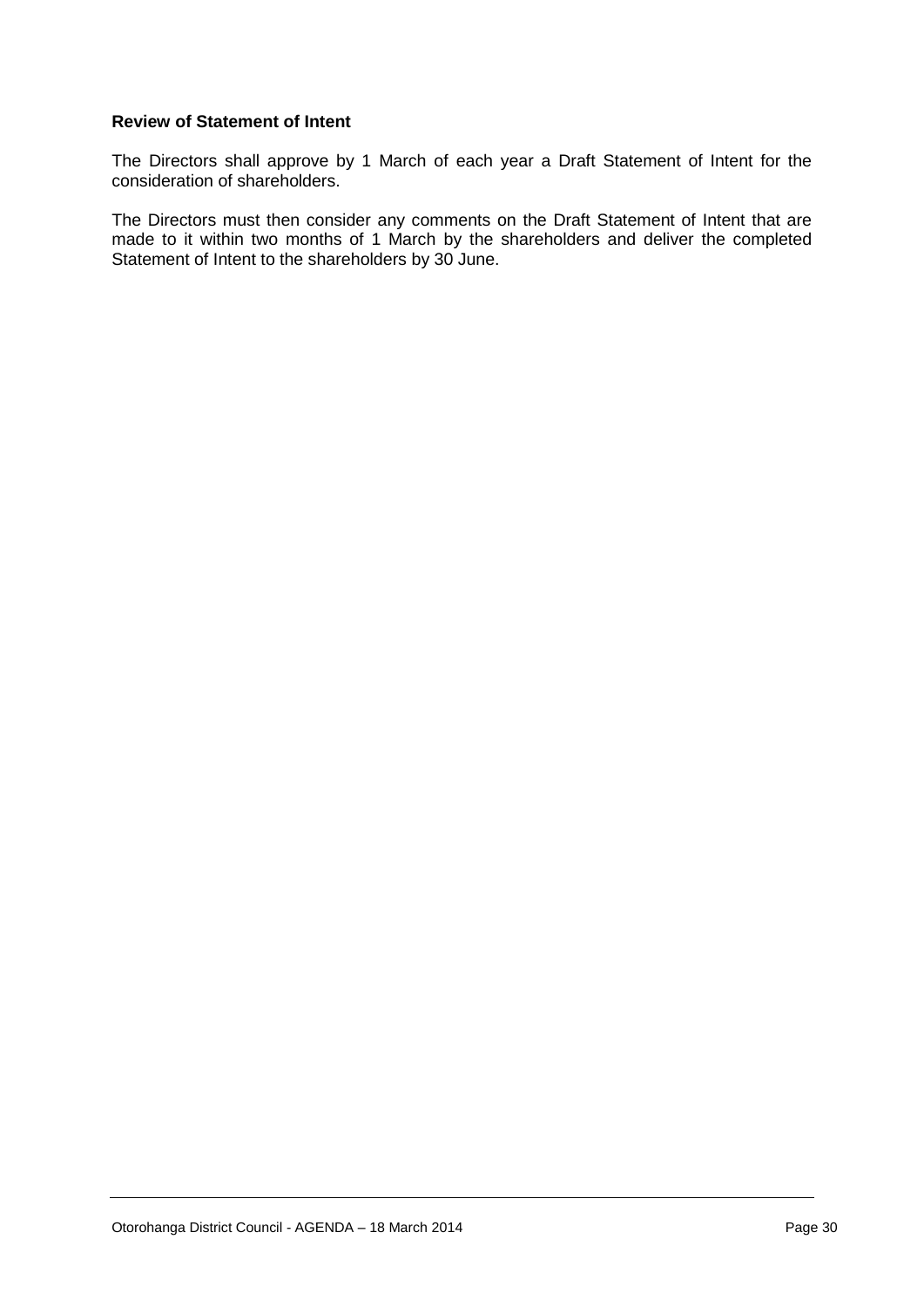| <b>Local Authority Shared Services</b>         |                                                           |            |                                     |            |             |  |  |
|------------------------------------------------|-----------------------------------------------------------|------------|-------------------------------------|------------|-------------|--|--|
|                                                | <b>Company Summary</b><br>For the Year Ended 30 June 2015 |            |                                     |            |             |  |  |
|                                                | <b>Actual budget</b><br>2013/14                           | 2014/15    | <b>Variance to</b><br>Jun-14 Budget | 2015/16    | 2016/17     |  |  |
| <b>Income</b>                                  |                                                           |            |                                     |            |             |  |  |
| Company Administration Member Charges          | 169,550                                                   | 87,146     | (82, 404)                           | 173,550    | 178,550     |  |  |
| Recovery of Admin Costs                        | 44,231                                                    | 44,405     | 174                                 | 45,833     | 47,187      |  |  |
| SVDS Member Charges                            | 609,599                                                   | 561,517    | (48,082)                            | 565,839    | 581,013     |  |  |
| SVDS Data & Software Sales                     | 101,600                                                   | 125,964    | 24,364                              | 129,239    | 132,729     |  |  |
| <b>WRTM Member Charges</b>                     | 279,616                                                   | 56,702     | (222, 914)                          | 82,417     | 85,193      |  |  |
| <b>WRTM Reserve Realisation</b>                | 40,000                                                    | $\Omega$   | (40,000)                            | 0          | 0           |  |  |
| Shared Services Funding - Phase 2              | 810,000                                                   | 241,370    | (568, 630)                          | $\Omega$   | $\mathbf 0$ |  |  |
| GSB Membership Fee Recovery                    | 16,575                                                    | 18,000     | 1,425                               | 18,000     | 18,000      |  |  |
| ValueFinancials Fee Recovery                   | 46,750                                                    | 46,750     | 0                                   | 46,750     | 46,750      |  |  |
| Insurance Brokerage Fee Recovery               | 147,500                                                   | 147,500    | 0                                   | 147,500    | 147,500     |  |  |
| Interest Received                              | 500                                                       | 800        | 300                                 | 800        | 800         |  |  |
| <b>Total Income</b>                            | 2,265,921                                                 | 1,330,153  | (935, 768)                          | 1,209,928  | 1,237,722   |  |  |
|                                                |                                                           |            |                                     |            |             |  |  |
| <b>Operating Expenditure</b>                   |                                                           |            |                                     |            |             |  |  |
| Company Admin Operating Expenditure            | 213,781                                                   | 213,955    | 174                                 | 219,383    | 225,737     |  |  |
| SVDS Operating Expenditure                     | 642,049                                                   | 609,637    | (32, 412)                           | 615,190    | 631,675     |  |  |
| <b>WRTM Operating Expenditure</b>              | 319,616                                                   | 106,702    | (212, 914)                          | 82,417     | 85,193      |  |  |
| SSI Operating Expenditure                      | 810,000                                                   | 241,370    | (568, 630)                          | 0          | $\Omega$    |  |  |
| Procurement Operating Expenditure              | 210,825                                                   | 212,250    | 1,425                               | 212,250    | 212,250     |  |  |
| <b>Total Operating Expenditure</b>             | 2,196,271                                                 | 1,383,914  | (812, 357)                          | 1,129,240  | 1,154,855   |  |  |
|                                                |                                                           |            |                                     |            |             |  |  |
| Earnings before interest, tax and              |                                                           |            |                                     |            |             |  |  |
| depreciation/ amortisation (EBITA)             | 69,650                                                    | (53, 761)  | (123,411)                           | 80,688     | 82,867      |  |  |
|                                                |                                                           |            |                                     |            |             |  |  |
| <b>Non-Cash Operating Expenditure</b>          |                                                           |            |                                     |            |             |  |  |
| Company Admin Non-Cash Expenditure             | 127                                                       | 171        | 44                                  | 171        | 171         |  |  |
| SVDS Non-Cash Expenditure                      | 171,899                                                   | 143,725    | (28, 174)                           | 124,565    | 106,022     |  |  |
| WRTM Non-Cash Expenditure                      | 328,122                                                   | 328,122    | 0                                   | 328,122    | 218,748     |  |  |
| Total Non-Cash Operating Expenditure           | 500,148                                                   | 472,017    | (28, 131)                           | 452,858    | 324,940     |  |  |
|                                                |                                                           |            |                                     |            |             |  |  |
| Earnings before interest and tax (EBIT)        | (430, 498)                                                | (525, 778) | (95, 280)                           | (372, 170) | (242, 073)  |  |  |
|                                                |                                                           |            |                                     |            |             |  |  |
| Net Surplus (Deficit) before tax               | (430, 498)                                                | (525,778)  | (95, 280)                           | (372,170)  | (242,073)   |  |  |
|                                                |                                                           |            |                                     |            |             |  |  |
| Company Admin Net Surplus (Deficit) before tax | (127)                                                     | (82, 575)  | (82, 448)                           | (171)      | (171)       |  |  |
| SVDS Net Surplus (Deficit) before tax          | (102, 249)                                                | (65,082)   | 37,167                              | (43, 877)  | (23, 155)   |  |  |
| WRTM Net Surplus (Deficit) before tax          | (328, 122)                                                | (378, 122) | (50,000)                            | (328, 122) | (218, 748)  |  |  |
| SSI Net Surplus (Deficit) before tax           | 0                                                         | 0          | 0                                   | 0          | $\Omega$    |  |  |
| Procurement Net Surplus (Deficit) before tax   | 0                                                         | 0          | $\Omega$                            | 0          | $\Omega$    |  |  |
| Net Surplus (Deficit) before tax               | (430, 498)                                                | (525, 778) | (95, 280)                           | (372, 170) | (242, 073)  |  |  |
|                                                |                                                           |            |                                     |            |             |  |  |
| <b>Capital Expenditure</b>                     |                                                           |            |                                     |            |             |  |  |
| Enhancements                                   | 79,204                                                    | 78,643     | (561)<br>(561)                      | 80,688     | 82,867      |  |  |
| <b>Total Capital Expenditure</b>               | 79,204                                                    | 78,643     |                                     | 80,688     | 82,867      |  |  |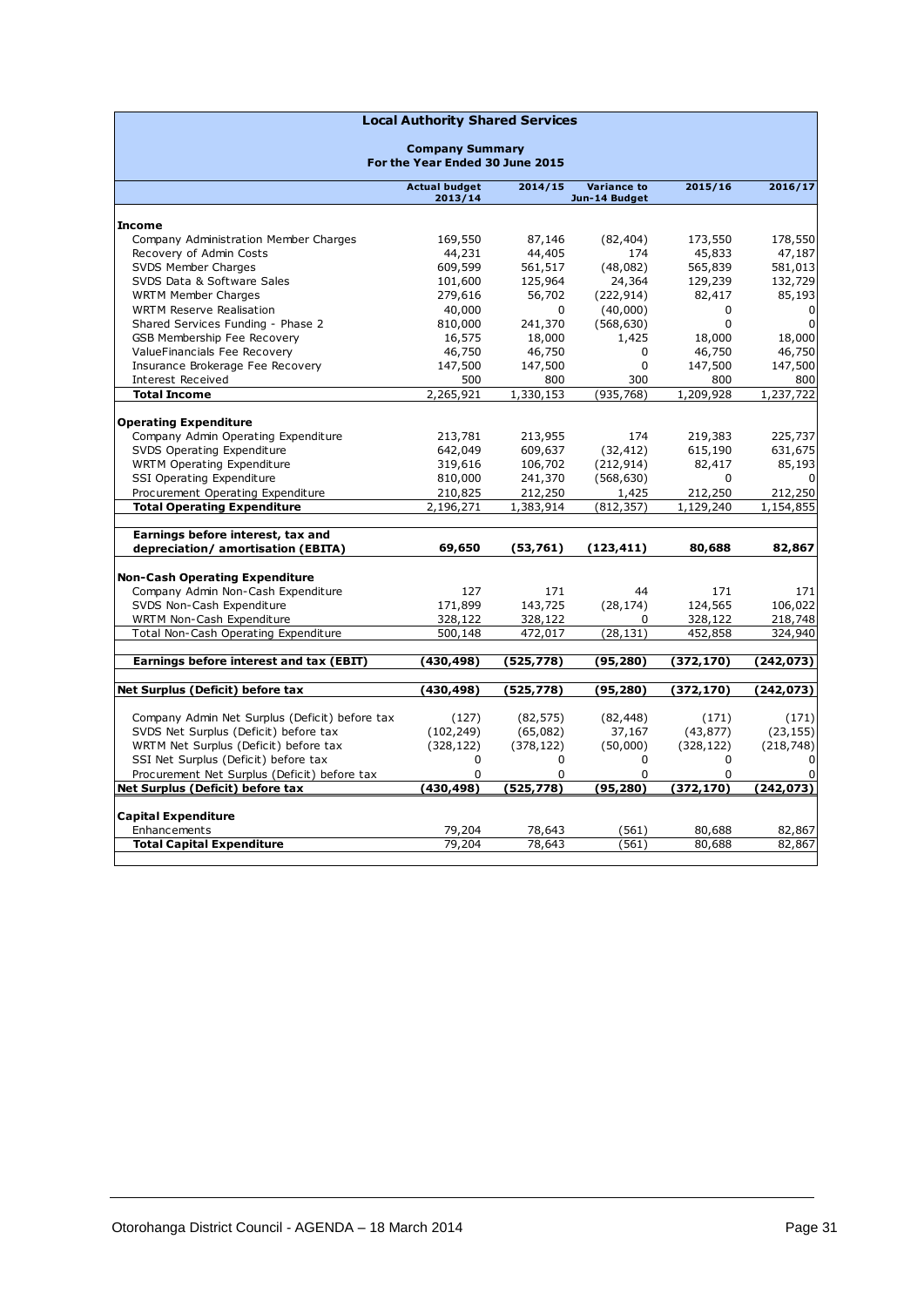| <b>Local Authority Shared Services</b>  |                      |              |               |         |          |  |  |
|-----------------------------------------|----------------------|--------------|---------------|---------|----------|--|--|
| <b>Company Admin</b>                    |                      |              |               |         |          |  |  |
| For the Year Ended 30 June 2015         |                      |              |               |         |          |  |  |
|                                         | <b>Actual budget</b> | 2014/15      | Variance to   | 2015/16 | 2016/17  |  |  |
|                                         | 2013/14              |              | Jun-14 Budget |         |          |  |  |
| <b>Income</b>                           |                      |              |               |         |          |  |  |
| Company Administration Member Charges   | 169,550              | 87,146       | (82, 404)     | 173,550 | 178,550  |  |  |
| Recovery of Admin Costs                 | 44,231               | 44,405       | 174           | 45,833  | 47,187   |  |  |
| <b>Total Income</b>                     | 213,781              | 131,551      | (82, 230)     | 219,383 | 225,737  |  |  |
|                                         |                      |              |               |         |          |  |  |
| <b>Expenses</b>                         |                      |              |               |         |          |  |  |
| Accounting/ Financial Services          | 17,158               | 17,510       | 352           | 17,965  | 18,396   |  |  |
| External Accounting/ Financial Services | 3,998                | 3,998        | $\mathbf{0}$  | 4,102   | 4,200    |  |  |
| Audit Fees                              | 14,825               | 15,500       | 675           | 15,903  | 16,285   |  |  |
| <b>IT Services</b>                      | 208                  | 45           | (163)         | 46      | 47       |  |  |
| <b>Bank Charges</b>                     | 369                  | 438          | 69            | 449     | 460      |  |  |
| Printing, Stationery & Postage          | 250                  | 250          | $\Omega$      | 250     | 250      |  |  |
| Legal Fees                              | 2,500                | 2,560        | 60            | 2,627   | 2,690    |  |  |
| Value Financials Licence Fee            | 2,250                | 2,250        | 0             | 2,250   | 2,250    |  |  |
| Accommodation                           | 1,500                | <sup>0</sup> | (1, 500)      | 0       | $\Omega$ |  |  |
| Sundry Expenses                         | 500                  | 500          | 0             | 500     | 500      |  |  |
| Insurance                               | 2,000                | 2,048        | 48            | 2,101   | 2,152    |  |  |
| <b>Shared Services Contractor</b>       | 156,000              | 156,000      | $\Omega$      | 160,000 | 165,000  |  |  |
| Company Secretary Fees                  | 11,623               | 11,856       | 233           | 12,164  | 12,456   |  |  |
| Mileage Costs                           | 600                  | 1,000        | 400           | 1,026   | 1,051    |  |  |
| <b>Total Expenses</b>                   | 213,781              | 213,955      | 174           | 219,383 | 225,737  |  |  |
| Earnings before interest, tax and       |                      |              |               |         |          |  |  |
| depreciation/ amortisation (EBITA)      | $\mathbf 0$          | (82, 404)    | (82, 404)     | 0       | o        |  |  |
|                                         |                      |              |               |         |          |  |  |
| <b>Non-Cash Expenses</b>                |                      |              |               |         |          |  |  |
| Depreciation                            | 127                  | 171          | 44            | 171     | 171      |  |  |
| Earnings before interest and tax        | (127)                | (82, 575)    | (82, 448)     | (171)   | (171)    |  |  |
| Net Surplus (Deficit) before tax        | (127)                | (82, 575)    | (82, 448)     | (171)   | (171)    |  |  |
|                                         |                      |              |               |         |          |  |  |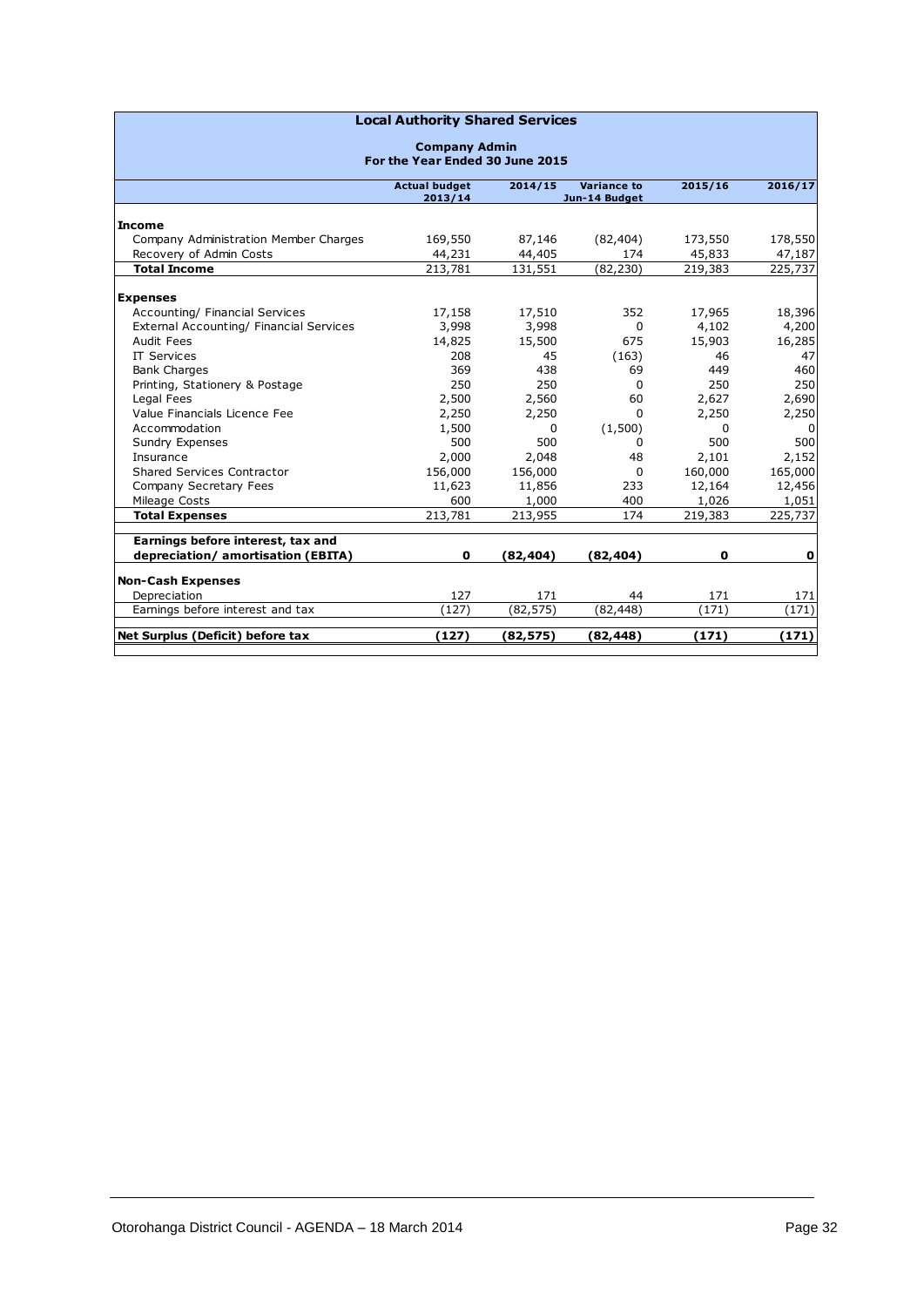| <b>Local Authority Shared Services</b>            |                                      |              |                                     |              |                |  |  |  |  |
|---------------------------------------------------|--------------------------------------|--------------|-------------------------------------|--------------|----------------|--|--|--|--|
|                                                   | <b>Shared Valuation Data Service</b> |              |                                     |              |                |  |  |  |  |
|                                                   | For the Year Ended 30 June 2015      |              |                                     |              |                |  |  |  |  |
|                                                   | <b>Actual budget</b><br>2013/14      | 2014/15      | <b>Variance to</b><br>Jun-14 Budget | 2015/16      | 2016/17        |  |  |  |  |
|                                                   |                                      |              |                                     |              |                |  |  |  |  |
| <b>Income</b>                                     |                                      |              |                                     |              |                |  |  |  |  |
| SVDS Member Charges                               | 609,599                              | 561,517      | (48,082)                            | 565,839      | 581,013        |  |  |  |  |
| SVDS Data & Software Sales                        | 101,600                              | 125,964      | 24,364                              | 129,239      | 132,729        |  |  |  |  |
| Interest Received - SVDS                          | 500                                  | 800          | 300                                 | 800          | 800            |  |  |  |  |
| <b>Total Income</b>                               | 711,699                              | 688,281      | (23, 418)                           | 695,878      | 714,542        |  |  |  |  |
| <b>Expenses</b>                                   |                                      |              |                                     |              |                |  |  |  |  |
| <b>Hosting Contract</b>                           | 70,005                               | 69,509       | (496)                               | 71,317       | 73,242         |  |  |  |  |
| Software Contract                                 | 118,806                              | 117,965      | (841)                               | 121,032      | 124,300        |  |  |  |  |
| Management Services                               | 380,815                              | 381,711      | 896                                 | 391,635      | 402,210        |  |  |  |  |
| Contract Management Services                      | 12,994                               | 0            | (12,994)                            | 0            | 0              |  |  |  |  |
| <b>SVDS Review</b>                                | 25,000                               | $\mathbf{0}$ | (25,000)                            | $\mathbf{0}$ | $\overline{0}$ |  |  |  |  |
| Consultancy Fees                                  | 0                                    | 16,000       | 16,000                              | 6,000        | 6,000          |  |  |  |  |
| Contingency                                       | 10,313                               | 0            | (10, 313)                           | 0            | $\Omega$       |  |  |  |  |
| Insurance                                         | 2,000                                | 1,500        | (500)                               | 1,539        | 1,581          |  |  |  |  |
| On charge of LASS Admin Costs                     | 22,116                               | 22,952       | 836                                 | 23,667       | 24,343         |  |  |  |  |
| <b>Total Expenses</b>                             | 642,049                              | 609,637      | (32, 412)                           | 615,190      | 631,675        |  |  |  |  |
| Earnings before interest, tax and                 |                                      |              |                                     |              |                |  |  |  |  |
| depreciation/ amortisation (EBITA)                | 69,650                               | 78,643       | 8,993                               | 80,688       | 82,867         |  |  |  |  |
|                                                   |                                      |              |                                     |              |                |  |  |  |  |
| <b>Non-Cash Expenses</b>                          |                                      |              |                                     |              |                |  |  |  |  |
| Depreciation                                      | 171,899                              | 143,725      | (28, 174)                           | 124,565      | 106,022        |  |  |  |  |
| Earnings before interest and tax                  | (102, 249)                           | (65,082)     | 37,167                              | (43, 877)    | (23, 155)      |  |  |  |  |
| Net Surplus (Deficit) before tax                  | (102,249)                            | (65,082)     | 37,167                              | (43, 877)    | (23, 155)      |  |  |  |  |
| <b>Capital Expenditure</b>                        |                                      |              |                                     |              |                |  |  |  |  |
| Enhancements                                      | 79,204                               | 78,643       | (561)                               | 80,688       | 82,867         |  |  |  |  |
| <b>Total Capital Expenditure</b>                  | 79,204                               | 78,643       | (561)                               | 80,688       | 82,867         |  |  |  |  |
|                                                   |                                      |              |                                     |              |                |  |  |  |  |
| Total Cash Expenditure (Opex, Interest & Capital) | 721,253                              | 688,281      | (32, 972)                           | 695,878      | 714,542        |  |  |  |  |
|                                                   |                                      |              |                                     |              |                |  |  |  |  |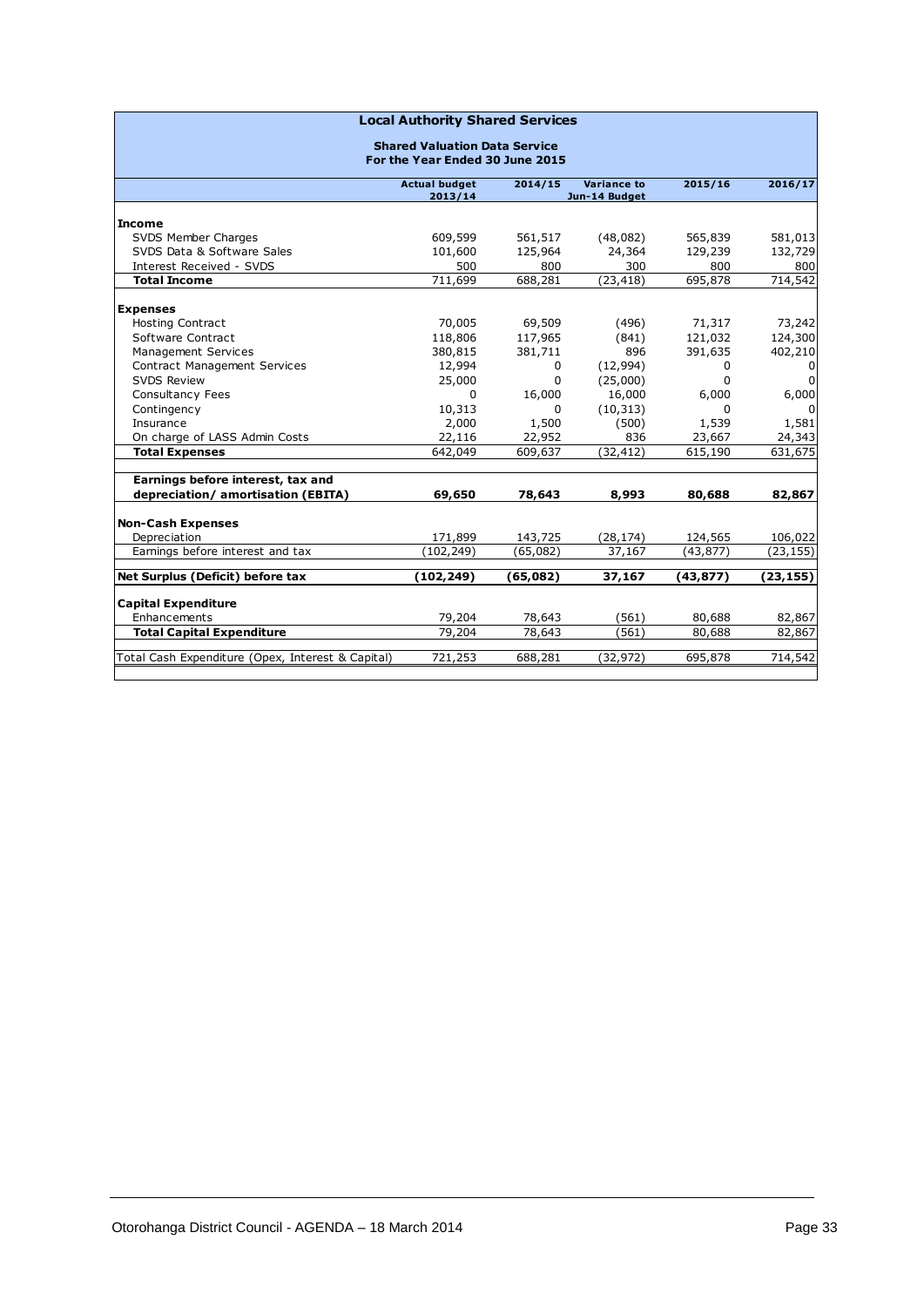| <b>Local Authority Shared Services</b>                                 |                                         |              |                                     |           |              |  |  |  |
|------------------------------------------------------------------------|-----------------------------------------|--------------|-------------------------------------|-----------|--------------|--|--|--|
|                                                                        | <b>Waikato Regional Transport Model</b> |              |                                     |           |              |  |  |  |
| For the Year Ended 30 June 2015                                        |                                         |              |                                     |           |              |  |  |  |
|                                                                        | <b>Actual budget</b><br>2013/14         | 2014/15      | <b>Variance to</b><br>Jun-14 Budget | 2015/16   | 2016/17      |  |  |  |
| <b>Income</b>                                                          |                                         |              |                                     |           |              |  |  |  |
| <b>WRTM Member Charges</b>                                             | 279,616                                 | 56,702       | (222, 914)                          | 82,417    | 85,193       |  |  |  |
| <b>WRTM Reserve Realisation</b>                                        | 40,000                                  | <sup>0</sup> | (40,000)                            | 0         | <sup>n</sup> |  |  |  |
| <b>Total Income</b>                                                    | 319,616                                 | 56,702       | (262,914)                           | 82,417    | 85,193       |  |  |  |
|                                                                        |                                         |              |                                     |           |              |  |  |  |
| <b>Expenses</b><br><b>WRTM Project Manager</b>                         | 18,000                                  | 18,000       | 0                                   | 18,000    | 20,000       |  |  |  |
| Minor Model Upgrades                                                   | 30,000                                  | 30,000       | $\Omega$                            | 30,000    | 30,000       |  |  |  |
| Peer Review                                                            | 5,000                                   | 5,000        | 0                                   | 5,000     | 5,000        |  |  |  |
| Annual Scheduling of Works Review                                      | 4,500                                   | 4,500        | <sup>0</sup>                        | 4,500     | 4,500        |  |  |  |
| Census Update                                                          | 220,000                                 | 0            | (220,000)                           | 0         | <sup>0</sup> |  |  |  |
| Regional Modelling Needs Assessment                                    | 18,000                                  | <sup>0</sup> | (18,000)                            | 0         |              |  |  |  |
| Insurance                                                              | 2,000                                   | 2,000        | 0                                   | 2,000     | 2,100        |  |  |  |
| Tendering for WRTM Contract                                            | 0                                       | 25,000       | 25,000                              | 0         | $\Omega$     |  |  |  |
| On charge of LASS Admin Costs                                          | 22,116                                  | 22,202       | 86                                  | 22,917    | 23,593       |  |  |  |
| <b>Total Expenses</b>                                                  | 319,616                                 | 106,702      | (212,914)                           | 82,417    | 85,193       |  |  |  |
|                                                                        |                                         |              |                                     |           |              |  |  |  |
| Earnings before interest, tax and<br>depreciation/amortisation (EBITA) | 0                                       | (50,000)     |                                     | 0         | 0            |  |  |  |
|                                                                        |                                         |              | (50,000)                            |           |              |  |  |  |
| <b>Non-Cash Expenses</b>                                               |                                         |              |                                     |           |              |  |  |  |
| Depreciation                                                           | 328,122                                 | 328,122      | $\Omega$                            | 328,122   | 218,748      |  |  |  |
| Earnings before interest and tax                                       | (328, 122)                              | (378,122)    | (50,000)                            | (328,122) | (218,748)    |  |  |  |
| Net Surplus (Deficit) before tax                                       | (328,122)                               | (378,122)    | (50,000)                            | (328,122) | (218,748)    |  |  |  |
|                                                                        |                                         |              |                                     |           |              |  |  |  |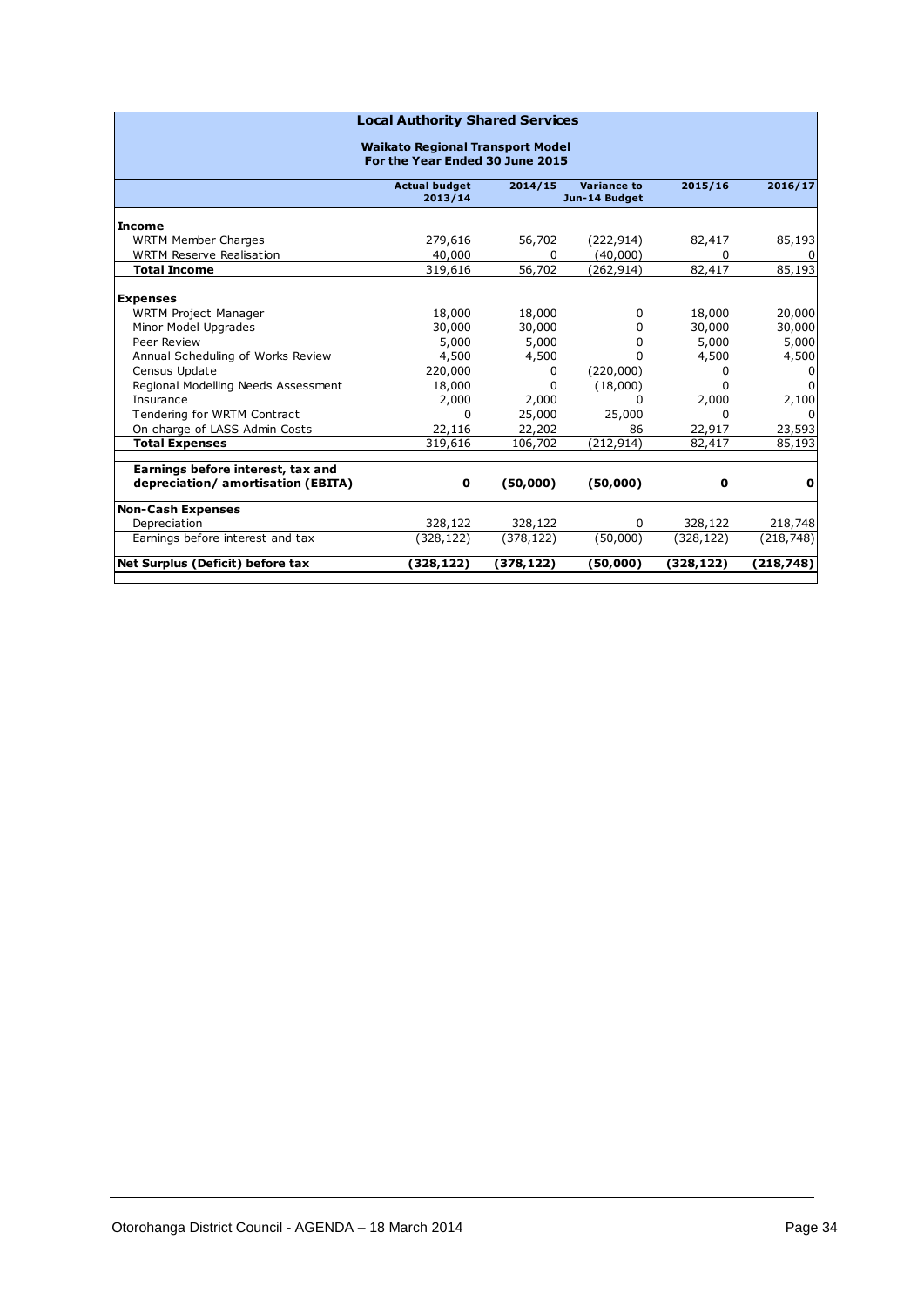| <b>Local Authority Shared Services</b>                           |                                 |              |                              |         |             |  |
|------------------------------------------------------------------|---------------------------------|--------------|------------------------------|---------|-------------|--|
| <b>Mayoral Forum Projects</b><br>For the Year Ended 30 June 2015 |                                 |              |                              |         |             |  |
|                                                                  | <b>Actual budget</b><br>2013/14 | 2014/15      | Variance to<br>Jun-14 Budget | 2015/16 | 2016/17     |  |
| <b>Income</b>                                                    |                                 |              |                              |         |             |  |
| Shared Services Funding - Planning P2                            | 500,000                         | 241,370      | (258, 630)                   | 0       | 0           |  |
| Shared Services Funding - Economic Deve                          | 80,000                          | <sup>0</sup> | (80,000)                     | o       | $\pmb{0}$   |  |
| Shared Services Funding - Waters P2                              | 180,000                         | <sup>0</sup> | (180,000)                    | o       | $\pmb{0}$   |  |
| Shared Services Funding - Roading P2                             | 50,000                          | <sup>0</sup> | (50,000)                     | 0       | $\pmb{0}$   |  |
| <b>Total Income</b>                                              | 810,000                         | 241,370      | (568, 630)                   | 0       | $\Omega$    |  |
| <b>Expenses</b>                                                  |                                 |              |                              |         |             |  |
| Consultancy Services - Planning P2                               | 500,000                         | 241,370      | (258, 630)                   | 0       | $\pmb{0}$   |  |
| Consultancy Services - Economic Deve                             | 80,000                          | <sup>0</sup> | (80,000)                     | o       | 0           |  |
| Consultancy Services - Waters P2                                 | 180,000                         | <sup>0</sup> | (180,000)                    | o       | $\pmb{0}$   |  |
| Consultancy Services - Roading P2                                | 50,000                          | ŋ            | (50,000)                     | 0       | 0           |  |
| <b>Total Expenses</b>                                            | 810,000                         | 241,370      | (568, 630)                   | 0       | $\Omega$    |  |
| Earnings before interest, tax and                                |                                 |              |                              |         |             |  |
| depreciation/ amortisation (EBITA)                               | 0                               | 0            | 0                            | 0       | 0           |  |
| Earnings before interest and tax                                 | $\Omega$                        | $\Omega$     | 0                            | 0       | $\Omega$    |  |
| Net Surplus (Deficit) before tax                                 | 0                               | 0            | 0                            | 0       | $\mathbf 0$ |  |
|                                                                  |                                 |              |                              |         |             |  |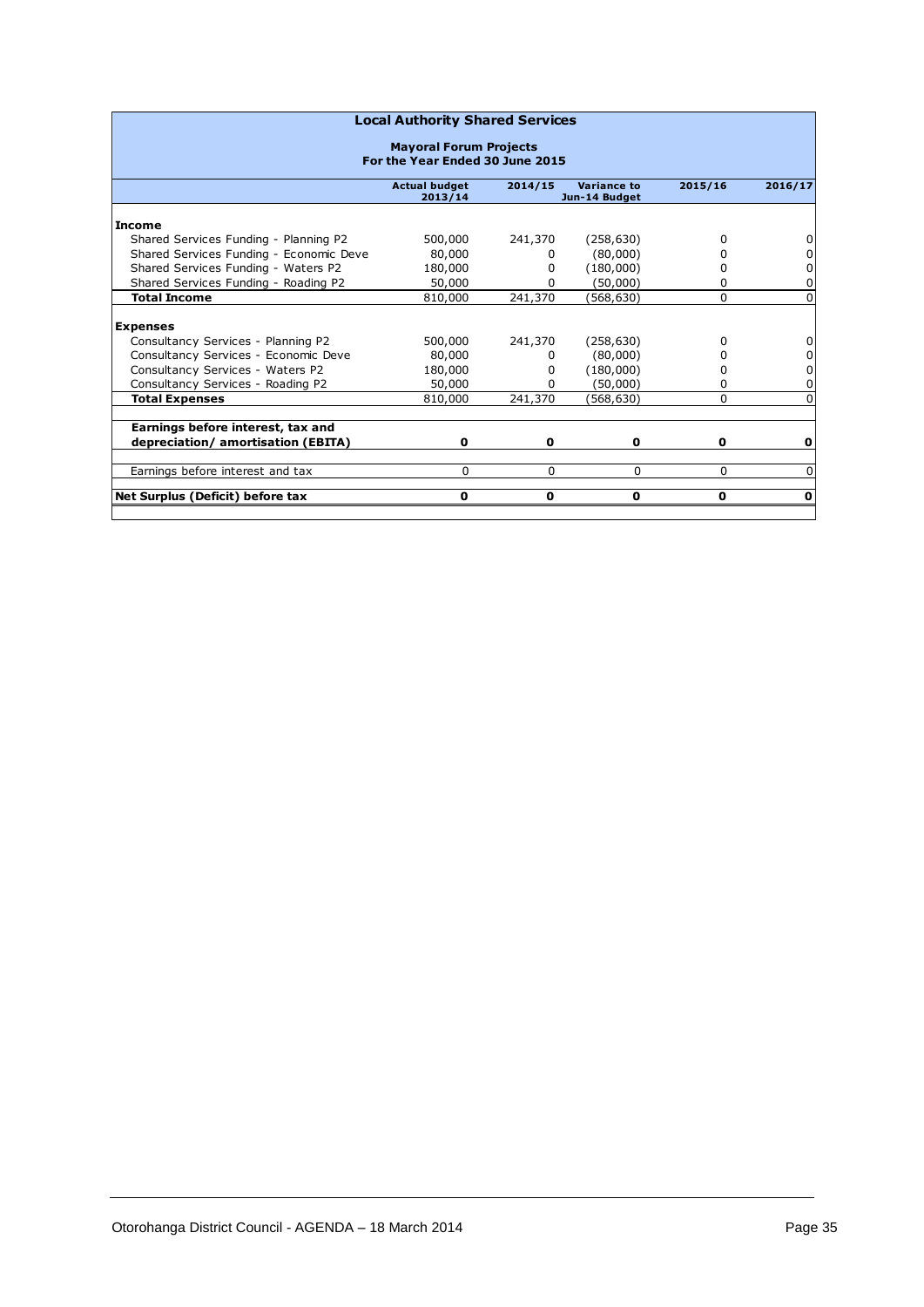| <b>Local Authority Shared Services</b>                                   |                      |         |               |         |             |  |  |
|--------------------------------------------------------------------------|----------------------|---------|---------------|---------|-------------|--|--|
| <b>Procurement of Shared Services</b><br>For the Year Ended 30 June 2015 |                      |         |               |         |             |  |  |
|                                                                          | <b>Actual budget</b> | 2014/15 | Variance to   | 2015/16 | 2016/17     |  |  |
|                                                                          | 2013/14              |         | Jun-14 Budget |         |             |  |  |
| Income                                                                   |                      |         |               |         |             |  |  |
| GSB Membership Fee Recovery                                              | 16,575               | 18,000  | 1,425         | 18,000  | 18,000      |  |  |
| Value Financials Fee Recovery                                            | 46,750               | 46,750  |               | 46,750  | 46,750      |  |  |
| Insurance Brokerage Fee Recovery                                         | 147,500              | 147,500 | 0             | 147,500 | 147,500     |  |  |
| <b>Total Income</b>                                                      | 210,825              | 212,250 | 1,425         | 212,250 | 212,250     |  |  |
|                                                                          |                      |         |               |         |             |  |  |
| <b>Expenses</b>                                                          |                      |         |               |         |             |  |  |
| Insurance Brokerage Fee Payable                                          | 147,500              | 147,500 | 0             | 147,500 | 147,500     |  |  |
| <b>GSB Membership Fee</b>                                                | 16,575               | 18,000  | 1,425         | 18,000  | 18,000      |  |  |
| <b>Value Financial Fees</b>                                              | 46,750               | 46,750  | <sup>0</sup>  | 46,750  | 46,750      |  |  |
| <b>Total Expenses</b>                                                    | 210,825              | 212,250 | 1,425         | 212,250 | 212,250     |  |  |
|                                                                          |                      |         |               |         |             |  |  |
| Earnings before interest, tax and                                        |                      |         |               |         |             |  |  |
| depreciation/ amortisation (EBITA)                                       | 0                    | 0       | 0             | 0       | 0           |  |  |
| Earnings before interest and tax                                         | $\Omega$             | 0       | $\Omega$      | 0       | 0           |  |  |
| Net Surplus (Deficit) before tax                                         | 0                    | 0       | 0             | 0       | $\mathbf 0$ |  |  |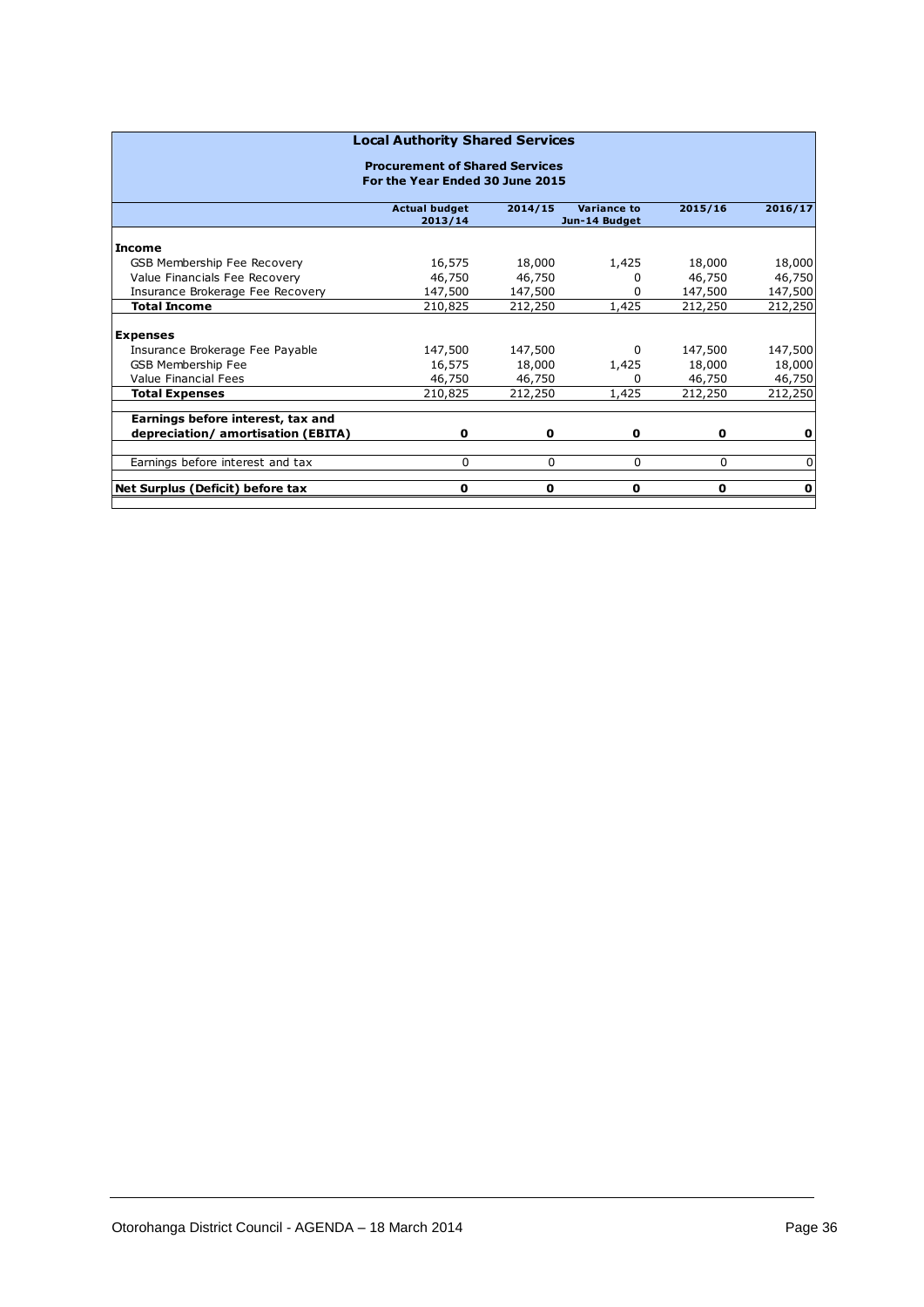|                                                         | <b>Local Authority Shared Services</b> |               |                                     |             |              |  |  |
|---------------------------------------------------------|----------------------------------------|---------------|-------------------------------------|-------------|--------------|--|--|
| <b>Balance Sheet</b><br>For the Year Ended 30 June 2015 |                                        |               |                                     |             |              |  |  |
|                                                         | <b>Actual budget</b><br>2013/14        | 2014/15       | <b>Variance to</b><br>Jun-14 Budget | 2015/16     | 2016/17      |  |  |
| <b>CAPITAL</b>                                          |                                        |               |                                     |             |              |  |  |
| Shares - SVDS                                           | 1,607,001                              | 1,607,001     | 0                                   | 1,607,001   | 1,607,001    |  |  |
| Shares - WRTM                                           | 1,350,000                              | 1,350,000     | $\mathbf 0$                         | 1,350,000   | 1,350,000    |  |  |
| Profit and Loss                                         | (1, 151, 829)                          | (1, 566, 237) | (414, 408)                          | (2,092,015) | (2,464,185)  |  |  |
| Plus Current Year Operating Surplus/(Deficit)           | (430, 498)                             | (525, 778)    | (95, 280)                           | (372, 170)  | (242, 073)   |  |  |
| <b>TOTAL CAPITAL FUNDS</b>                              | 1,374,674                              | 864,986       | (509, 688)                          | 492,816     | 250,743      |  |  |
|                                                         |                                        |               |                                     |             |              |  |  |
| <b>ASSETS</b>                                           |                                        |               |                                     |             |              |  |  |
| <b>CURRENT ASSETS</b>                                   | $\Omega$                               |               | 1,868                               | 1,868       | 1,868        |  |  |
| Prepayments                                             |                                        | 1,868         | (25, 585)                           | 2,747       |              |  |  |
| Accounts Receivable                                     | 29,142                                 | 3,557         | 84                                  | 224         | 2,840<br>224 |  |  |
| RWT On Interest                                         | 140                                    | 224           |                                     | 4,984       |              |  |  |
| Local Authority Shared Services 00                      | 9,117                                  | 6,731         | (2,386)                             |             | 5,972        |  |  |
| Local Authority Shared Services On-Call                 | 135,491                                | 47,103        | (88, 388)                           | 50,906      | 52,167       |  |  |
| <b>GST Paid</b>                                         | (6, 771)                               | (9, 522)      | (2,751)                             | (9,756)     | (10, 017)    |  |  |
| TOTAL CURRENT ASSETS                                    | 167,119                                | 49,960        | (117, 159)                          | 50,973      | 53,054       |  |  |
|                                                         |                                        |               |                                     |             |              |  |  |
| <b>NON-CURRENT ASSETS</b>                               |                                        |               |                                     |             |              |  |  |
| SVDS - Intangible Asset                                 | 3,081,640                              | 3,142,359     | 60,719                              | 3,223,047   | 3,305,914    |  |  |
| WRTM - Intangible Asset                                 | 2,296,855                              | 2,296,855     | 0                                   | 2,296,855   | 2,296,855    |  |  |
| CashManager Software                                    | 886                                    | $\Omega$      | (886)                               | $\Omega$    | $\Omega$     |  |  |
| MoneyWorks Software                                     | $\Omega$                               | 1,195         | 1,195                               | 1,195       | 1,195        |  |  |
| Accumulated Depreciation                                | (4, 103, 083)                          | (4, 548, 273) | (445, 190)                          | (5,001,131) | (5,326,071)  |  |  |
| <b>TOTAL NON-CURRENT ASSETS</b>                         | 1,276,298                              | 892,136       | (384, 162)                          | 519,966     | 277,893      |  |  |
| <b>NET ASSETS</b>                                       | 1,443,417                              | 942,096       | (501,321)                           | 570,939     | 330,946      |  |  |
|                                                         |                                        |               |                                     |             |              |  |  |
| LESS CURRENT LIABILITIES                                |                                        |               |                                     |             |              |  |  |
| Accounts Payable                                        | 50,376                                 | 67,035        | 16,659                              | 67,785      | 69,618       |  |  |
| Accounts Payable Accrual                                | 17,049                                 | 10,075        | (6, 974)                            | 10,337      | 10,585       |  |  |
| Provision for Annual Leave                              | 1,318                                  | $\mathbf 0$   | (1, 318)                            | $\Omega$    | $\mathbf 0$  |  |  |
| TOTAL CURRENT LIABILITIES                               | 68,743                                 | 77,110        | 8,367                               | 78,122      | 80,203       |  |  |
|                                                         |                                        |               |                                     |             |              |  |  |
| <b>NET WORKING CAPITAL</b>                              | 1,374,674                              | 864,986       | (509, 688)                          | 492,817     | 250,743      |  |  |
|                                                         |                                        |               |                                     |             |              |  |  |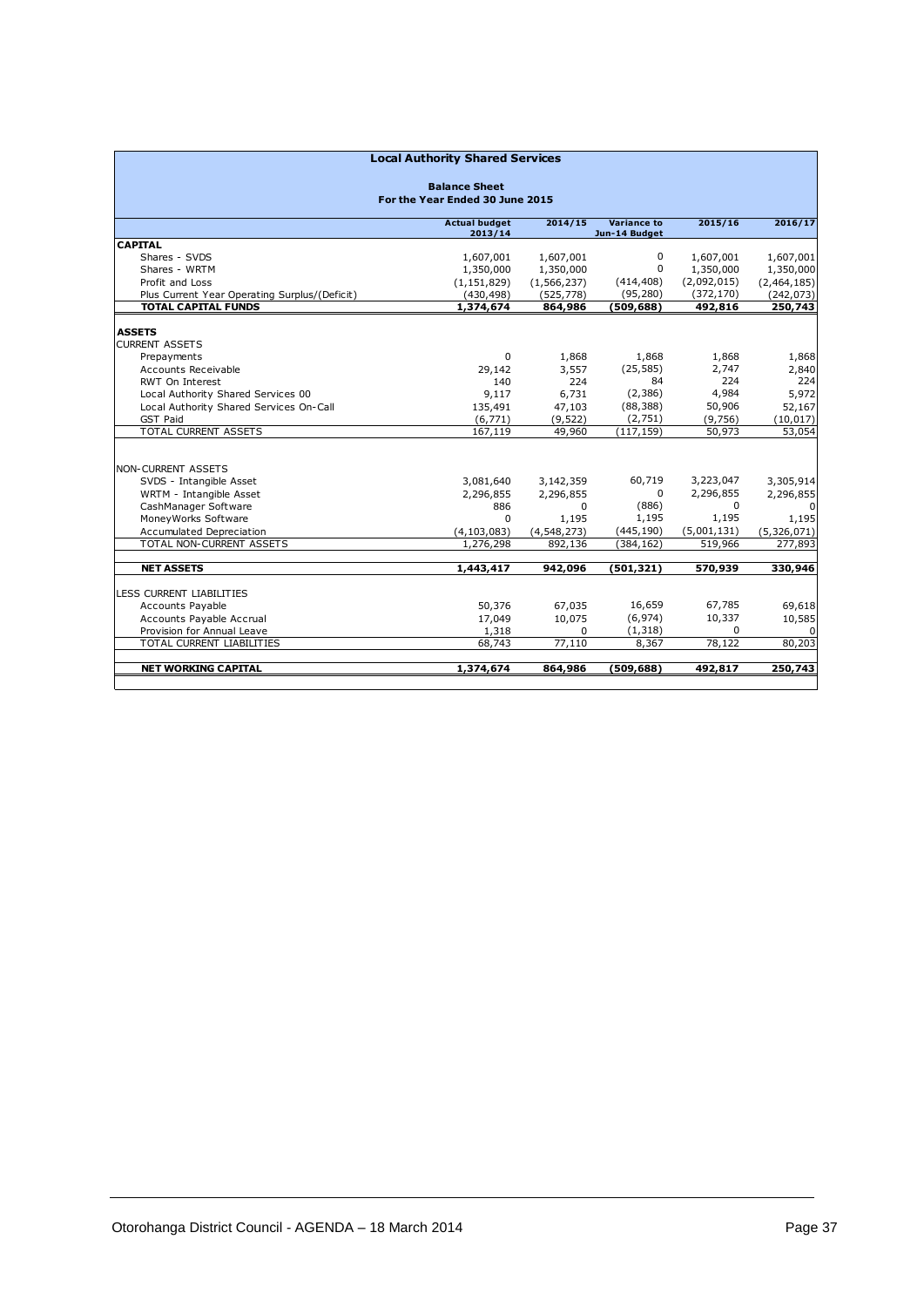| <b>Local Authority Shared Services</b><br><b>Statement of Cashflows</b><br>For the year ended 30 June 2015 |             |             |             |             |               |
|------------------------------------------------------------------------------------------------------------|-------------|-------------|-------------|-------------|---------------|
|                                                                                                            |             |             |             |             |               |
| <b>Cashflows from Operating Activities</b>                                                                 |             |             |             |             |               |
| Interest Received                                                                                          | 500         | 800         | 300         | 800         | 800           |
| Receipts from Other Revenue                                                                                | 2,251,337   | 1,177,191   | (1,074,146) | 1,173,947   | 1,198,857     |
| Payments to Suppliers                                                                                      | (2,202,168) | (1,322,850) | 879,318     | (1,082,656) | (1, 105, 836) |
| <b>Taxes Paid</b>                                                                                          | (140)       | (224)       | (84)        | (224)       | (224)         |
| Goods & Services tax (net)                                                                                 | (4,260)     | (3, 173)    | 1,087       | (9, 123)    | (8,481)       |
| Net cash from operating activities                                                                         | 45,269      | (148.256)   | (193.525)   | 82,744      | 85,116        |
| Purchase of Intangible Assets                                                                              | (79, 204)   | (78, 643)   | 561         | (80, 688)   | (82, 867)     |
| Net cash from investing activities                                                                         | (79,204)    | (78,643)    | 561         | (80.688)    | (82, 867)     |
| Net increase in cash, cash equivalents and bank accounts                                                   | (33,935)    | (226, 899)  | (192.964)   | 2,056       | 2,249         |
| Opening cash and cash equivalents and bank overdrafts                                                      | 178,543     | 280,733     | 102,190     | 53,834      | 55,890        |
| Closing cash, cash equivalents and bank accounts                                                           | 144,608     | 53,834      | (90, 774)   | 55,890      | 58,139        |
|                                                                                                            |             |             |             |             |               |
| <b>Summary of Bank Accounts</b>                                                                            |             |             |             |             |               |
| BNZ - Cheque a/c                                                                                           | 9,117       | 6.731       | (2,386)     | 4,984       | 5,972         |
| BNZ - Call a/c                                                                                             | 135,491     | 47,103      | (88, 388)   | 50,906      | 52,167        |
| <b>Closing Balance of Bank</b>                                                                             | 144,608     | 53,834      | (90,774)    | 55,890      | 58,139        |
|                                                                                                            |             |             |             |             |               |